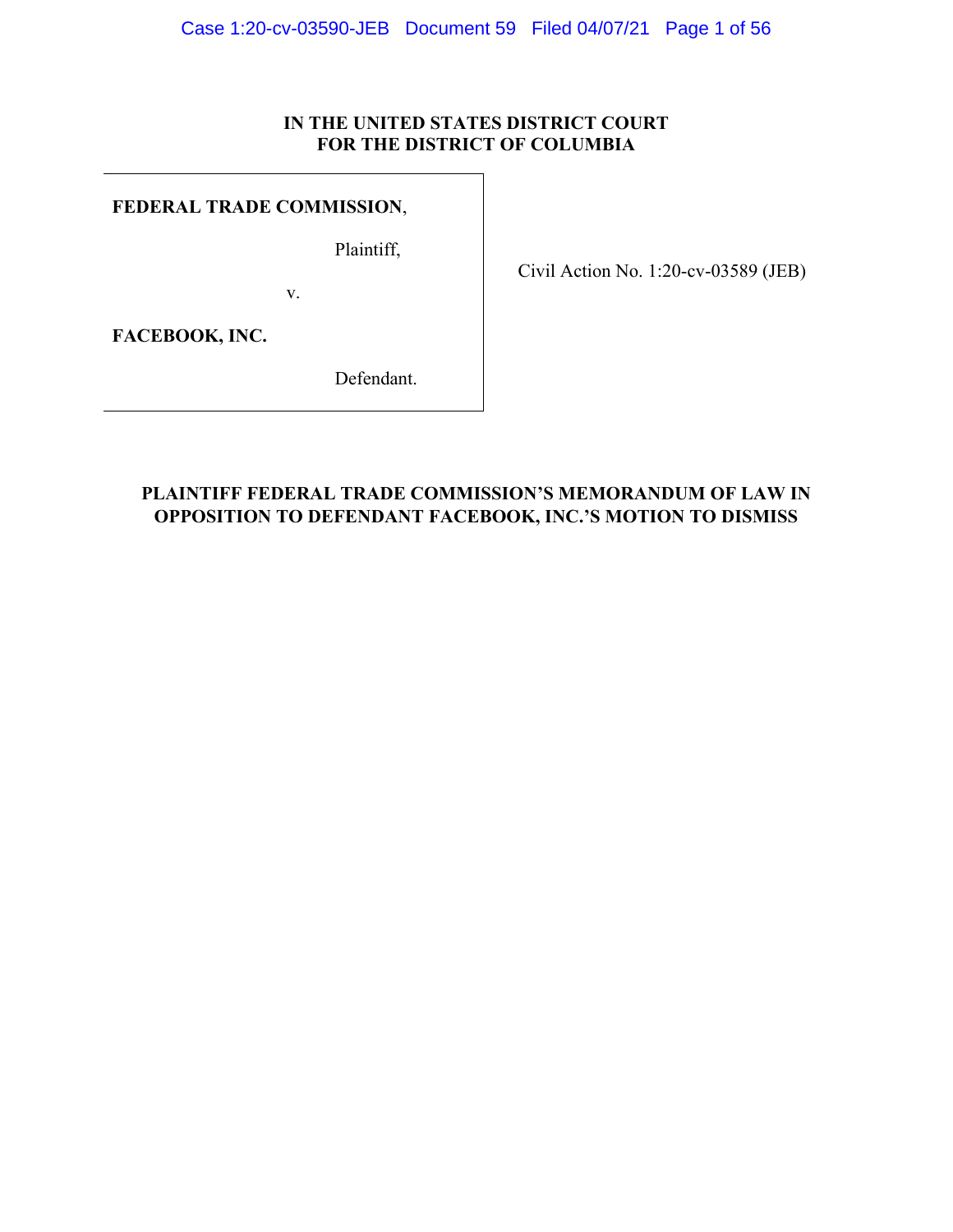# **Table of Contents**

<span id="page-1-0"></span>

| А.                                                                                              |
|-------------------------------------------------------------------------------------------------|
| <b>B.</b>                                                                                       |
| C.                                                                                              |
|                                                                                                 |
|                                                                                                 |
| I.                                                                                              |
| The Complaint's Allegations Establish that Facebook Possesses Monopoly Power in PSN<br>А.       |
| The Complaint's Allegations Establish that PSN Services in the United States<br>1.              |
| Facebook's Criticisms of the Complaint's Relevant Market Allegations Fail 10<br>2.              |
| Facebook's Assertion that It Provides PSN Services "Free and In Unlimited<br>a)                 |
| The FTC's Complaint Is Not Required to Plead a Method of Quantifying Cross-<br>b)               |
| Facebook's Claim that PSN Services Are Reasonably Interchangeable with Other<br>$\mathbf{c})$   |
| Facebook's Remaining Arguments Fail to Undermine the Relevant Market  15<br>d)                  |
| The Complaint's Allegations Establish Facebook Possesses a Dominant Share of the<br>3.          |
| The Complaint Details How Facebook Has Maintained Its Monopoly Position Through an<br><b>B.</b> |
| The Complaint Alleges that Facebook Maintained Its Monopoly Through the<br>1.                   |
| Facebook's Acquisitions of Instagram and WhatsApp Constitute Anticompetitive<br>a)              |
| The Complaint Provides Detailed Allegations that Facebook's Acquisitions of<br>b)               |
| Prior HSR Review Does Not Bar this Action or Create a Heightened Pleading<br>$\mathbf{c})$      |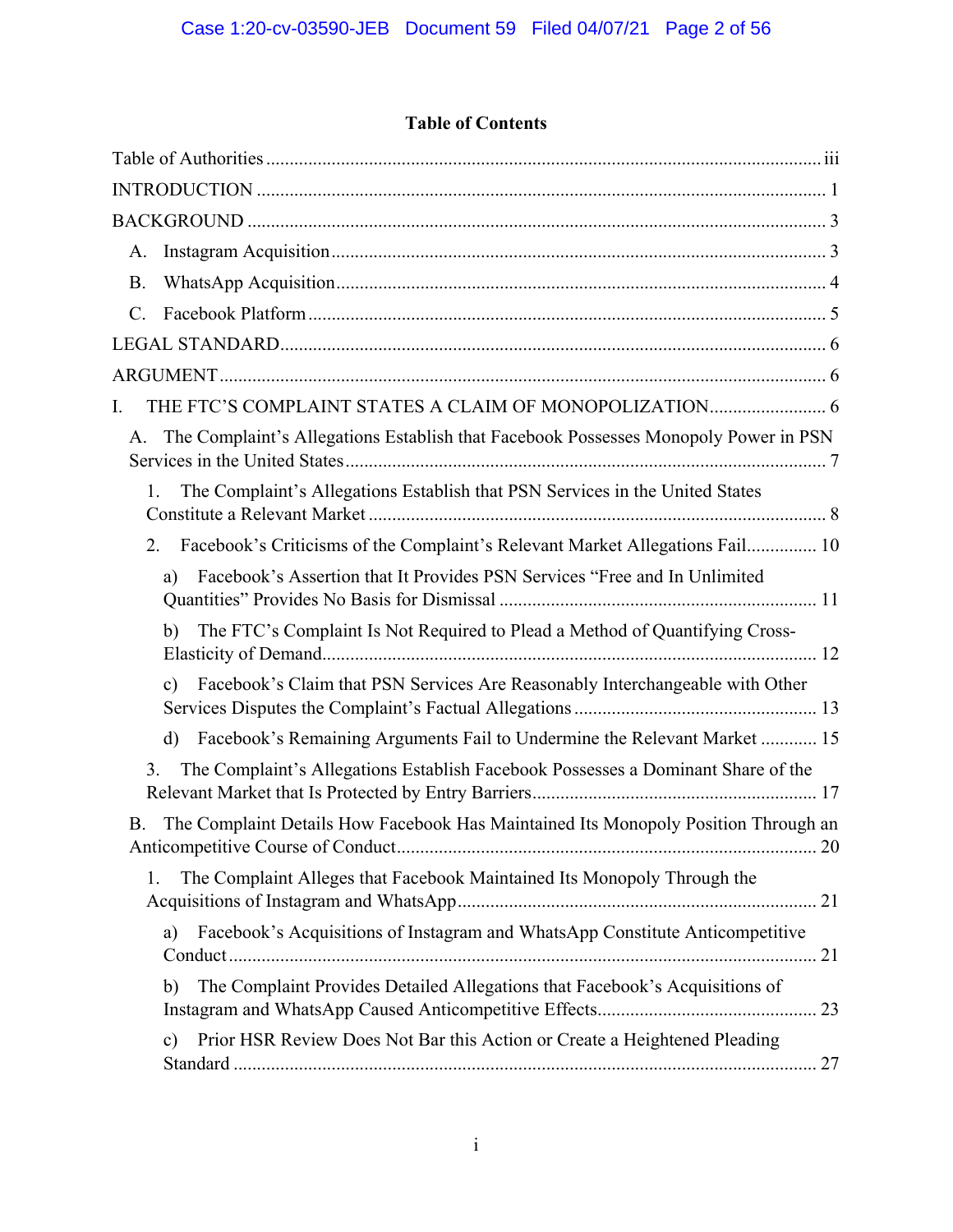# Case 1:20-cv-03590-JEB Document 59 Filed 04/07/21 Page 3 of 56

<span id="page-2-0"></span>

| Section 2 Provides an Independent Basis for Challenging the Acquisitions of a<br>d)    |
|----------------------------------------------------------------------------------------|
| The Complaint Alleges that Facebook Maintained Its Monopoly Through Its Platform<br>2. |
| Facebook's Platform Policies Constitute Unlawful Conditional Dealing 31<br>a)          |
| Facebook's Platform Conduct Is Also Actionable Under Trinko and Aspen  34<br>b)        |
| Facebook Inaccurately Claims that Courts Have Ruled on Its Platform Conduct  37<br>c)  |
| II. THE COMPLAINT ESTABLISHES THE FTC'S AUTHORITY TO FILE THIS SUIT  38                |
| Section 13(b) Empowers the FTC to Sue in Federal Court When the Commission "Has<br>A.  |
| B.                                                                                     |
|                                                                                        |
|                                                                                        |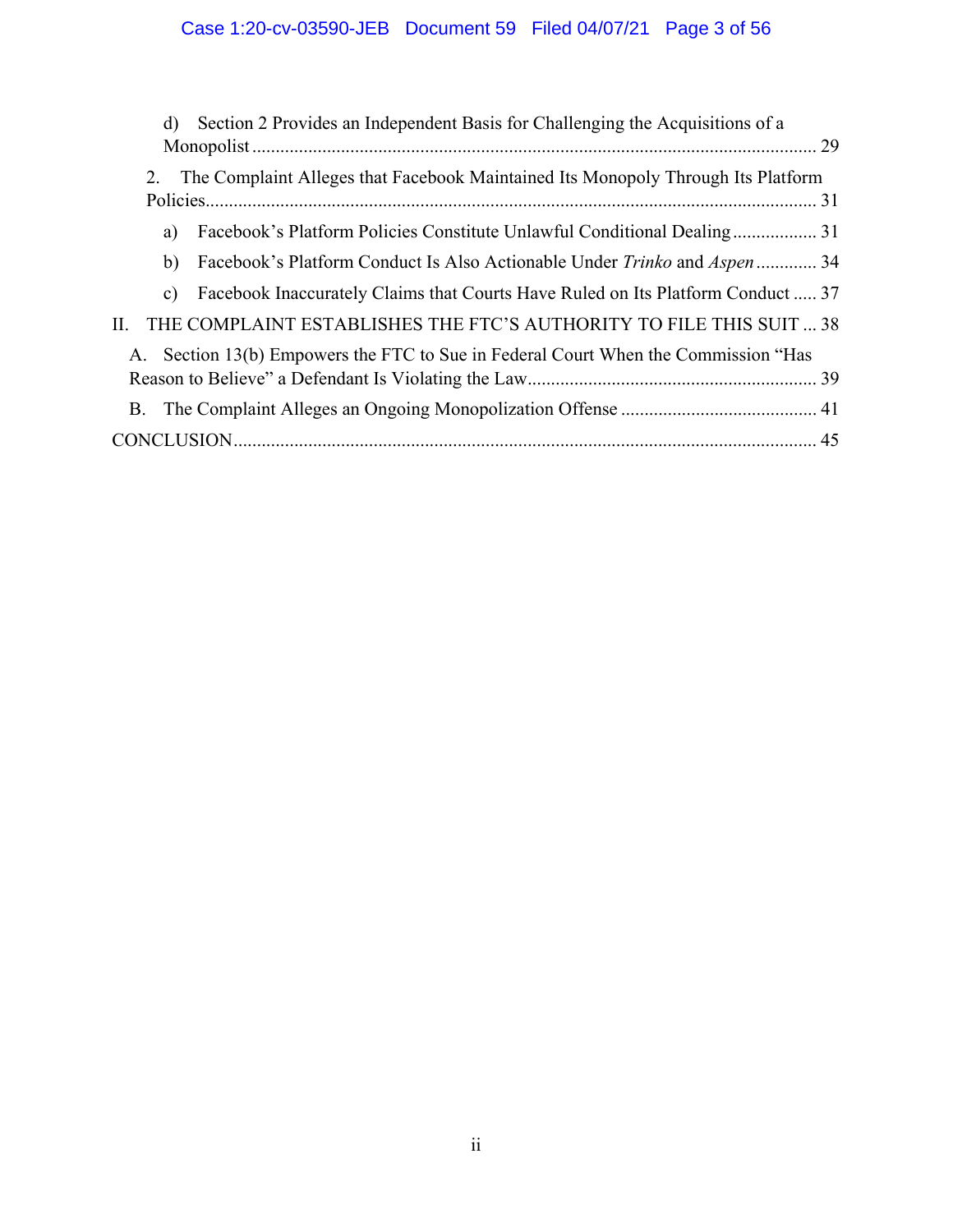# **Table of Authorities**

#### <span id="page-3-0"></span>CASES

| 2301 M Cinema LLC v. Silver Cinemas Acquisition Co., 342 F. Supp. 3d 126              |
|---------------------------------------------------------------------------------------|
|                                                                                       |
|                                                                                       |
| Aspen Skiing Co. v. Aspen Highlands Skiing Corp., 472 U.S. 585 (1985)34, 35, 36, 37   |
| Ball Mem'l Hosp., Inc. v. Mut. Hosp. Ins., Inc., 784 F. 2d 1325 (7th Cir. 1986)19, 34 |
| Behrend v. Comcast Corp., 2012 WL 1231794 (E.D. Pa. Apr. 12, 2012)30                  |
|                                                                                       |
|                                                                                       |
| Boise Cascade Corp. v. FTC, 498 F. Supp. 772, 779 (D. Del. 1980)40                    |
| BRFHH Shreveport, LLC v. Willis Knighton Med. Ctr., 176 F. Supp. 3d 606               |
|                                                                                       |

(W.D. La. 2016) ................................................................................................26, [30](#page-39-0)  *Broadcom Corp. v. Qualcomm Inc.*[, 501 F.3d 297 \(3d Cir. 2007\) ....................................25](#page-34-0) *[Brooke Grp. Ltd. v. Brown & Williamson Tobacco Corp.](#page-35-0)*, 509 U.S. 209 (1993) ..............26 *Brown Shoe Co. v. United States*[, 370 U.S. 294 \(1962\) ............................................8, 9, 12](#page-21-0)  *Brown v. Gov't of D.C.*[, 390 F. Supp. 3d 114 \(D.D.C. 2019\) ............................................13](#page-22-0)  *California v. Am. Stores Co.,* [495 U.S. 271 \(1990\) ...........................................................43](#page-52-0) *City of Anaheim v. S. Cal. Edison Co.*[, 955 F.2d 1373 \(9th Cir. 1992\) .............................20](#page-29-0)  *Cmty. Publishers, Inc. v. Donrey Corp.*[, 892 F. Supp. 1146 \(W.D. Ark. 1995\) ................12](#page-21-0)  *[CollegeNet, Inc. v. Common Application, Inc.,](#page-19-0)* 355 F. Supp. 3d 926 (D. Or. 2018) .........10 *Concord Boat Corp. v. Brunswick Corp.,* [207 F.3d 1039 \(8th Cir. 2000\) ........................44](#page-53-0)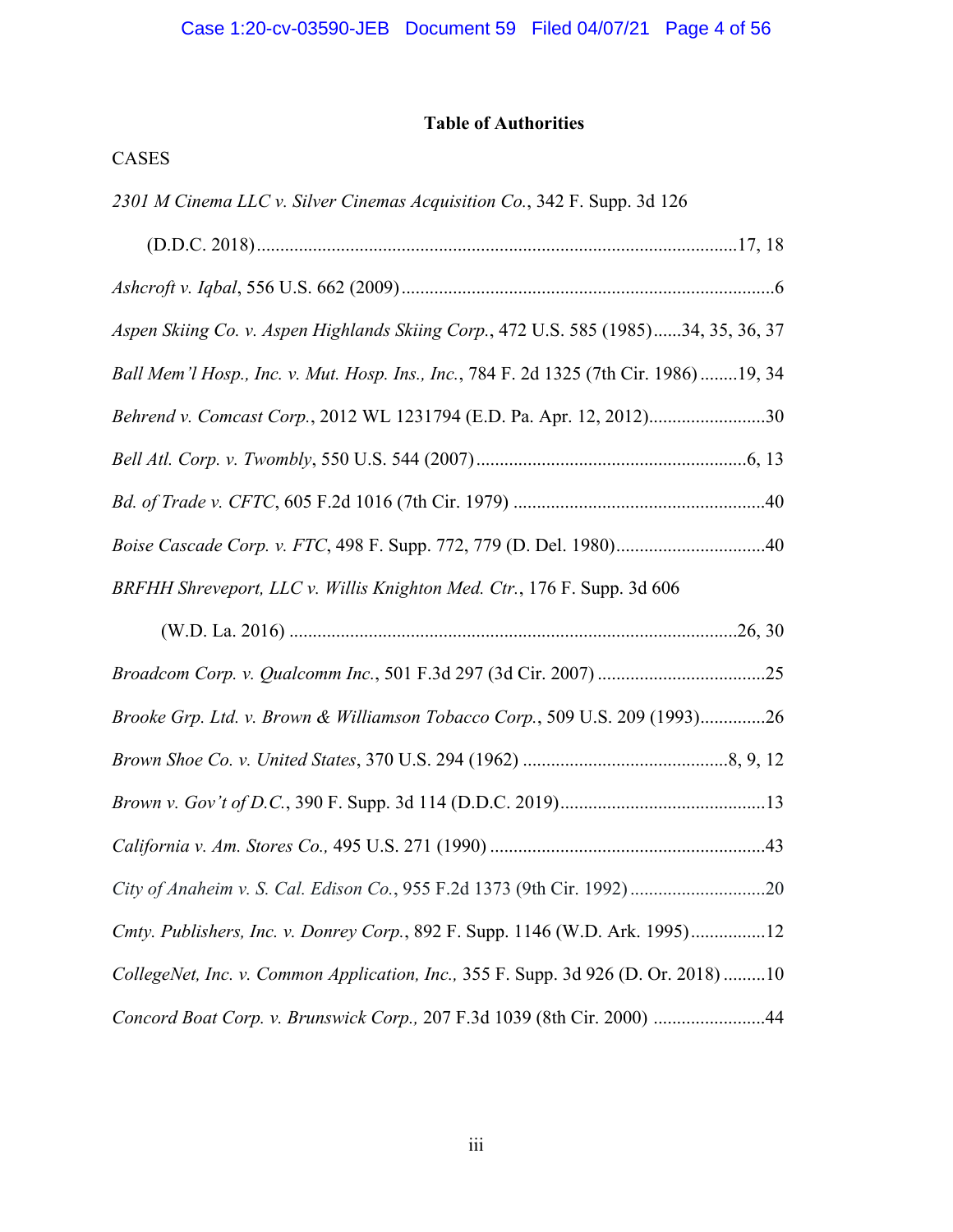| Consultants & Designers, Inc. v. Butler Serv. Grp., Inc., 720 F.2d 1553         |
|---------------------------------------------------------------------------------|
|                                                                                 |
| Cont'l Ore Co. v. Union Carbide & Carbon Corp., 370 U.S. 690 (1962) 21          |
| Covad Commc'ns Co. v. Bell Atl. Corp., 398 F.3d 666 (D.C. Cir. 2005)31, 32, 33  |
| Dresses for Less, Inc. v. CIT Grp./Commercial Services, Inc., 2002 WL 31164482  |
|                                                                                 |
| Eastman v. Quest Diagnostics Inc., 2016 WL 1640465 (N.D. Cal. Apr. 26, 2016),   |
|                                                                                 |
| Facebook, Inc. v. Power Ventures, Inc., 2010 WL 3291750                         |
|                                                                                 |
|                                                                                 |
|                                                                                 |
|                                                                                 |
|                                                                                 |
|                                                                                 |
| FTC v. Hornbeam Special Situations, LLC, 391 F. Supp. 3d 1218 (N.D. Ga. 2019)39 |
| FTC v. Nat'l Urological Grp., Inc., 2006 WL 8431977 (N.D. Ga. Jan. 9, 2006) 40  |
|                                                                                 |
|                                                                                 |
|                                                                                 |
|                                                                                 |
|                                                                                 |
|                                                                                 |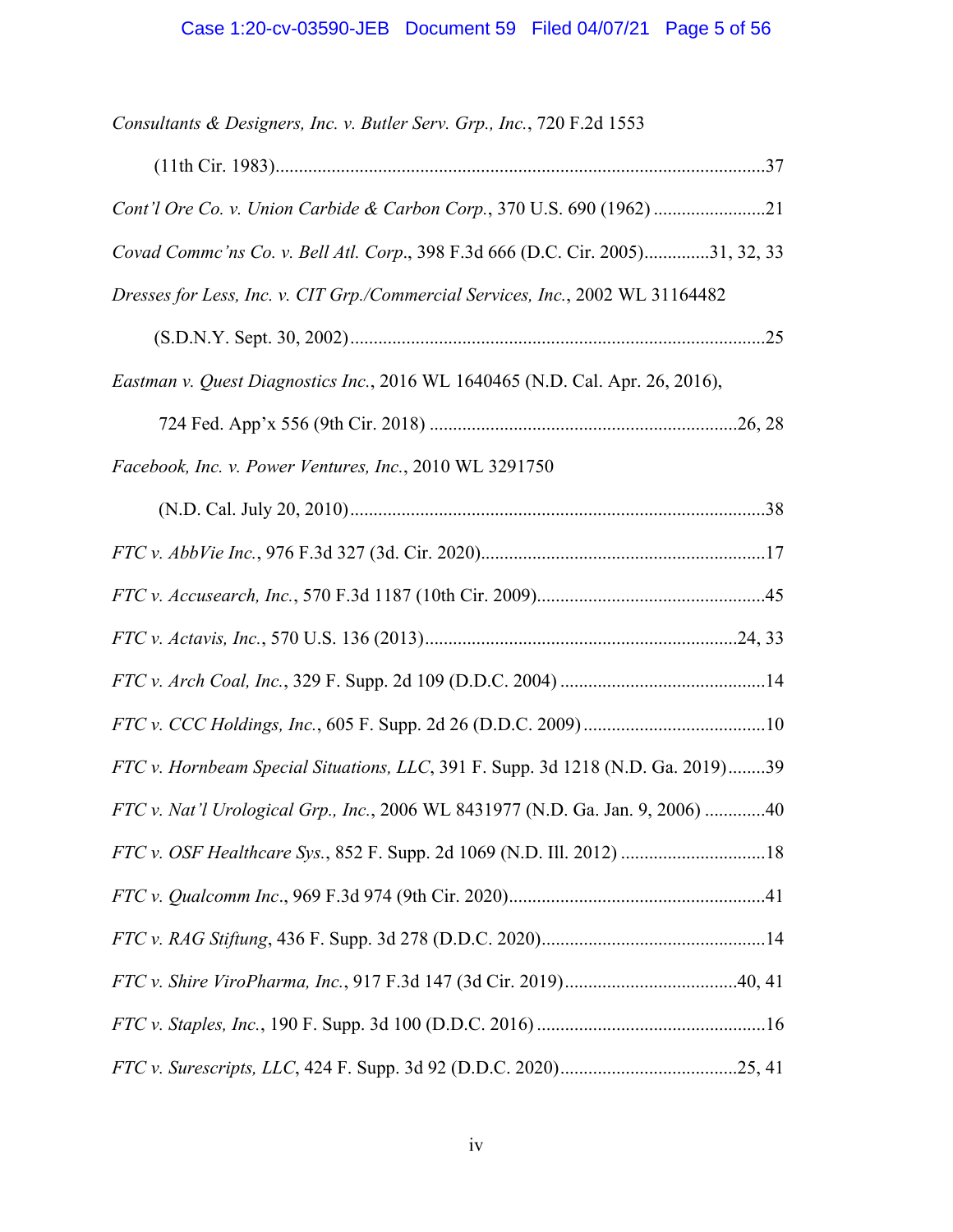# Case 1:20-cv-03590-JEB Document 59 Filed 04/07/21 Page 6 of 56

| FTC v. Vyera Pharm., LLC, 479 F. Supp. 3d 31 (S.D.N.Y. 2020)39, 41, 45              |
|-------------------------------------------------------------------------------------|
|                                                                                     |
|                                                                                     |
|                                                                                     |
|                                                                                     |
|                                                                                     |
| In re Thalomid & Revlimid Antitrust Litig., 2015 WL 9589217                         |
|                                                                                     |
| Jacobs v. Tempur-Pedic Int'l, Inc., 626 F.3d 1327 (11th Cir. 2010)15                |
| Lenox MacLaren Surgical Corp. v. Medtronic, Inc., 762 F.3d 1114 (10th Cir. 2014)19  |
|                                                                                     |
|                                                                                     |
| Madison 92nd St. Assocs., LLC v. Courtyard Mgmt. Corp., 624 F. App'x 23             |
|                                                                                     |
|                                                                                     |
| Morris Commc'ns Corp. v. PGA Tour, Inc., 364 F.3d 1288 (11th Cir. 2004)37           |
|                                                                                     |
| O'Bannon v. Nat'l Collegiate Athletic Ass'n, 7 F. Supp. 3d 955 (N.D. Cal. 2014)11   |
| O'Bannon v. Nat'l Collegiate Athletic Ass'n, 802 F. Supp. 3d 1049 (9th Cir. 2015)11 |
|                                                                                     |
| Queen City Pizza, Inc. v. Domino's Pizza, Inc., 124 F.3d 430 (3d Cir. 1997)14       |
| RealPage, Inc. v. Yardi Sys., Inc., 852 F. Supp. 2d 1215 (C.D. Cal. 2012)10, 13     |
|                                                                                     |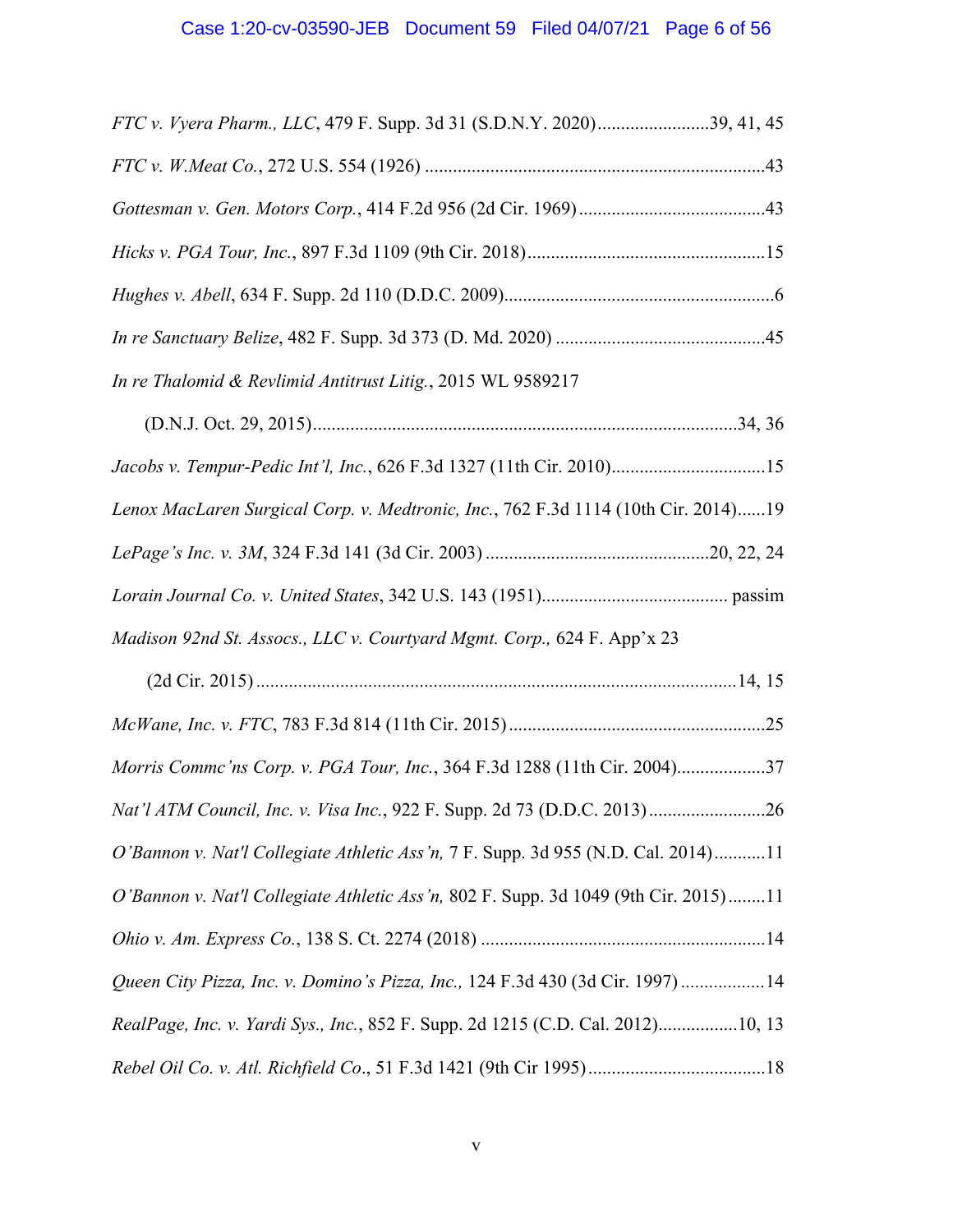# Case 1:20-cv-03590-JEB Document 59 Filed 04/07/21 Page 7 of 56

| Reveal Chat Holdco LLC v. Facebook, Inc., 471 F. Supp. 3d 981 (N.D. Cal. 2020)38, 44 |
|--------------------------------------------------------------------------------------|
| Rochester Drug Co-op., Inc. v. Braintree Labs., 712 F. Supp. 2d 308                  |
|                                                                                      |
| Rothery Storage & Van Co. v. Atlas Van Lines, Inc., 792 F.2d 210                     |
|                                                                                      |
| Sambreel Holdings LLC v. Facebook, Inc., 906 F. Supp. 2d 1070                        |
|                                                                                      |
| Search v. Uber Techs., Inc., 128 F. Supp. 3d 222 (D.D.C. 2015) 11                    |
|                                                                                      |
|                                                                                      |
|                                                                                      |
|                                                                                      |
| Steward Health Care Sys., LLC v. Blue Cross & Blue Shield of Rhode Island,           |
|                                                                                      |
| Sun Newspapers, Inc. v. Omaha World-Herald Co., 713 F.2d 428 (8th Cir. 1983)22       |
|                                                                                      |
|                                                                                      |
|                                                                                      |
| United States v. Anthem, Inc., 236 F. Supp. 3d 171 (D.D.C. 2017) 18                  |
| United States v. Anthem, Inc., No. 1:16-cv-1493 (D.D.C. Sept. 30, 2016) 15, 16       |
| United States v. Anthem, Inc., Order Adopting R. & R. No. 4 (ECF No. 189),           |
|                                                                                      |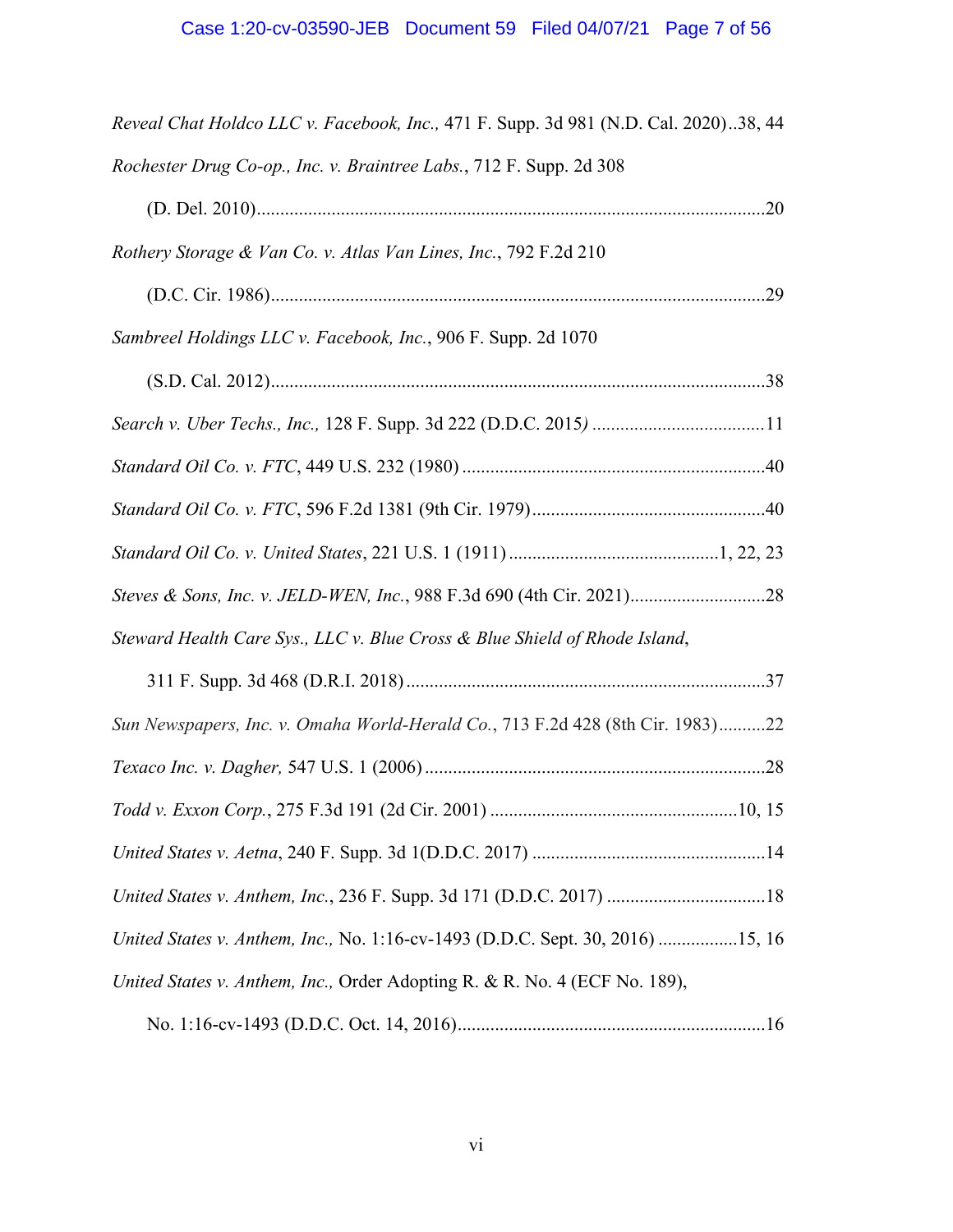| United States v. Anthem, Inc., R. & R. No. 4 of the Special Master (ECF No. 172), |  |
|-----------------------------------------------------------------------------------|--|
|                                                                                   |  |
|                                                                                   |  |

*[United States v. E.I. du Pont de Nemours & Co.,](#page-16-0)* 351 U.S. 377 (1956) ..............................7 *[United States v. E. I. du Pont de Nemours & Co.,](#page-52-0)* 353 U.S. 586 (1957) ..........................43

- *United States v. Grinnell Corp.*, 384 U.S. 563 (1966) ............................................... passim
- *United States v. H&R Block, Inc.*[, 833 F. Supp. 2d 36 \(D.D.C. 2011\) ..............8, 11, 13, 14](#page-23-0)
- *United States v. ITT Continental Baking Co.*[, 420 U.S. 223 \(1975\)............................43, 44](#page-53-0)
- *United States v. Microsoft Corp.*[, 84 F. Supp. 2d 9 \(D.D.C. 1999\) ...................................23](#page-32-0)
- *United States v. Microsoft Corp.*, 253 F.3d 34 (D.C. Cir. 2001) .............................. passim *United States v. Schine*[, 260 F.2d 552 \(2d Cir. 1958\)........................................................43](#page-52-0)
- *United States v. Village Voice Media, LLC*, No. Civ.A. 1:03 CV 0164, 2003 WL 21659092
- 
- [\(N.D. Ohio Feb. 12, 2003\) ........................................................................................12](#page-21-0)
- *U.S. Anchor Mfg. v. Rule Indus.*[, 7 F.3d 986 \(11th Cir. 1993\) ..........................................12](#page-21-0)

*Verizon Commc'ns Inc. v. Law Offices of Curtis V. Trinko LLP,* 

# STATUTES AND RULES

|--|--|--|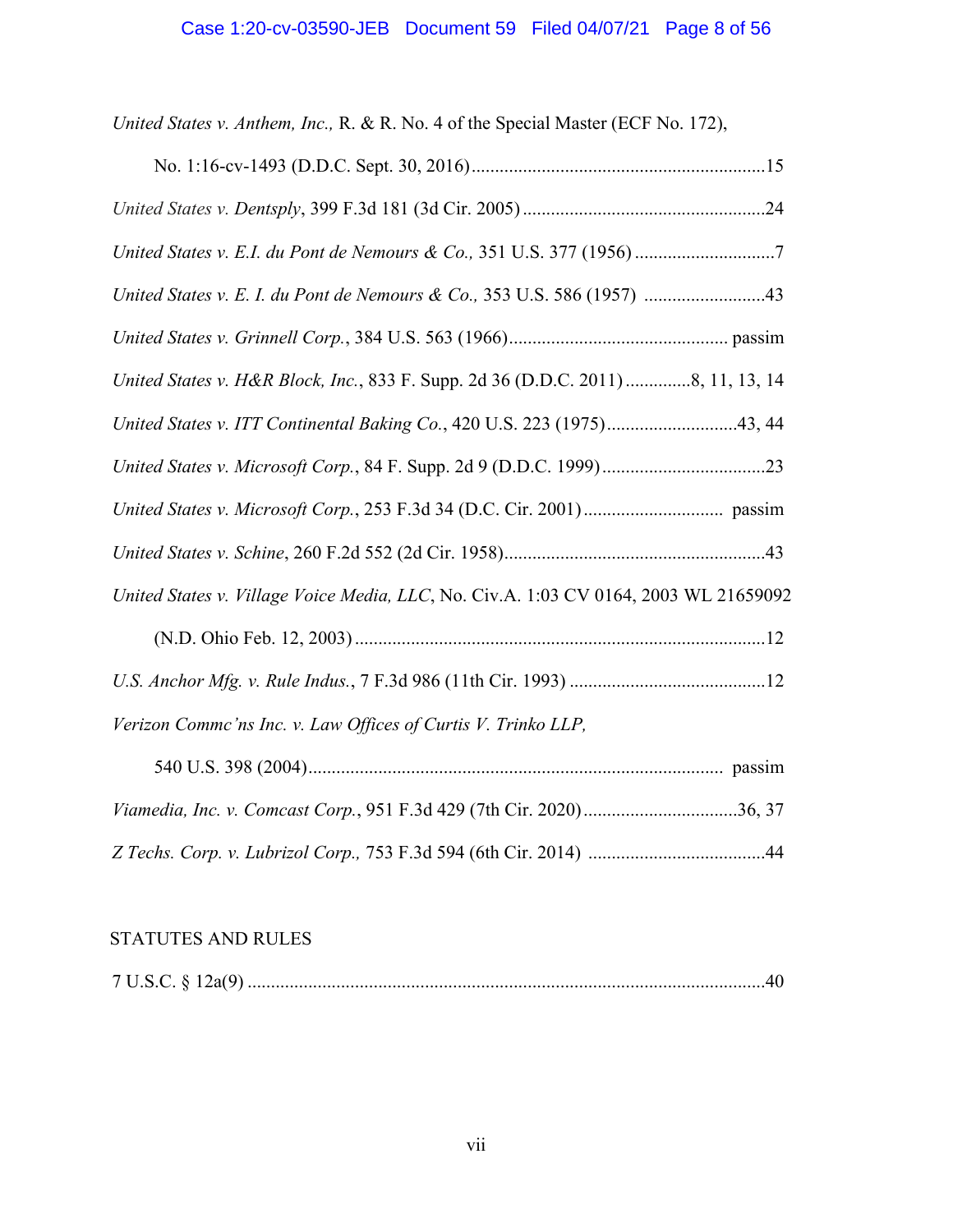# Clayton Act

| Federal Trade Commission Act                          |  |  |
|-------------------------------------------------------|--|--|
|                                                       |  |  |
|                                                       |  |  |
|                                                       |  |  |
| Hart-Scott-Rodino Antitrust Improvements Act of 1976, |  |  |
|                                                       |  |  |
|                                                       |  |  |
|                                                       |  |  |

# COURT FILINGS

| Complaint, FTC v. Cardinal Health, Inc., No. 15-cv-3031                  |  |
|--------------------------------------------------------------------------|--|
|                                                                          |  |
| Complaint, United States v. Parker-Hannifin Corp., No. 1:17-cv-01354-UNA |  |
|                                                                          |  |

# ADMINISTRATIVE MATERIALS

| U.S. Dep't of Justice & Fed. Trade Comm'n, <i>Horizontal Merger Guidelines</i> |  |
|--------------------------------------------------------------------------------|--|
|                                                                                |  |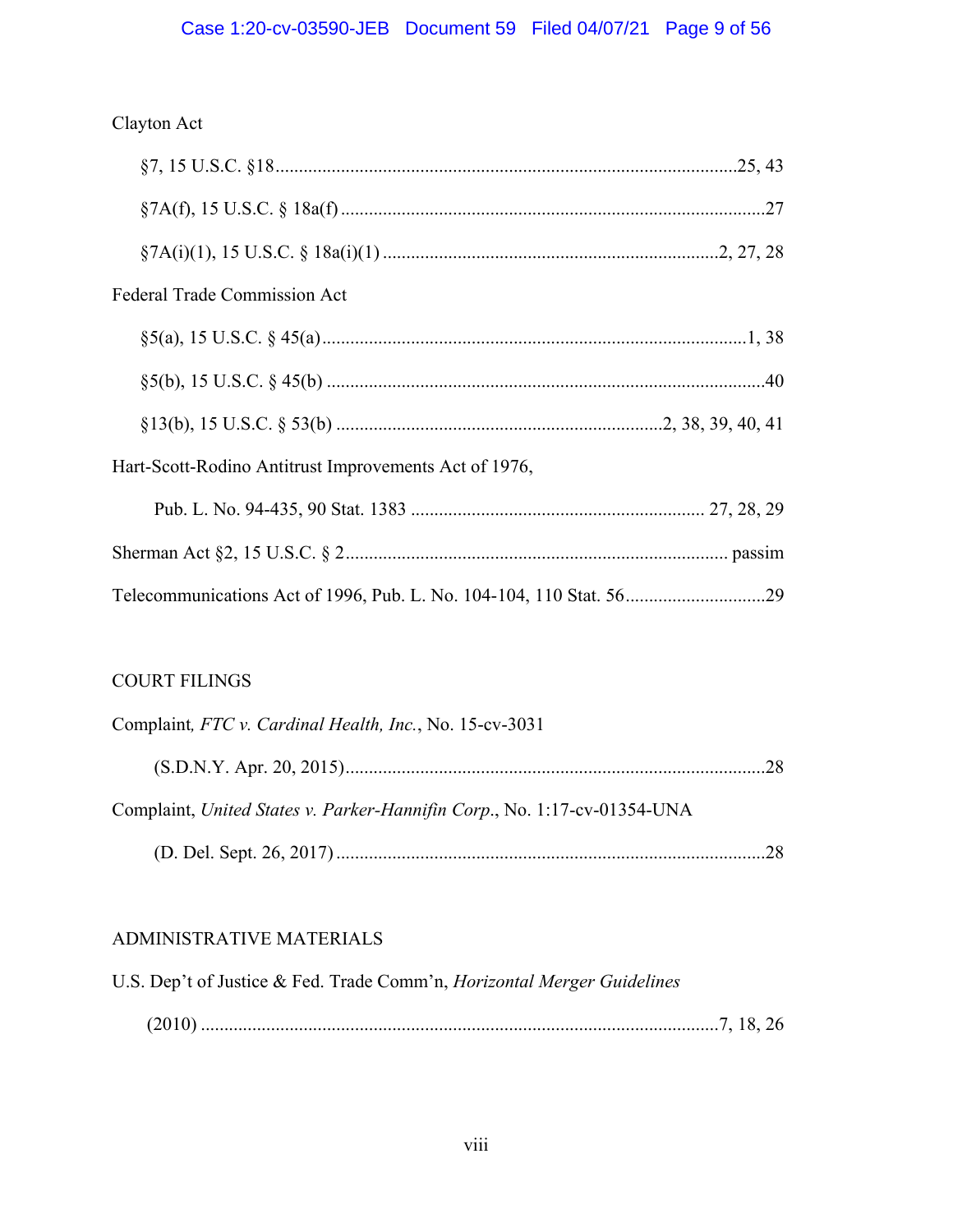# Case 1:20-cv-03590-JEB Document 59 Filed 04/07/21 Page 10 of 56

| <b>LEGISLATIVE MATERIALS</b>                                                                   |
|------------------------------------------------------------------------------------------------|
| .29                                                                                            |
|                                                                                                |
| <b>OTHER MATERIALS</b>                                                                         |
| C. Scott Hemphill & Tim Wu, Nascent Competitors,                                               |
|                                                                                                |
| Howard A. Shelanski, <i>Information, Innovation, and Competition Policy for the Internet</i> , |
|                                                                                                |
| Phillip E. Areeda & Herbert Hovenkamp, Antitrust Law: An Analysis Of Antitrust Principles      |
|                                                                                                |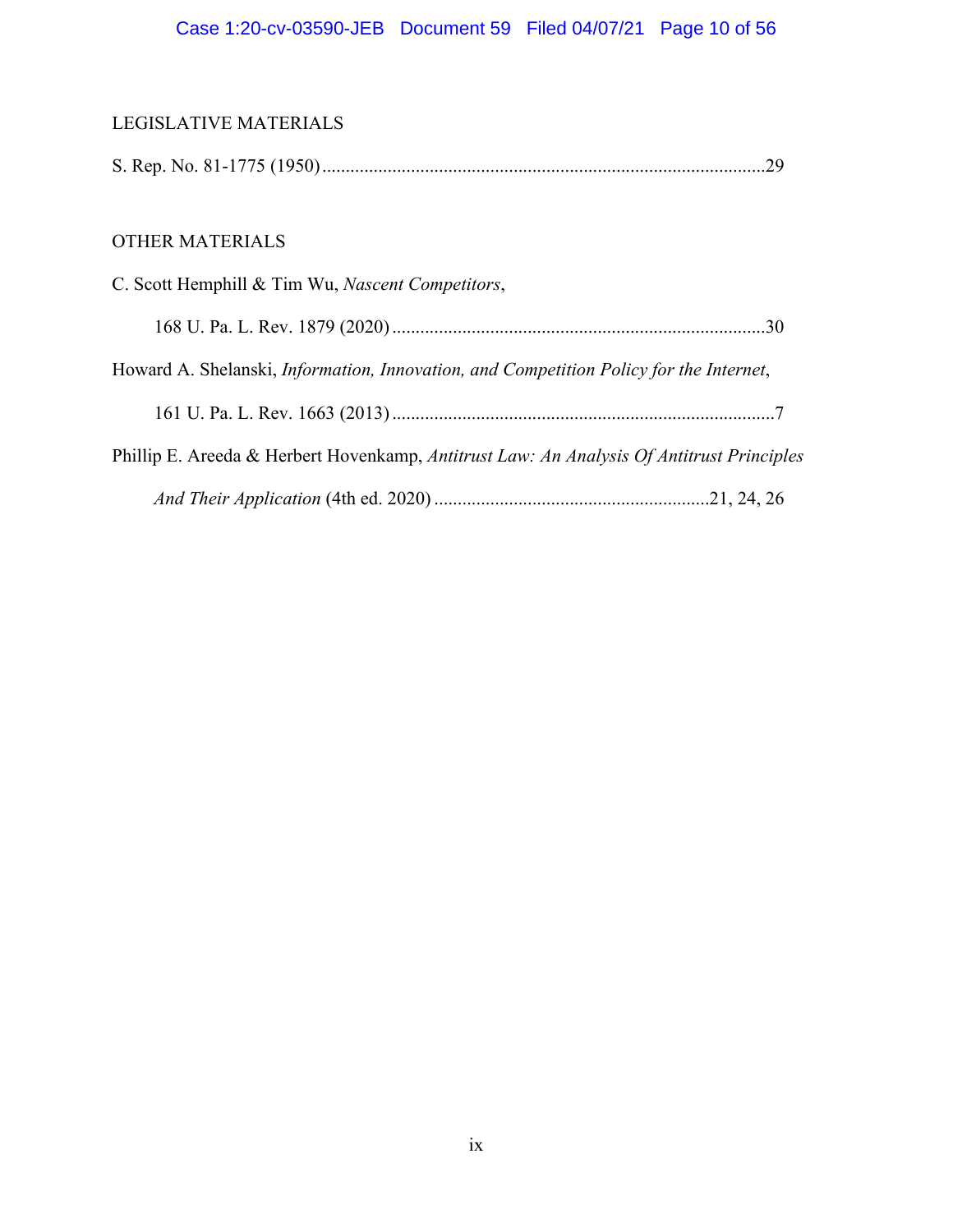#### **INTRODUCTION**

<span id="page-10-0"></span>The Court should deny Facebook's Motion to Dismiss because the Federal Trade Commission's Complaint states a claim that Facebook holds monopoly power over personal social networking ("PSN") services in the United States, and is violating the antitrust laws by maintaining its monopoly through means other than competition on the merits. The Complaint describes in detail Facebook's unlawful course of conduct, which includes acquiring competitive threats and deterring or hindering the emergence of rivals by imposing anticompetitive conditions on its trading partners. This conduct violates Section 2 of the Sherman Act, 15 U.S.C. § 2, and thus constitutes an unfair method of competition in violation of Section 5(a) of the FTC Act, 15 U.S.C. § 45(a).

Facebook is one of the largest and most profitable companies in the history of the world. Facebook reaps massive profits from its PSN monopoly, not by offering a superior or more innovative product but because it has, for nearly a decade, taken anticompetitive actions to neutralize, hinder, or deter would-be competitors. For more than a century, courts have condemned monopolists under Section 2 of the Sherman Act for resorting to similar anticompetitive practices to maintain their dominance. *See, e.g.*, *United States v. Grinnell Corp.*, 384 U.S. 563 (1966) (anticompetitive practices included acquiring rivals); *Standard Oil Co. v. United States*, 221 U.S. 1 (1911) (same); *Lorain Journal Co. v. United States*, 342 U.S. 143 (1951) (refusal to deal with trading partners who dealt with monopolist's rival); *United States v. Microsoft Corp.*, 253 F.3d 34 (D.C. Cir. 2001) (contractual conditions on trading partners to eliminate risk that nascent threats might erode entry barrier).

Disregarding such plain precedents, Facebook claims that this case should be dismissed before it even begins. It asserts that the FTC has failed to adequately allege that Facebook has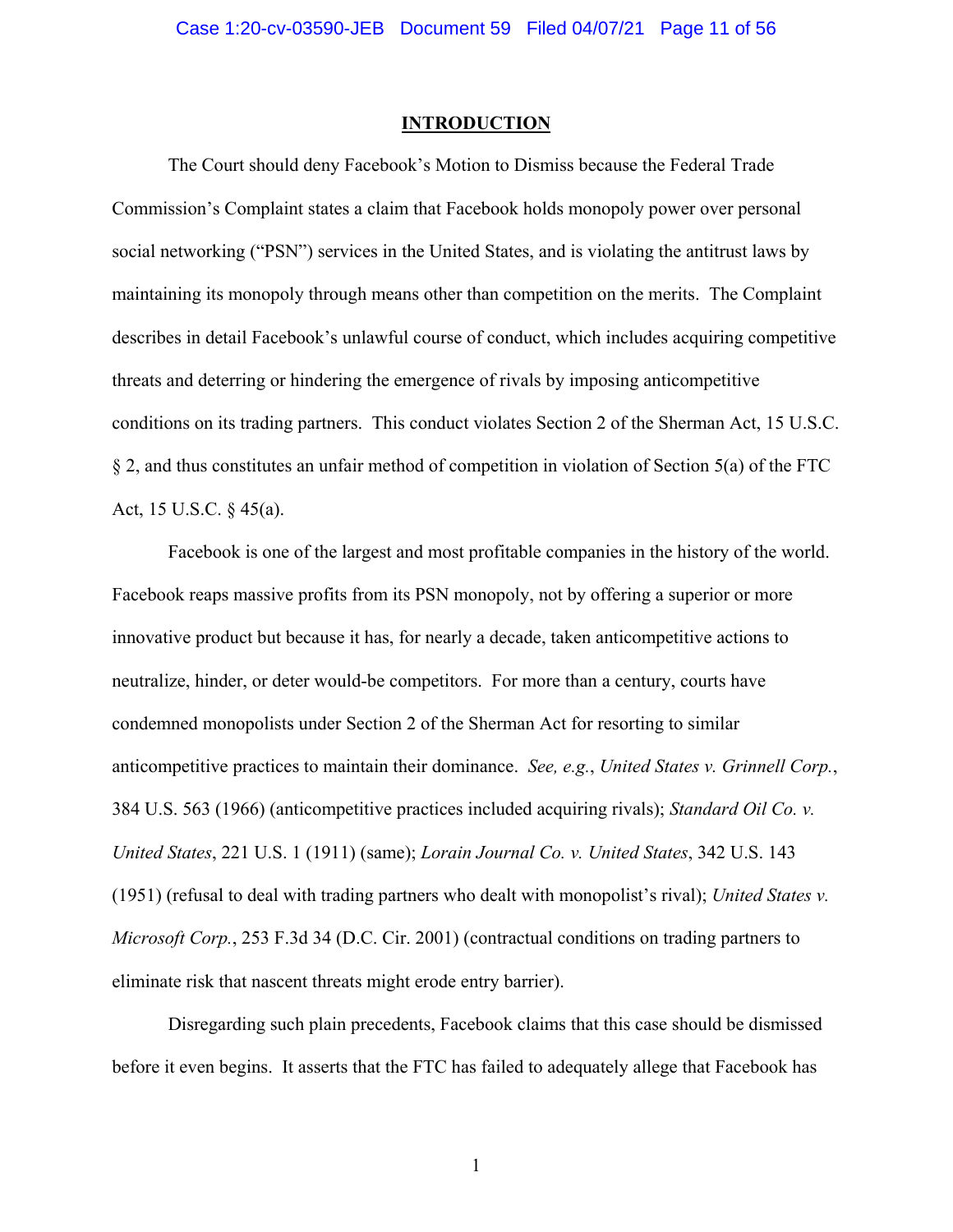#### Case 1:20-cv-03590-JEB Document 59 Filed 04/07/21 Page 12 of 56

maintained monopoly power and harms consumers, or alternatively that the FTC should bring this action through an administrative proceeding rather than in this forum. Neither argument has merit. Facebook's first argument fails because the Complaint's factual allegations establish that PSN services in the United States are not reasonably interchangeable with other services and thus constitute a relevant antitrust market, *see infra* § I.A.1-2; that Facebook controls a dominant share of this market and is protected by significant entry barriers, *see infra* § I.A.3; and that it has maintained its dominant position through anticompetitive means, *see infra* § I.B. These allegations must be credited, and Facebook cannot prevail by disputing their veracity, nor by demanding that the FTC identify in its Complaint the specific evidence that the FTC will use at trial to prove its claims.

Facebook's argument that the FTC lacks authority to bring this suit likewise fails. Section 13(b) of the FTC Act provides the FTC with statutory authority to bring suit in this Court because the Complaint's allegations establish that the FTC has determined that it "has reason to believe" that Facebook "is violating" the antitrust laws. 15 U.S.C. § 53(b); *see infra* § II. Facebook's suggestion to the contrary disregards the language of Section 13(b) and ignores clear authority interpreting the statute. *See infra* § II.

Facebook's unavailing arguments are in no way enhanced by its repeated observation that the FTC could have challenged its acquisitions of Instagram and WhatsApp at an earlier juncture. Congress has explicitly provided that the FTC need not challenge an acquisition at its first opportunity to do so; instead, the FTC can challenge an acquisition "at any time" under any "provision of law." 15 U.S.C. § 18a(i)(1). Moreover, the FTC challenges an ongoing course of monopoly maintenance that includes not only Facebook's elimination of competitive threats through acquisition, but also the anticompetitive conditions that hindered other potential rivals.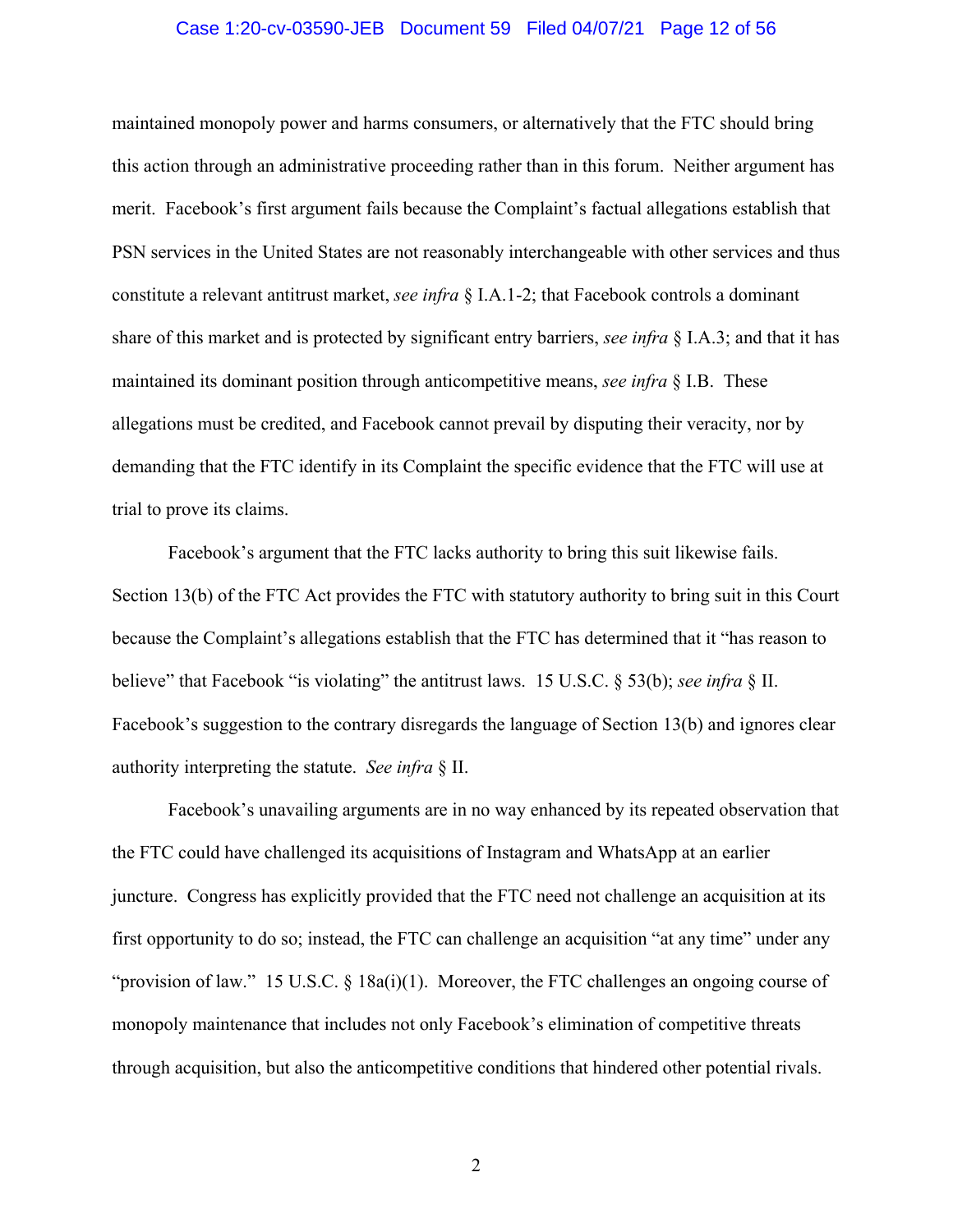#### **BACKGROUND**

PSN services enable and are used by people to maintain personal relationships and share experiences with friends, family, and other personal connections in a shared social space. Compl. ¶ 52. After first launching on college campuses in 2004, Facebook expanded to the general public within a few years, and attained a dominant market share in PSN services in the United States no later than 2011, which it has maintained ever since. *Id.* **¶** 3, 41, 62, 64.

Facebook's dominant market position in PSN services is protected by formidable barriers to entry. Facebook benefits from substantial direct network effects: because a core purpose of PSN services is connecting and engaging with personal connections, it is very difficult for a new entrant to displace an established PSN service in which users' friends and family already participate. *Id.* ¶ 65. Facebook's position is also protected by switching costs, because of the time and effort that users invest in developing a history and connections on the service. *Id.* ¶ 66.

 valuable platform interconnections. *Id.* Since achieving monopoly power, Facebook has defended its position through years of anticompetitive conduct. *Id.* ¶¶ 5, 9, 71. With its monopoly position at risk as users shifted their online behavior from desktop PCs to mobile phones, Facebook navigated this period of transition—and has maintained its PSN services monopoly ever since—not by competing on the merits, but rather through a course of anticompetitive conduct that includes acquiring Instagram and WhatsApp, and imposing and enforcing anticompetitive conditions on access to Facebook's

#### **A. Instagram Acquisition**

Shortly after Instagram—a mobile-first, photo-centric PSN provider—launched in October 2010, Facebook executives identified the service as a key competitive threat. Compl. ¶¶ 81-82. By September 2011, Facebook founder and CEO Mark Zuckerberg described Instagram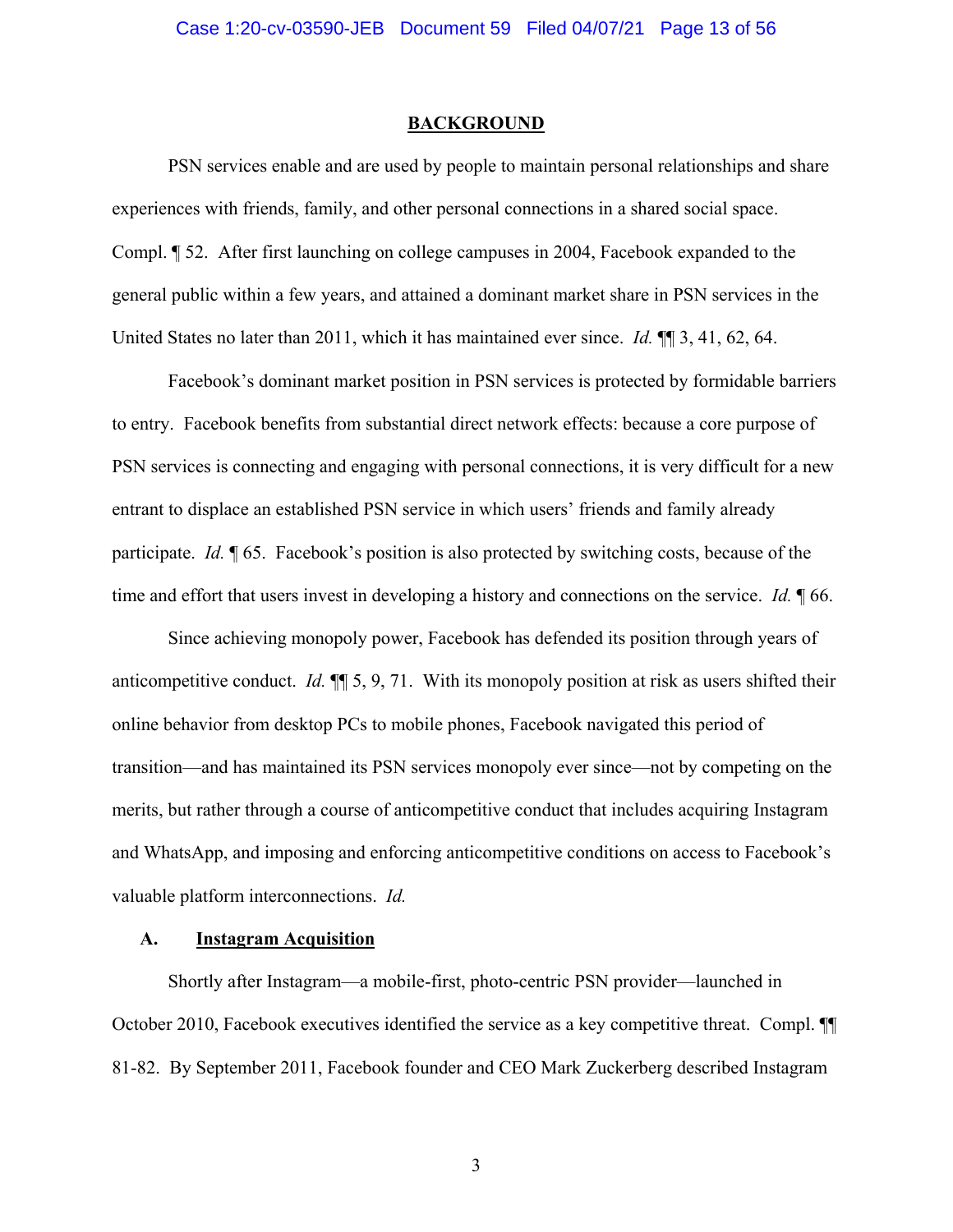#### Case 1:20-cv-03590-JEB Document 59 Filed 04/07/21 Page 14 of 56

<span id="page-13-0"></span> as "a large and viable competitor" presenting "a big strategic risk for us." *Id.* ¶¶ 83-84. In February 2012, Mr. Zuckerberg worried that "a huge number" of users were moving their engagement away from Facebook to Instagram, and that Instagram was building a social network that was competitive with Facebook's. *Id.* ¶¶ 89-90. In explaining his rationale for pursuing Instagram as an acquisition target, Mr. Zuckerberg explained to CFO David Ebersman that "there are network effects around social products and a finite number of different social mechanics to invent. Once someone wins at a specific mechanic, it's difficult for others to supplant them without doing something different." *Id.* ¶ 91.

Facebook announced its agreement to acquire Instagram in April 2012. By acquiring Instagram, Facebook neutralized a singularly threatening PSN competitor, thereby depriving users of the benefits of competition between the two companies, *see, e.g., id.* ¶¶ 98-99, and making it harder for another firm to enter into PSN services. *Id.* ¶¶ 100-05.

# **B. WhatsApp Acquisition**

Following the Instagram acquisition, Facebook turned to what it considered "the next biggest consumer risk" to its PSN services monopoly: the possibility that an app offering mobile messaging services would enter the PSN services market. Compl. ¶¶ 17, 107. In particular, Facebook executives identified a serious strategic threat in the form of mobile messaging apps launching a spinoff PSN service or adding PSN features. *Id.* ¶¶ 18, 108-11.

Facebook identified WhatsApp as the clear "category leader" in mobile messaging and as the most significant threat in this regard. *Id.* ¶¶ 17, 19. Facebook's own messaging app, Facebook Messenger, was launched in 2011, but was already too far behind WhatsApp to prevent WhatsApp from gaining scale. *Id.* ¶ 115-16. With Facebook's "window of opportunity to solve the messaging situation shrinking," Facebook once again decided it was "better to buy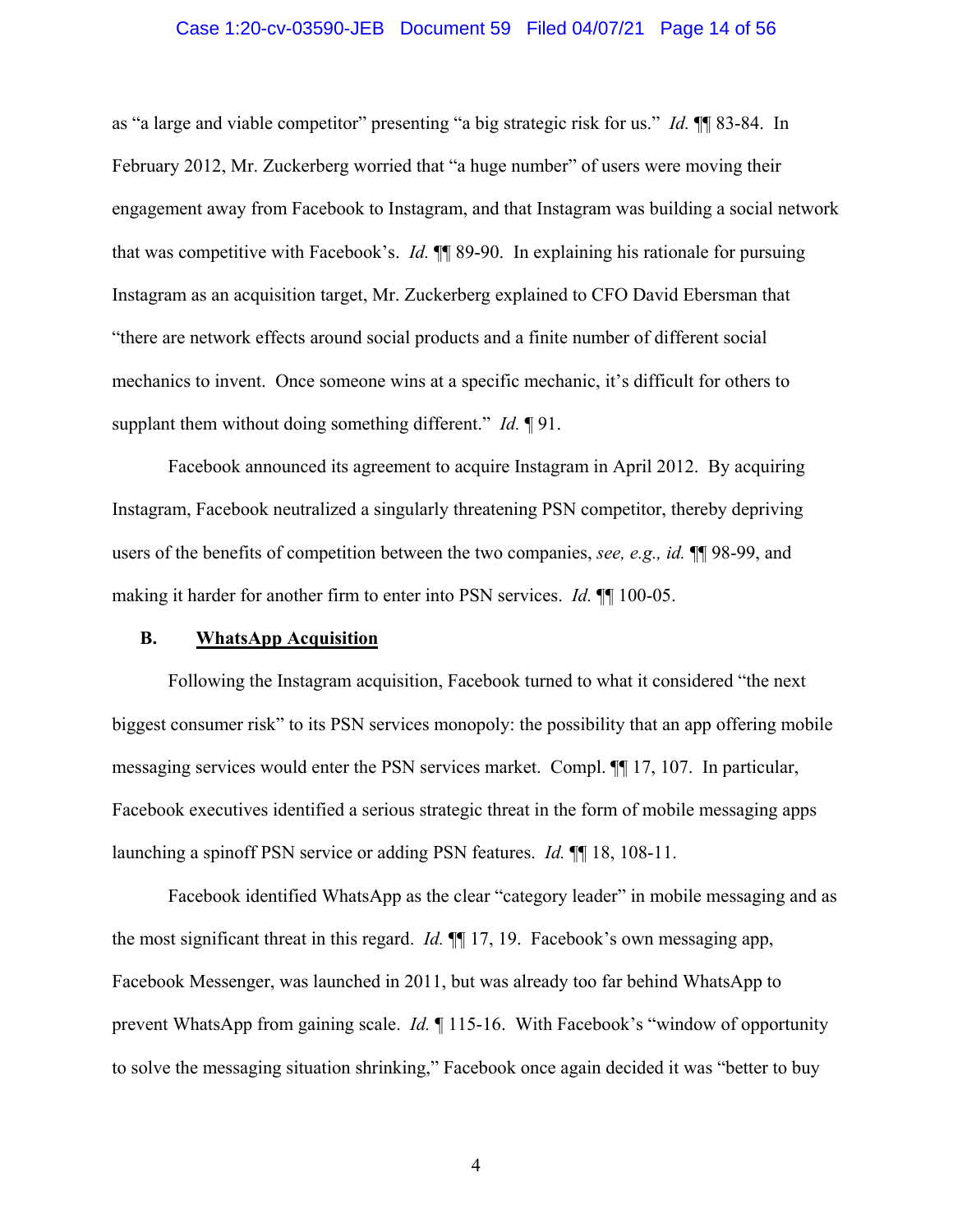#### Case 1:20-cv-03590-JEB Document 59 Filed 04/07/21 Page 15 of 56

<span id="page-14-0"></span> it harder for other mobile messaging apps to acquire scale and threaten to enter PSN services. *Id.* than compete." *Id.* ¶¶ 20, 117. In 2014, Facebook acquired WhatsApp for \$19 billion. *Id.* ¶¶ 120-21. The acquisition neutralized WhatsApp as a nascent threat and thereby deprived, and continues to deprive, users of the benefits of competition from an independent WhatsApp. *Id.* ¶¶ 21, 126-27. As Facebook recognized, an independent WhatsApp (on its own or acquired by a third party) would have the ability and incentive to enter the U.S. PSN services market, but under Facebook's control that competitive threat no longer exists. *Id.* Moreover, the acquisition makes

#### **C. Facebook Platform**

 Facebook Blue each day. *Id.* ¶¶ 132-34. Facebook Platform also became an important In 2007, Facebook launched "Facebook Platform," a service allowing third-party apps to interoperate and exchange certain information with Facebook, including via application programming interfaces ("APIs"). Compl. ¶¶ 23, 129. Facebook Platform has proved highly valuable to Facebook—with at times nearly one billion pieces of social data channeled back to distribution channel for third-party apps, with features like the Find Friends API serving as a valuable growth tool. *Id.* ¶¶ 130, 132, 135.

Between 2011 and 2018, Facebook made Facebook Platform available to developers only on the condition that their apps neither competed with Facebook nor promoted its competitors. *Id.*  $\parallel$  136. Facebook punished apps that violated these conditions by terminating their access to the Find Friends API and other APIs. *Id.* ¶¶ 136, 152. Facebook's terminations were directed against promising competitive threats, including PSN apps, apps with some social functionality, and mobile messaging services. *Id.* ¶¶ 153-54, 156. Facebook's imposition and enforcement of its anticompetitive conditions have served to hinder, suppress, and deter the emergence of threats to its U.S. PSN services monopoly. *Id.* ¶ 159.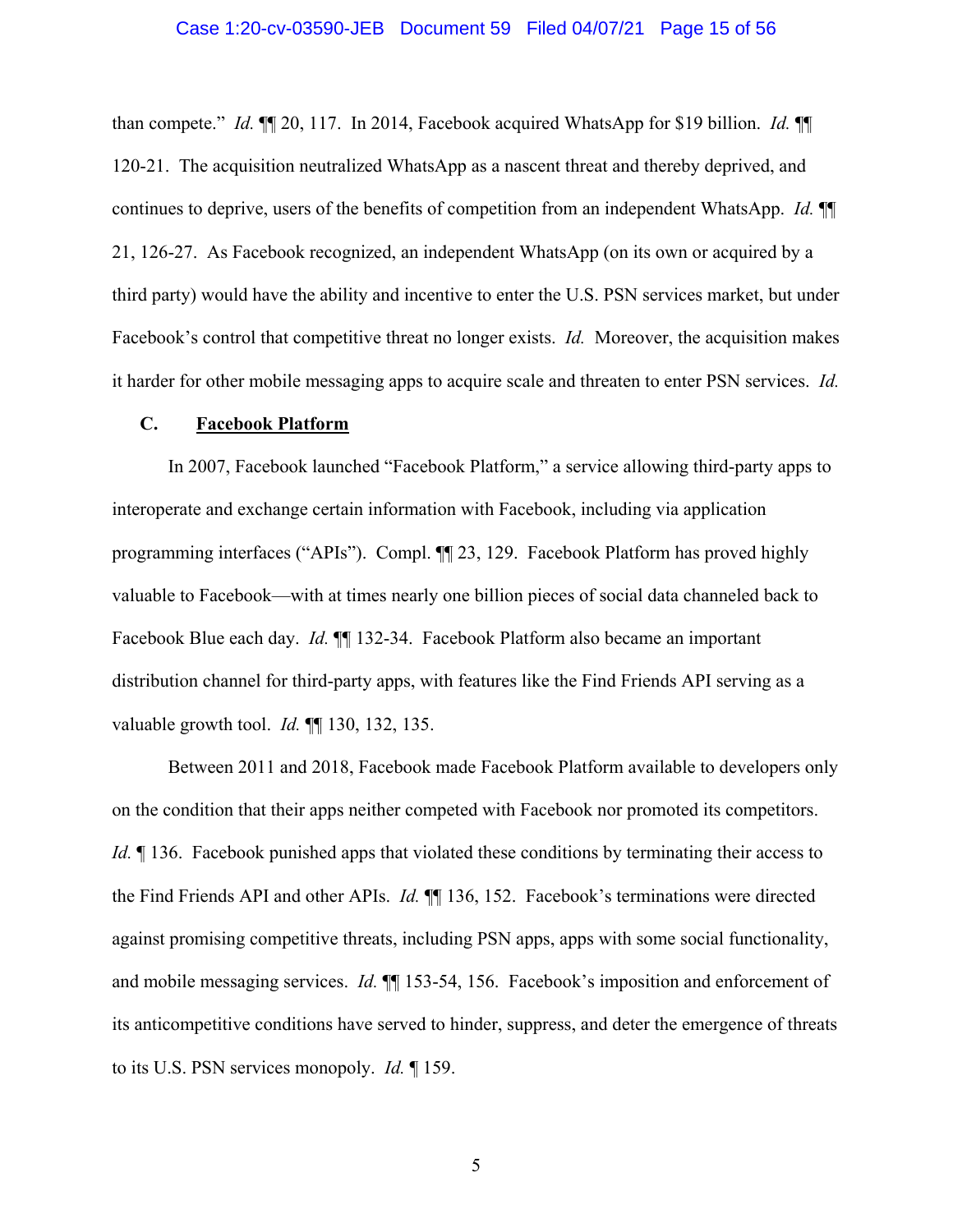#### Case 1:20-cv-03590-JEB Document 59 Filed 04/07/21 Page 16 of 56

<span id="page-15-0"></span>Facebook's illegal monopolization persists today. Facebook continues to hold and operate Instagram and WhatsApp, which neutralizes them as direct competitive threats to Facebook, and maintains a protective "moat" around its PSN services monopoly. *Id.* ¶ 76. Facebook recognizes that so long as it maintains Instagram and WhatsApp operating at scale, it will be harder for new firms to enter and build scale around their respective mechanics. *Id.* 

#### **LEGAL STANDARD**

A motion to dismiss can be granted only if the FTC's Complaint does not allege facts that, if accepted as true, state a plausible claim for relief. *Bell Atl. Corp. v. Twombly*, 550 U.S. 544, 555-56 (2007). The Court does not need to determine whether the facts alleged are true to deny a motion to dismiss. *See id.*, at 556 ("Rule 12(b)(6) does not countenance . . . dismissals based on a judge's disbelief of a complaint's factual allegations.") (internal citation omitted). Instead, the Court "should assume the[] veracity" of the Complaint's factual allegations, *Ashcroft v. Iqbal*, 556 U.S. 662, 678 (2009), which "should be liberally construed in [the FTC's] favor." *Hughes v. Abell*, 634 F. Supp. 2d 110, 113 (D.D.C. 2009).

#### **ARGUMENT**

#### **I. THE FTC'S COMPLAINT STATES A CLAIM OF MONOPOLIZATION**

The Complaint's allegations establish that for nearly a decade Facebook has engaged in a course of anticompetitive conduct to maintain a monopoly in PSN services in the United States, in violation of Section 2 of the Sherman Act, 15 U.S.C. § 2. *See* Compl. ¶¶ 169-74. "The offense of monopolization has two elements: '(1) the possession of monopoly power in the relevant market and (2) the willful acquisition or maintenance of that power as distinguished from growth or development as a consequence of a superior product, business acumen, or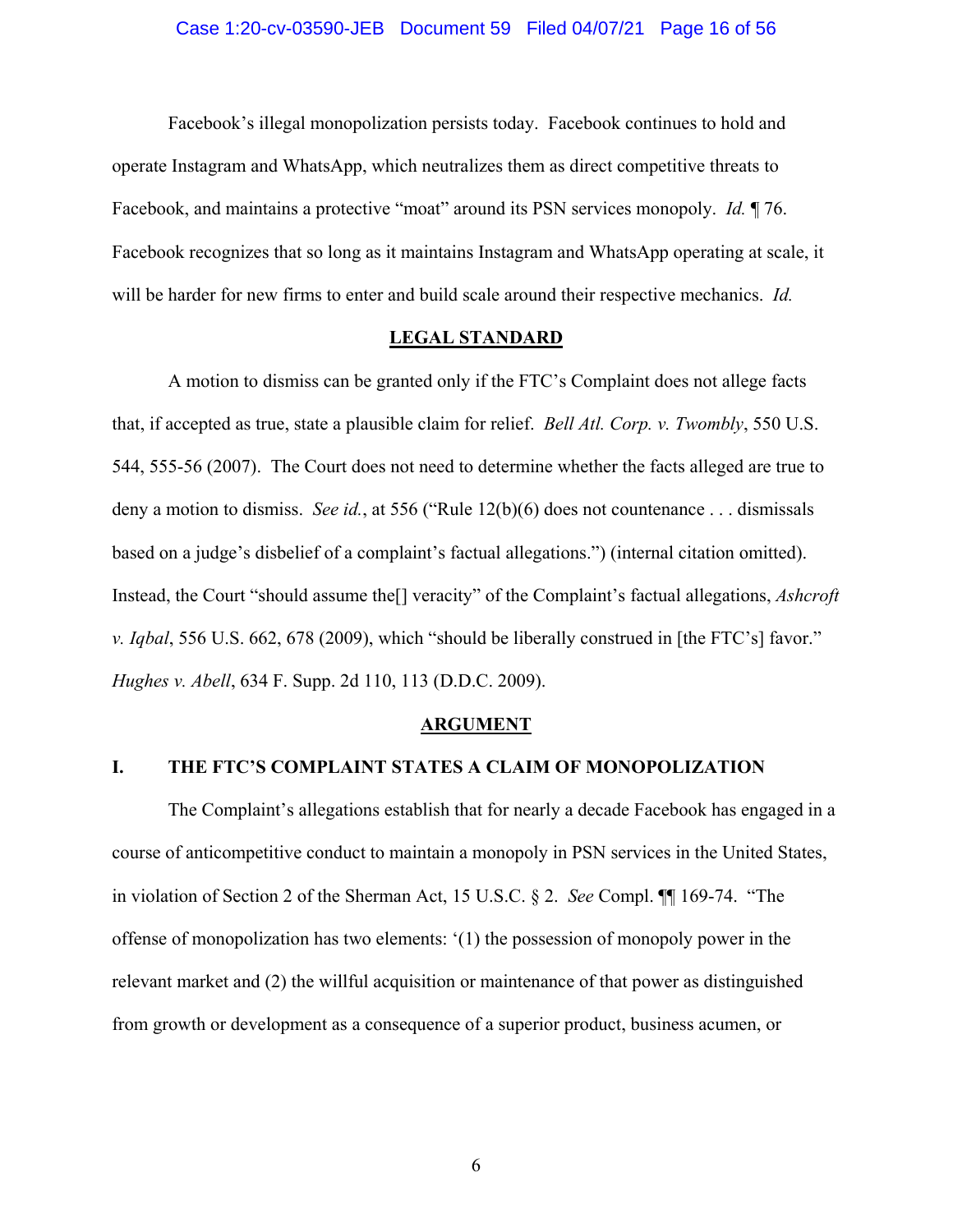<span id="page-16-0"></span>historic accident.'" *Microsoft*, 253 F.3d at 50 (quoting *Grinnell*, 384 U.S. at 570-71). The Complaint's factual allegations establish both elements, and therefore state a claim.

# **A. The Complaint's Allegations Establish that Facebook Possesses Monopoly Power in PSN Services in the United States**

The Complaint provides detailed allegations that Facebook possesses monopoly power in the relevant market for PSN services in the United States. *See* Compl. ¶¶ 38-42, 51-67. Monopoly power consists of "the power to control prices or exclude competition." *United States v. E.I. du Pont de Nemours & Co.,* 351 U.S. 377, 391 (1956).

While courts commonly find that "a firm is a monopolist if it can profitably raise prices substantially above the competitive level," *Microsoft*, 253 F.3d at 51, monopoly power can also manifest in reduced non-price benefits—such as reduced product quality—that customers would enjoy in a competitive market. *See NorthBay Healthcare Grp., Inc. v. Kaiser Found. Health Plan, Inc.*, 2020 WL 7233105, at \*2 (9th Cir. Dec. 8, 2020) (defendant's conduct "could, as alleged, diminish the quality of services for the public and thus fall under the type of protection the antitrust laws were intended to afford"); U.S. Dep't of Justice & Fed. Trade Comm'n, *Horizontal Merger Guidelines*, § 1 (Aug. 19, 2010) [hereinafter, Horizontal Merger Guidelines] ("Enhanced market power can also be manifested in non-price terms and conditions . . . including reduced product quality, reduced product variety, reduced service, or diminished innovation."); Howard A. Shelanski, *Information, Innovation, and Competition Policy for the Internet*, 161 U. Pa. L. Rev. 1663, 1687 (2013) ("[A]nticompetitive conduct or transactions could enable platforms to exercise market power to give customers less of the good things—improved service, innovative products, and good privacy and data security policies[.]"). In other words, a firm is a monopolist if—paralleling the language of *Microsoft*—it can profitably *reduce* nonprice consumer benefits *below* the competitive level. *Cf. Microsoft*, 253 F.3d at 51.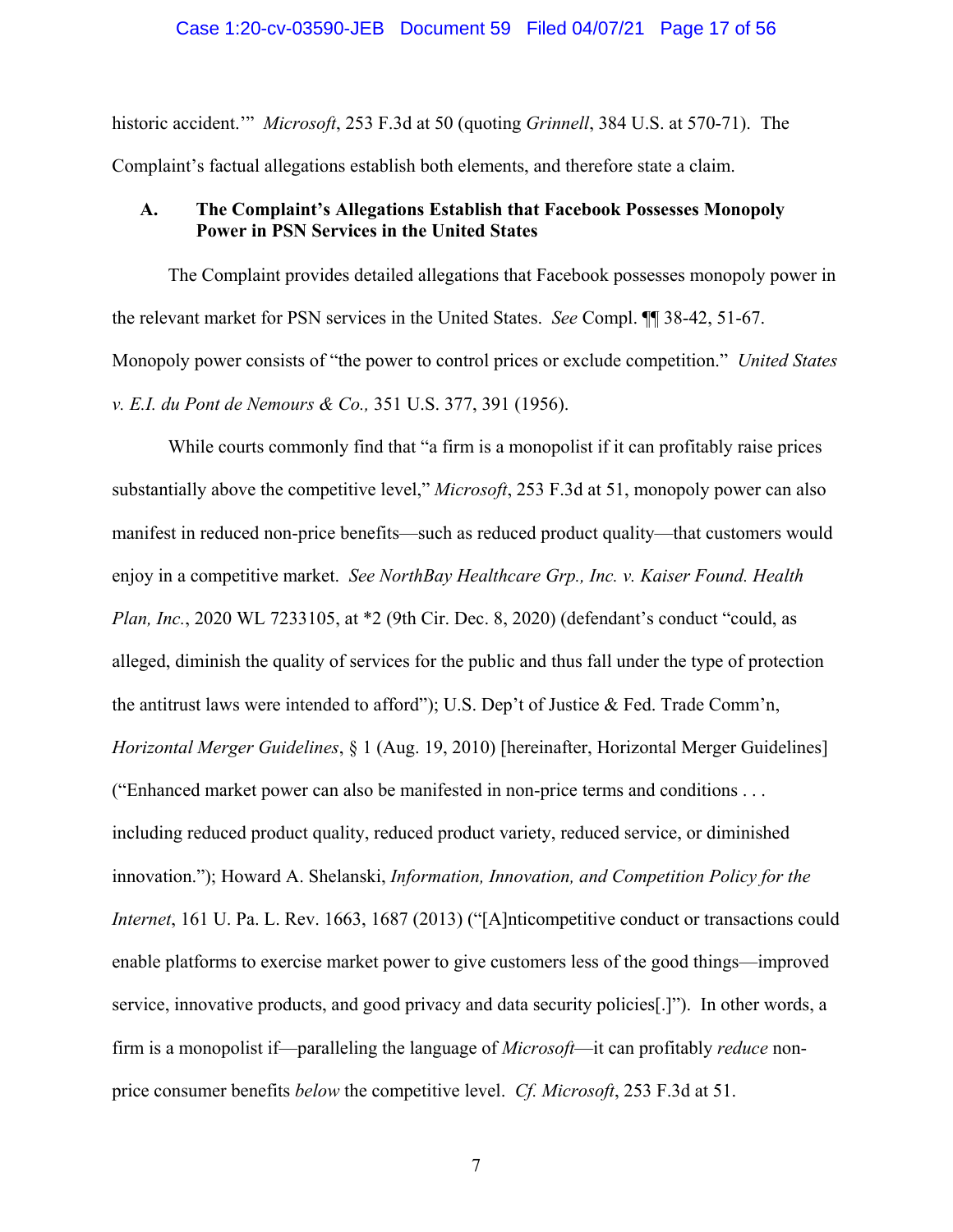#### Case 1:20-cv-03590-JEB Document 59 Filed 04/07/21 Page 18 of 56

<span id="page-17-0"></span>The FTC has alleged facts establishing that Facebook possesses monopoly power. Because "direct proof" that a defendant has monopoly power is "only rarely available," *Microsoft*, 253 F.3d at 51, monopoly power is more commonly established through indirect proof—namely, it is "inferred from a firm's possession of a dominant share of a relevant market that is protected by entry barriers." *Id.* Here, the Complaint includes allegations directly describing Facebook's ability to profitably reduce non-price benefits offered to users. *See*  Compl. ¶¶ 27, 98, 163. As discussed below, the Complaint also alleges, and provides detailed facts, defining PSN services in the United States as a relevant antitrust market, *see id.* ¶¶ 51-60, and establishing that Facebook possesses a dominant share in that market that is protected by significant entry barriers. *See id*. ¶¶ 61-66.

# **1. The Complaint's Allegations Establish that PSN Services in the United States Constitute a Relevant Market**

Facebook's assertions that the Complaint does not adequately plead a relevant market are unfounded. A relevant antitrust market has both a product and a geographic dimension. *Brown Shoe Co. v. United States*, 370 U.S. 294, 324 (1962). A relevant product market is "a term of art in antitrust analysis" that defines a set of products over which a firm could profitably exercise monopoly power. *United States v. H&R Block, Inc.*, 833 F. Supp. 2d 36, 50-51 (D.D.C. 2011) (internal citation omitted). The outer boundaries of a relevant product market "are determined by the reasonable interchangeability of use or the cross-elasticity of demand between the product itself and substitutes for it." *Brown Shoe*, 370 U.S. at 325; *see also Microsoft*, 253 F.3d at 51-52 (relevant product market consists of products that are "reasonably interchangeable by consumers for the same purposes").

The Complaint alleges that PSN services are not "reasonably interchangeable" with other services, which is supported by specific factual allegations regarding the distinct "characteristics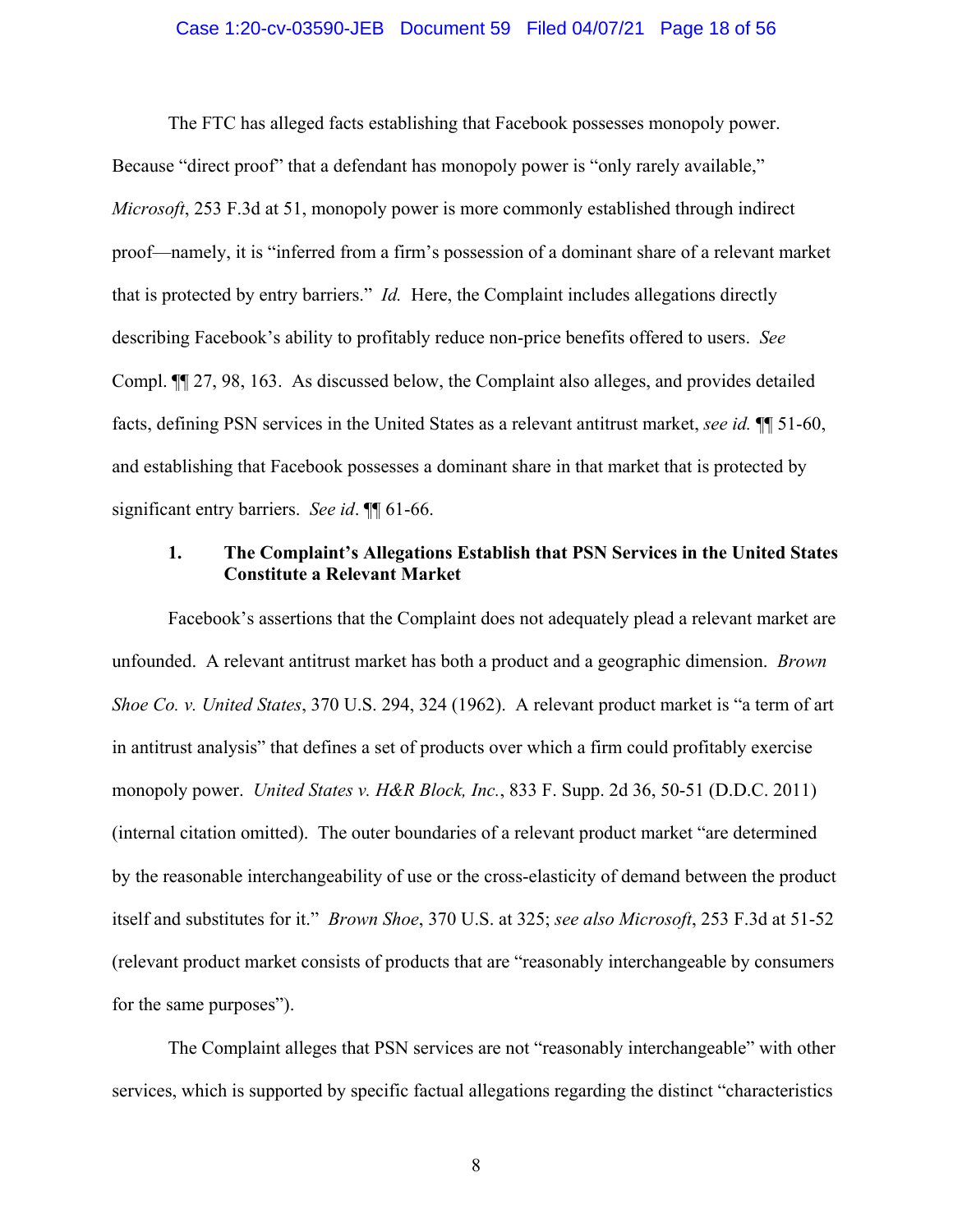#### Case 1:20-cv-03590-JEB Document 59 Filed 04/07/21 Page 19 of 56

and uses" of PSN services. *Brown Shoe*, 370 U.S. at 323. PSN services are "online services that enable and are used by people to maintain personal relationships and share experiences with friends, family, and other personal connections in a shared social space." Compl. ¶ 52.

The Complaint provides detailed factual allegations regarding the distinct "uses" of PSN services. In particular, the Complaint describes how PSN services "enable[] people to stay up to date and share personal content with friends and family" and provide "a distinct and richer way for people to maintain personal connections" compared to alternative forms of communication. Compl. ¶ 39. The Complaint likewise provides detailed allegations describing key "characteristics" that enable the distinct "uses" for which people employ PSN services: (1) a social graph that maps connections between users and their friends, family, and other personal connections, *see id.* ¶ 53; (2) features that facilitate interaction among a user's personal connections and the sharing of personal experiences in a shared social space, *see id.* ¶ 54; and (3) features that leverage the social graph to help users to find other users with whom they may have a personal connection, *see id.* ¶ 55.

Finally, the Complaint identifies certain online services that are not suitable for the same "uses" as PSN services, and explains why each "is distinct from, and not reasonably interchangeable with," PSN services. Compl. ¶ 57; *see id.* ¶ 58 (distinguishing professional networking services such as LinkedIn); *see id.* (specialized, interest-based services); *see id.* ¶ 59 (video or audio consumption-focused services); *see id.* ¶ 60 (mobile messaging services).

Contrary to Facebook's characterizations, *see* Mem. in Supp. of Facebook, Inc.'s Mot. to Dismiss FTC's Compl., 18-19, ECF No. 56-1 [hereinafter Mem.], these allegations are not conclusory, but instead are concrete factual allegations that plainly identify a relevant product market. *See Brown Shoe*, 370 U.S. at 325 ("reasonabl[e] interchangeability of use," inferred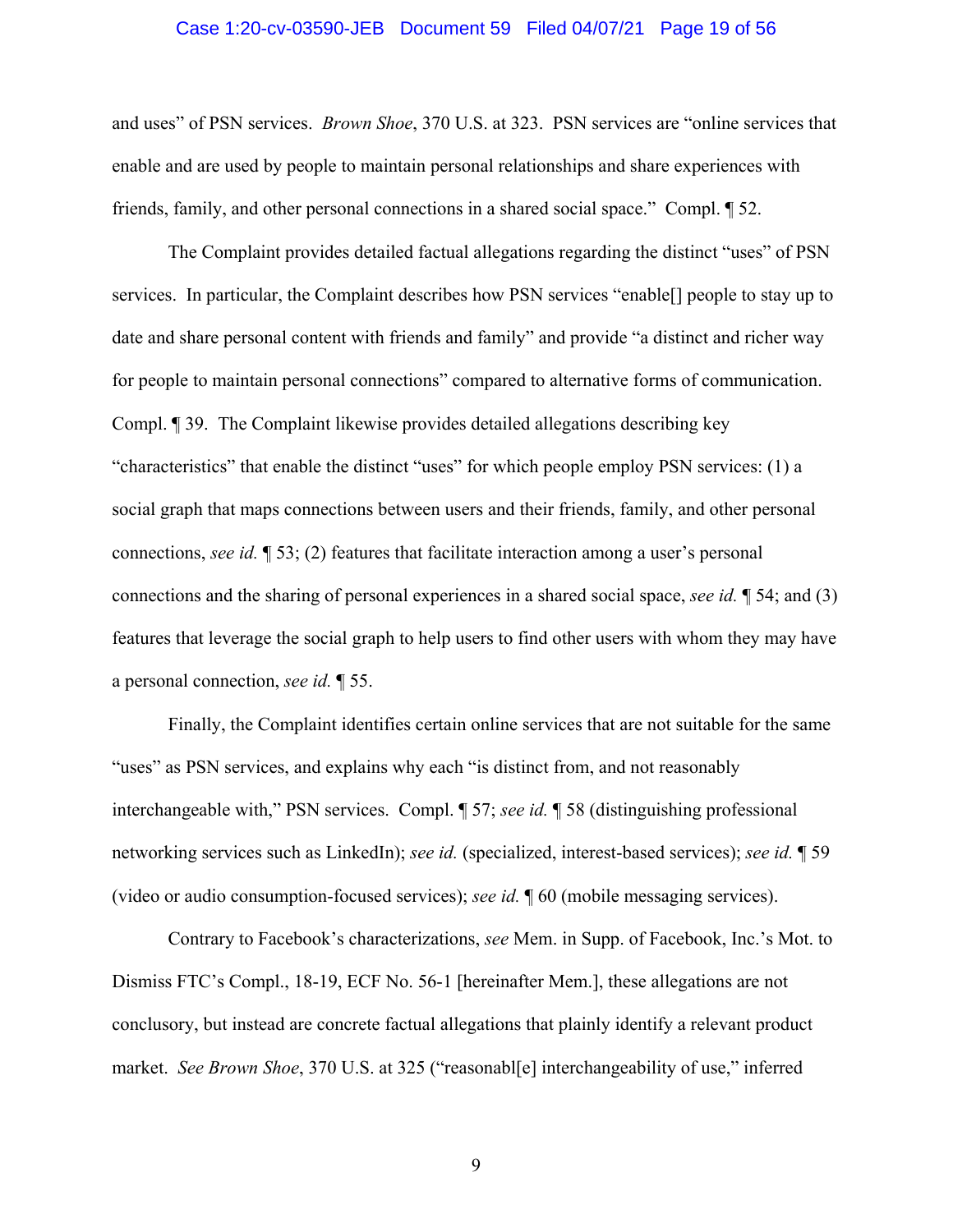#### Case 1:20-cv-03590-JEB Document 59 Filed 04/07/21 Page 20 of 56

<span id="page-19-0"></span>from evidence including "peculiar characteristics and uses," defines a relevant market); *Microsoft*, 253 F.3d at 52 (upholding market definition after trial because purported alternatives had fewer features, cost more, or "fell far short of performing all of the functions" of the plaintiff's proposed relevant product market). Courts routinely deny motions to dismiss complaints that provide such allegations. *See, e.g., RealPage, Inc. v. Yardi Sys., Inc.*, 852 F. Supp. 2d 1215, 1224-25 (C.D. Cal. 2012) (motion to dismiss denied where complaint distinguished "multiple conceivably interchangeable substitutes"); *CollegeNet, Inc. v. Common Application, Inc.,* 355 F. Supp. 3d 926, 958 (D. Or. 2018) (complaint "adequately considers and rejects alternatives"); *see also Todd v. Exxon Corp.*, 275 F.3d 191, 200-01 (2d Cir. 2001) (collecting cases and noting that market definition "is a deeply fact-intensive inquiry" rarely amenable to resolution on a motion to dismiss).

The geographic component of a relevant market identifies the "geographic area in which the defendants compete in marketing their products or services." *FTC v. CCC Holdings, Inc.*, 605 F. Supp. 2d 26, 37 (D.D.C. 2009). Facebook does not dispute the sufficiency of the allegations that the relevant geographic market is the United States. *See* Compl. ¶ 56.

#### **2. Facebook's Criticisms of the Complaint's Relevant Market Allegations Fail**

Facebook attempts to attack the relevant market allegations by disputing the accuracy of the allegations, injecting Facebook's own factual assertions, inaccurately suggesting that antitrust laws do not reach non-price harms, and demanding specific analyses that should await complete fact discovery or expert opinion testimony. None of Facebook's arguments have merit or provide a basis for dismissing the Complaint.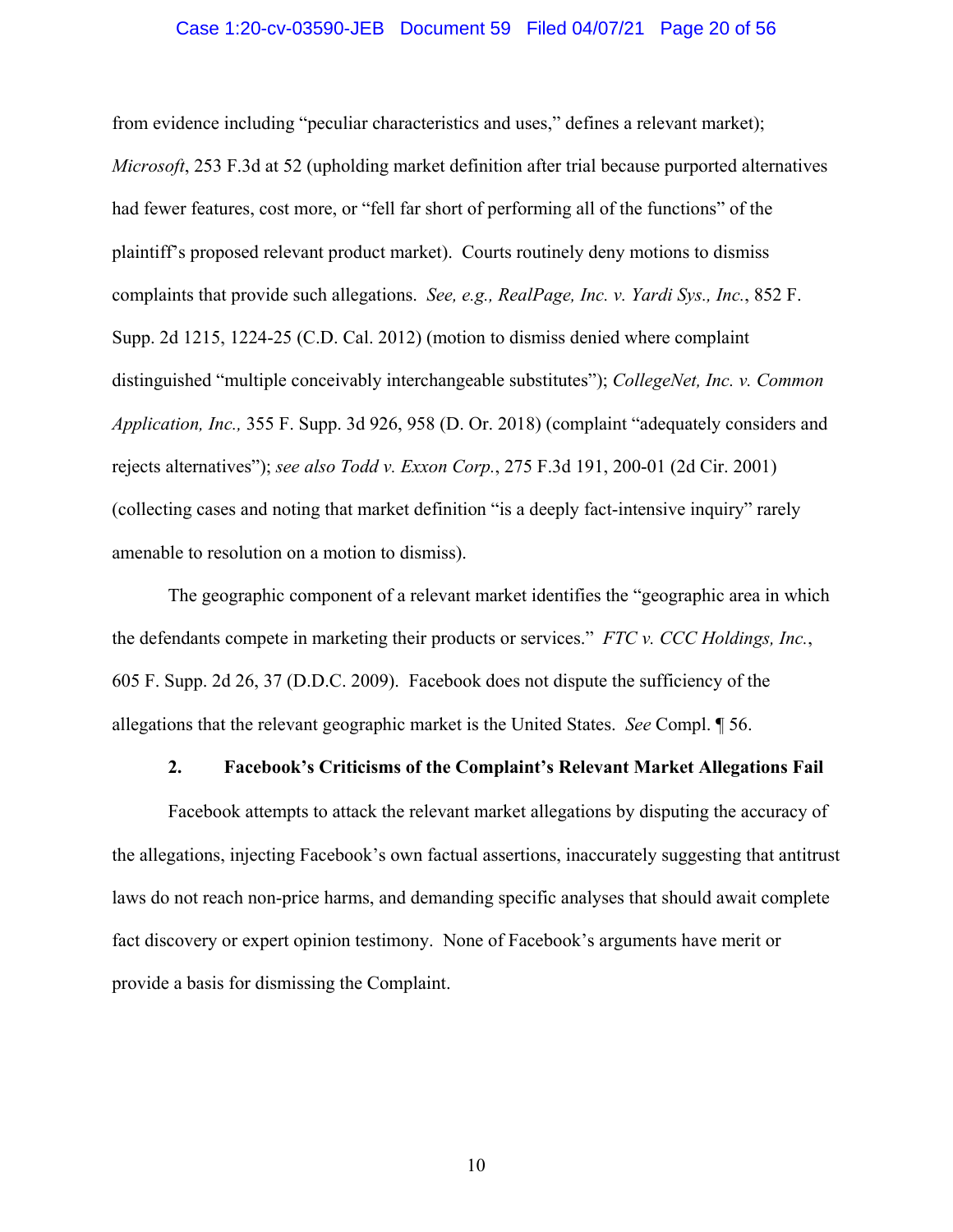# **a) Facebook's Assertion that It Provides PSN Services "Free and In Unlimited Quantities" Provides No Basis for Dismissal**

<span id="page-20-0"></span> conditions that include the ability to monetize user data and engagement through advertising. *Id.* Facebook's assertion that it offers its product "free and in unlimited quantities," Mem. 2, 5, provides no basis for dismissing the Complaint. First, Facebook cannot prevail on this motion by injecting its own factual assertions. *Search v. Uber Techs., Inc.*, 128 F. Supp. 3d 222, 228 (D.D.C. 2015) ("A motion to dismiss under Rule 12(b)(6) must rely solely on facts within the four corners of the Complaint[.]"). The Complaint describes how PSN providers "have refrained from charging a monetary price," Compl. ¶ 42, but the FTC disputes, and the Complaint does not indicate, that Facebook offers its services to users in "unlimited quantities" or for "free." Facebook offers PSN services to users with a nominal price of zero, but with non-price terms and

Second, the presence of a nominal price of "zero" in no way undermines the relevant market allegations. Facebook's assertion ignores the fact that sellers routinely compete to offer attractive non-price terms and conditions, in addition to whatever price they charge. *See supra* at 7. Here, the Complaint alleges that PSN providers compete to offer attractive non-price terms, *see* Compl. ¶ 42, and that Facebook's monopolization harmed this competition. *See, e.g.*, *id.* ¶¶ 27, 28, 163, 167. It also ignores the fact that a nominal price of "zero" is still a price, and could represent an "overcharge" compared with a competitive marketplace. *See O'Bannon v. Nat'l Collegiate Athletic Ass'n*, 7 F. Supp. 3d 955, 972 (N.D. Cal. 2014), *vacated in part on other grounds,* 802 F.3d 1049 (9th Cir. 2015) (price-fixing by defendants resulted in a zero-dollar price for plaintiff student-athletes' services, whereas the competitive price would have been higher).

Antitrust laws reach non-price harm, *see supra* at 7, and relevant markets can be defined, regardless of whether some or all of the products in the market are offered at a nominal price of zero. *See H&R Block*, 833 F. Supp. 2d at 53 (market for "digital do-it-yourself" tax software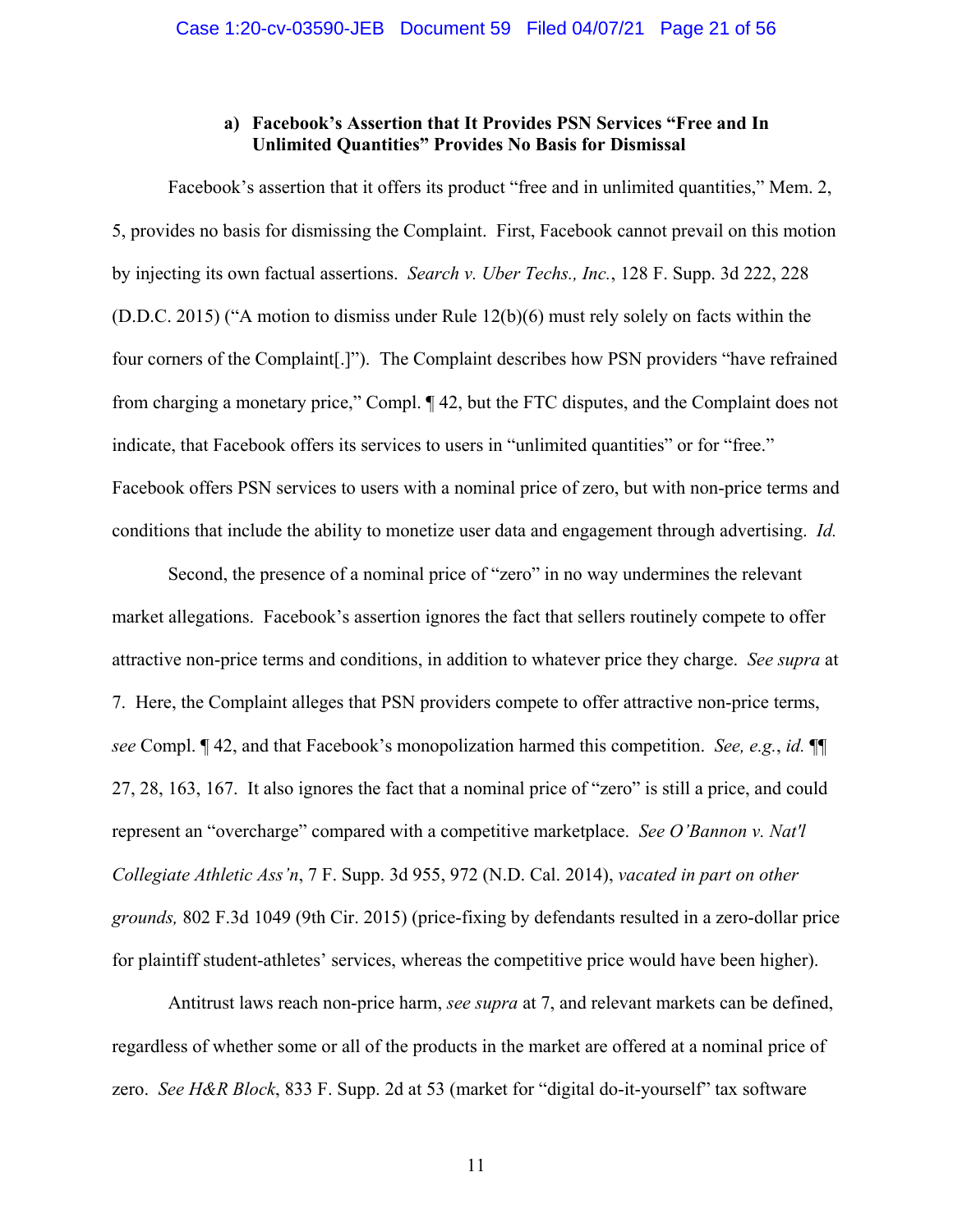#### Case 1:20-cv-03590-JEB Document 59 Filed 04/07/21 Page 22 of 56

<span id="page-21-0"></span>included products offered to consumers "in some instances free"); *United States v. Village Voice Media, LLC*, 2003 WL 21659092, at \*16 (N.D. Ohio Feb. 12, 2003) (merger of zero-price alternative weekly newspapers harmed competition that previously provided readers with "better editorial coverage" and "higher quality service"); *Cmty. Publishers, Inc. v. Donrey Corp.*, 892 F. Supp. 1146, 1153 n.8, 1170 (W.D. Ark. 1995) (recognizing market for local newspapers based on evidence that the newspapers competed mostly on quality rather than price).

# **b) The FTC's Complaint Is Not Required to Plead a Method of Quantifying Cross-Elasticity of Demand**

Facebook's critique that the FTC fails to plead "'cross-elasticity of demand' or consumer switching in response to price increases" finds no support under the law. Mem. 10. Despite Facebook's focus on price, Mem. 10-11, cross-elasticity of demand refers to the extent to which customers switch between products in response to changes in prices *or* non-price terms, such as quality changes. *Cmty. Publishers, Inc.*, 892 F. Supp. at 1153 n.7 (cross-elasticity measures effect of changes in "price or quality").

More fundamentally, a plaintiff does not need to quantify cross-elasticity to plead or prove a relevant market. *See Brown Shoe*, 370 U.S. at 325 (relevant market boundaries delineated by "reasonable interchangeability of use *or* the cross-elasticity of demand between the product itself and substitutes for it") (emphasis added); *Microsoft*, 253 F.3d at 52-53 (market upheld after trial based on qualitative evidence of which products were "reasonably interchangeable by consumers for the same purposes"). Indeed, *even after trial*, courts routinely define relevant markets without quantifications of cross-elasticities of demand. Courts recognize that cross-elasticity "is nearly impossible to measure numerically in all cases." *Cmty. Publishers, Inc.*, 892 F. Supp. at 1161; *accord U.S. Anchor Mfg. v. Rule Indus.*, 7 F.3d 986, 995 (11th Cir. 1993) ("[I]t is ordinarily quite difficult to measure cross-elasticities of supply and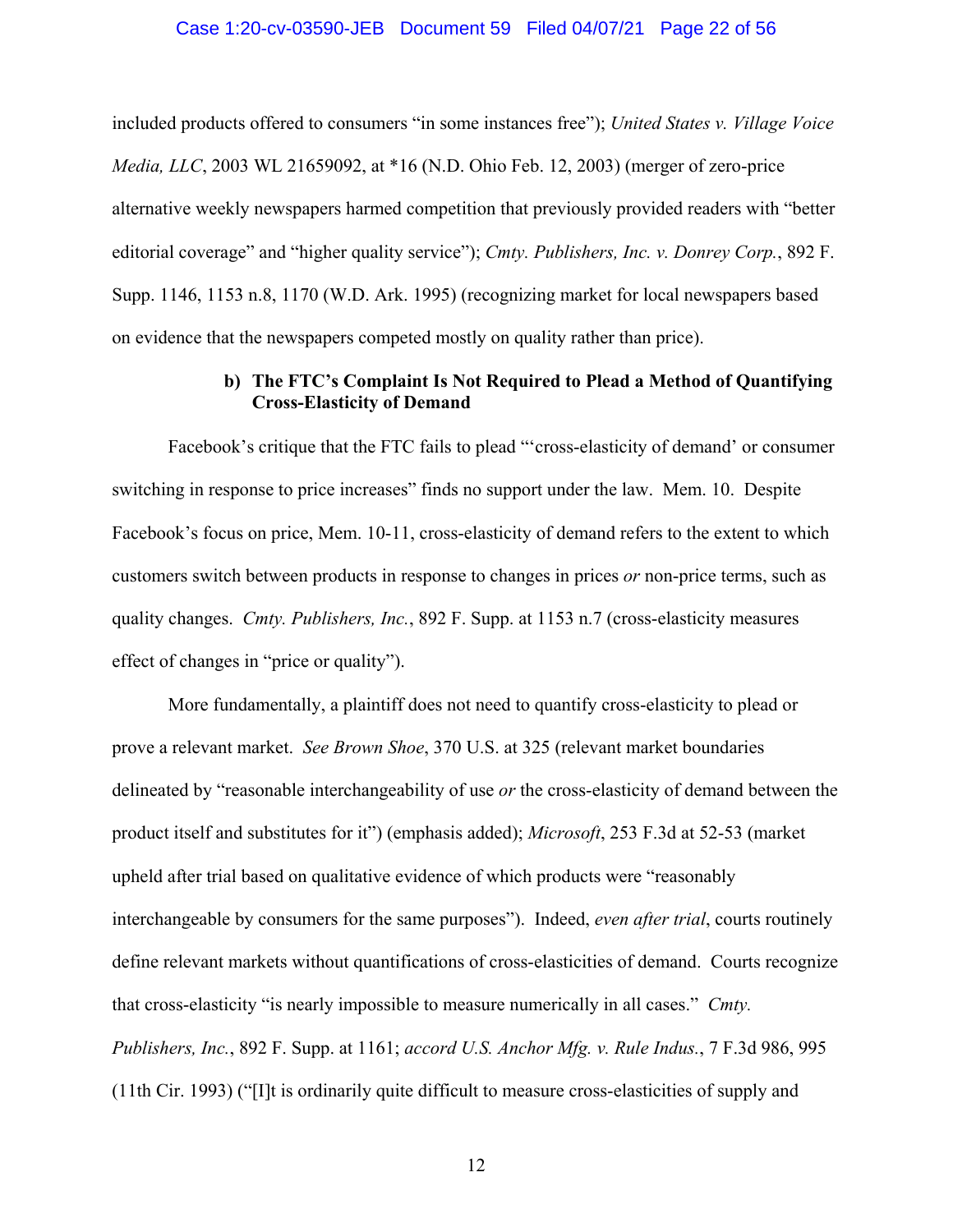#### Case 1:20-cv-03590-JEB Document 59 Filed 04/07/21 Page 23 of 56

<span id="page-22-0"></span>demand accurately. Therefore, it is usually necessary to consider other factors that can serve as useful surrogates for cross-elasticity data."); *H&R Block*, 833 F. Supp. 2d at 62 (relevant market established after trial despite "no direct, reliable data on diversion" existing).

Here, the FTC may proffer expert testimony at trial demonstrating that a quantitative cross-elasticity analysis supports the relevant market alleged in the Complaint. But at the pleading stage, the FTC is not required to quantify cross-elasticities or to describe the methods such expert testimony might employ, as "once a claim has been stated adequately, it may be supported by showing any set of facts consistent with the allegations in the complaint." *Twombly*, 550 U.S. at 563.

# **c) Facebook's Claim that PSN Services Are Reasonably Interchangeable with Other Services Disputes the Complaint's Factual Allegations**

Facebook's assertions that other services are substitutes for PSN services dispute the Complaint's factual allegations and are not a basis for dismissing the Complaint. Mem. 13. In particular, Facebook asserts that the Complaint fails to provide sufficient allegations that "exclude other alternatives" to PSN services, and asserts that PSN service features are "arbitrary" and that "myriad online services" are not set apart enough from PSN services to be "unacceptable substitutes." Mem. 10-11, 14, 18-19. Yet these assertions are merely attempts to dispute the accuracy of the Complaint's factual allegations that consumers do not view these "online services" as reasonable substitutes because PSN services provide distinct functionality and characteristics. *See supra* § I.A.1. Accordingly, they are inappropriate for a motion to dismiss. *See Brown v. Gov't of D.C.*, 390 F. Supp. 3d 114, 126 (D.D.C. 2019) ("A defendant cannot ignore, or contradict, a complaint's factual allegations in a bid to seek its dismissal[.]"); *RealPage*, 852 F. Supp. 2d at 1225 (defendant's claims that additional firms should be included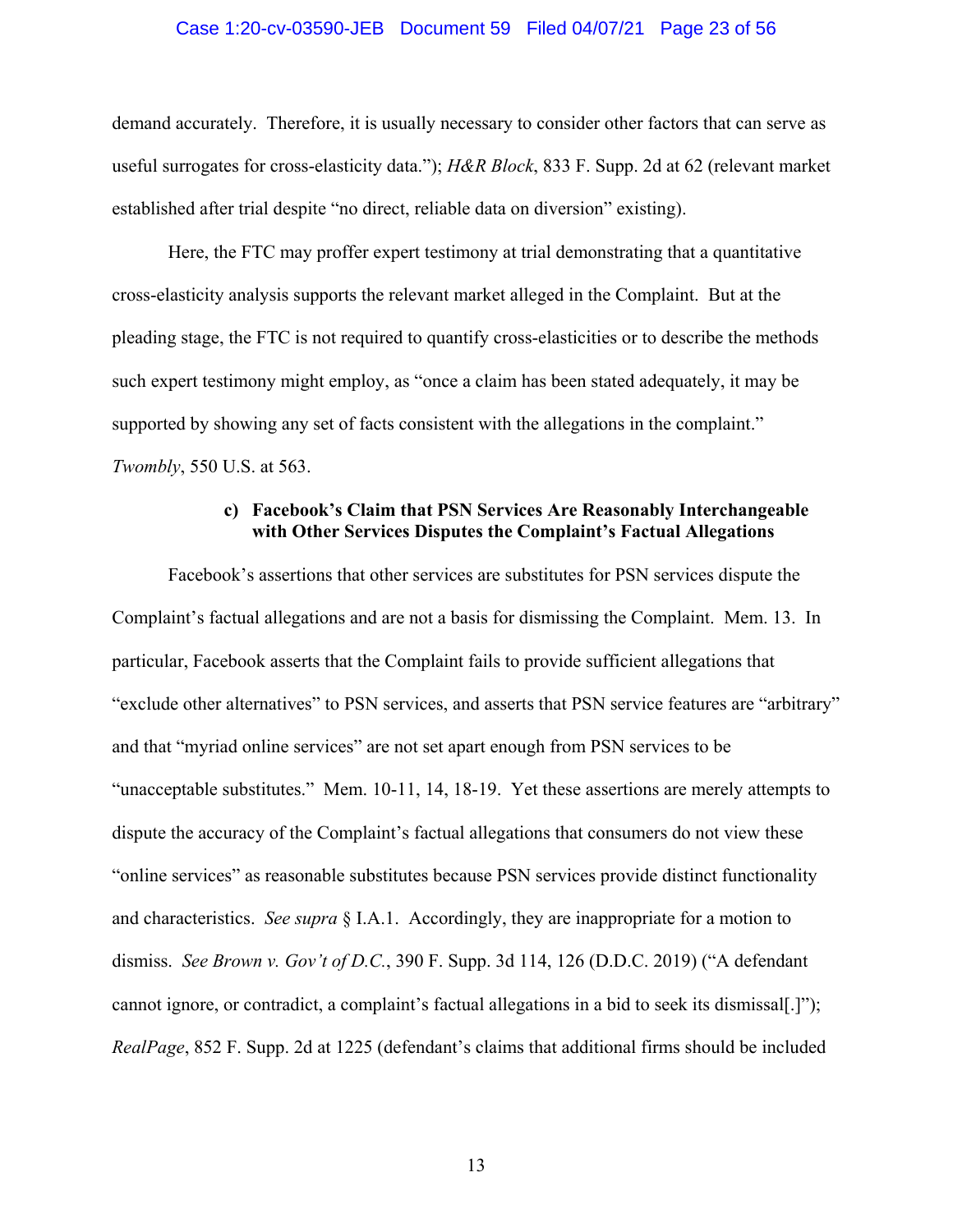#### Case 1:20-cv-03590-JEB Document 59 Filed 04/07/21 Page 24 of 56

<span id="page-23-0"></span>in the relevant market "turn on issues of fact inappropriate for resolution at this stage of the litigation").

Further, even if one accepted, *arguendo*, Facebook's assertions that other services provide some functionality similar to PSN services, this would not undermine the Complaint's relevant market. Relevant markets routinely exclude products that have some functional similarity to the products in the relevant market, because not all products with some functional similarity are "reasonably interchangeable." *See, e.g., U.S. v. Aetna*, 240 F. Supp. 3d 1, 41-42 (D.D.C. 2017) (relevant market for Medicare Advantage plans did not include Original Medicare); *H&R Block*, 833 F. Supp. 2d at 58-59 (market for digital do-it-yourself tax return software did not include alternative ways to complete a tax return, such as "pen and paper" and assisted tax preparation). The Complaint here provides specific allegations—including statements from Facebook's own executives—distinguishing other services and describing PSN services as a distinct way to remain in touch with friends and family. *See* Compl. ¶¶ 39, 60, 62. This distinct value proposition delineates a relevant market.

The cases Facebook cites are also readily distinguished. Many do not involve the pleading standard at all. *See, e.g.*, *Ohio v. Am. Express Co.*, 138 S. Ct. 2274, 2283 (2018) (ruling after full discovery and trial); *FTC v. RAG Stiftung*, 436 F. Supp. 3d 278, 289-90 (D.D.C. 2020) (after full discovery and preliminary injunction hearing); *FTC v. Arch Coal, Inc.*, 329 F. Supp. 2d 109, 114 (D.D.C. 2004) (same). Of the cases that *were* decided at the pleading stage, several involve complaints that were dismissed because plaintiffs pleaded single-firm or single-brand markets without providing factual allegations that distinguished the brands from alternatives. *See Queen City Pizza, Inc. v. Domino's Pizza, Inc.*, 124 F.3d 430, 436-37 (3d Cir. 1997) (rejecting single-brand market for Domino's Pizza franchises); *Madison 92nd St. Assocs., LLC v.*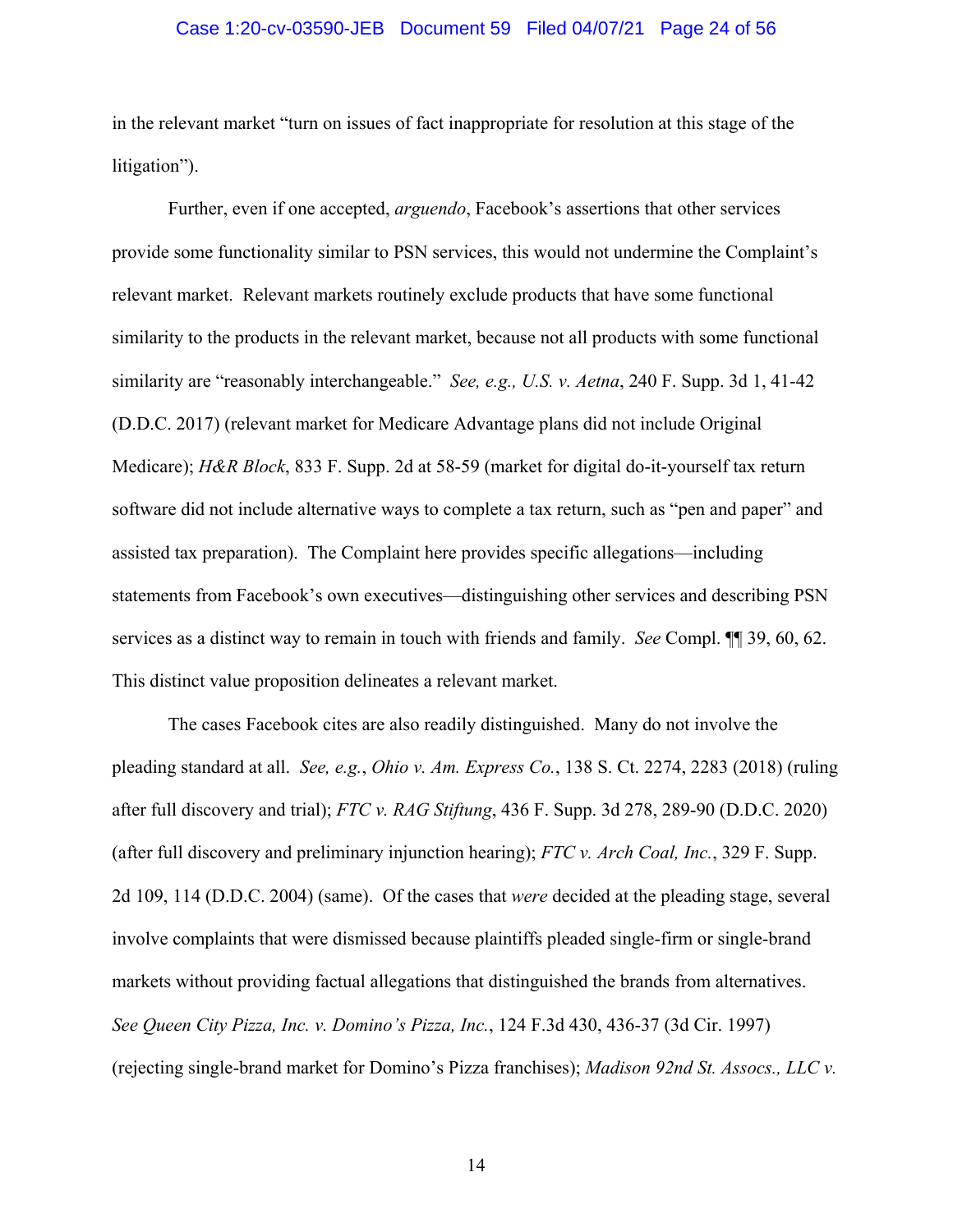<span id="page-24-0"></span>*Courtyard Mgmt. Corp.*, 624 F. App'x 23, 28-29 (2d Cir. 2015) (rejecting single-brand market for Marriott hotels); *cf. Todd*, 275 F.3d at 200 n.3 (collecting cases). Here, the Complaint does not allege that PSN is a single-brand market limited to Facebook. *See* Compl. ¶¶ 3, 38, 41-42, 63-64, 153.

And none of Facebook's cited cases involved detailed allegations, like senior executive statements, *see* Compl. ¶¶ 60, 62, describing the relevant product's distinguishing characteristics and uses, and differentiating potential alternatives. *See Hicks v. PGA Tour, Inc.*, 897 F.3d 1109, 1122 (9th Cir. 2018) (complaint alleged a narrow market of advertising on golf caddie bibs without pleading specific facts distinguishing other forms of advertising); *Jacobs v. Tempur-Pedic Int'l, Inc.*, 626 F.3d 1327, 1338 (11th Cir. 2010) (dismissing complaint due to "skimpy allegations" asserting, "without elaboration, that '[v]isco-elastic foam mattresses comprise a relevant product market . . . separate and distinct from the market for mattresses generally").

# **d) Facebook's Remaining Arguments Fail to Undermine the Relevant Market**

Facebook makes several other arguments in passing, which likewise provide no basis for dismissing the Complaint. First, Facebook protests that the Complaint does not individually address whether a variety of online service providers, such as Pinterest and TikTok, provide PSN services. Mem. 14. In fact, the Complaint identifies other providers of PSN services. *See*  Compl. ¶¶ 38, 41, 63, 153. In demanding more, Facebook conflates notice pleading with later phases of litigation. Antitrust plaintiffs need not provide precise market boundaries and market shares even *during* fact discovery, as such specificity typically requires expert opinion testimony provided *after* fact discovery. *See, e.g.*, R. & R. No. 4 of the Special Master at 13-14, *U.S. v. Anthem, Inc.,* No. 1:16-cv-1493 (D.D.C. Sept. 30, 2016), ECF No. 172 (recommending denial of motion to compel revelation of "market share calculations and the methodology used to reach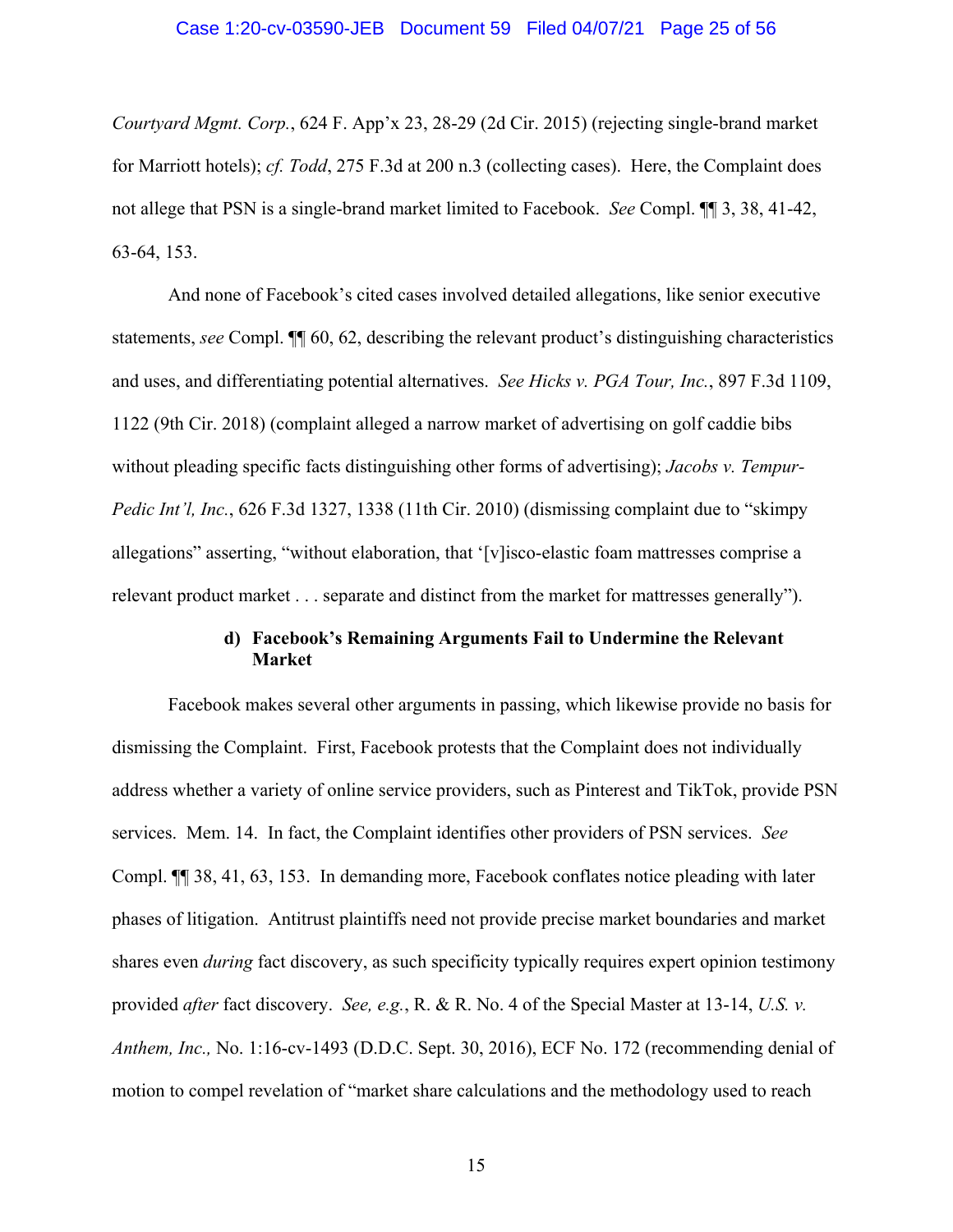#### Case 1:20-cv-03590-JEB Document 59 Filed 04/07/21 Page 26 of 56

<span id="page-25-0"></span>those calculations" prior to expert report); Order Adopting R. & R. No. 4, *id.* (D.D.C. Oct. 14, 2016), ECF No. 189 (denying motion in relevant part).

Second, Facebook suggests the Complaint "leads to two mutually exclusive conclusions" because Facebook offers services other than PSN services. Mem. 16-17. As an initial matter, relevant markets are routinely defined to include less than everything a defendant sells. *See Microsoft*, 253 F.3d at 52, 87-88 (defining a relevant market of operating systems despite Microsoft also offering word processing software and browser); *FTC v. Staples, Inc.*, 190 F. Supp. 3d 100, 122-27 (D.D.C. 2016) (defining relevant market for office supplies that excluded printer ink, toner, and other products that the defendants also sold). In those instances, providers of services outside the relevant market are not treated as competitors for the relevant product, even though the defendant also offers those out-of-market services. *See Staples*, 190 F. Supp. 3d at 122-23 (ink and toner providers not in the relevant market).

Facebook suggests that there may be complications in assessing or quantifying "use of [PSN] – as distinct from other features – on Facebook." Mem. 16-17. In doing so, Facebook implies that the FTC must specify a method for quantifying how people allocate their usage of Facebook and other PSN providers. Facebook's arguments about how the FTC might handle certain usage metrics at trial, which will be the subject of both fact and expert discovery, are not a basis for a motion to dismiss. *See supra* (discussing *Anthem* discovery orders) & *infra* § I.A.3.

Finally, Facebook asserts that the FTC's market definition is "contradicted by its own allegations" because some of the apps that Facebook targeted with its anticompetitive conduct were not PSN providers. Mem. 2, 14-15. As *Microsoft* held, however, "[n]othing in § 2 of the Sherman Act limits its prohibition to actions taken against threats that are already welldeveloped enough to serve as present substitutes." 253 F.3d at 54 (internal citation omitted). So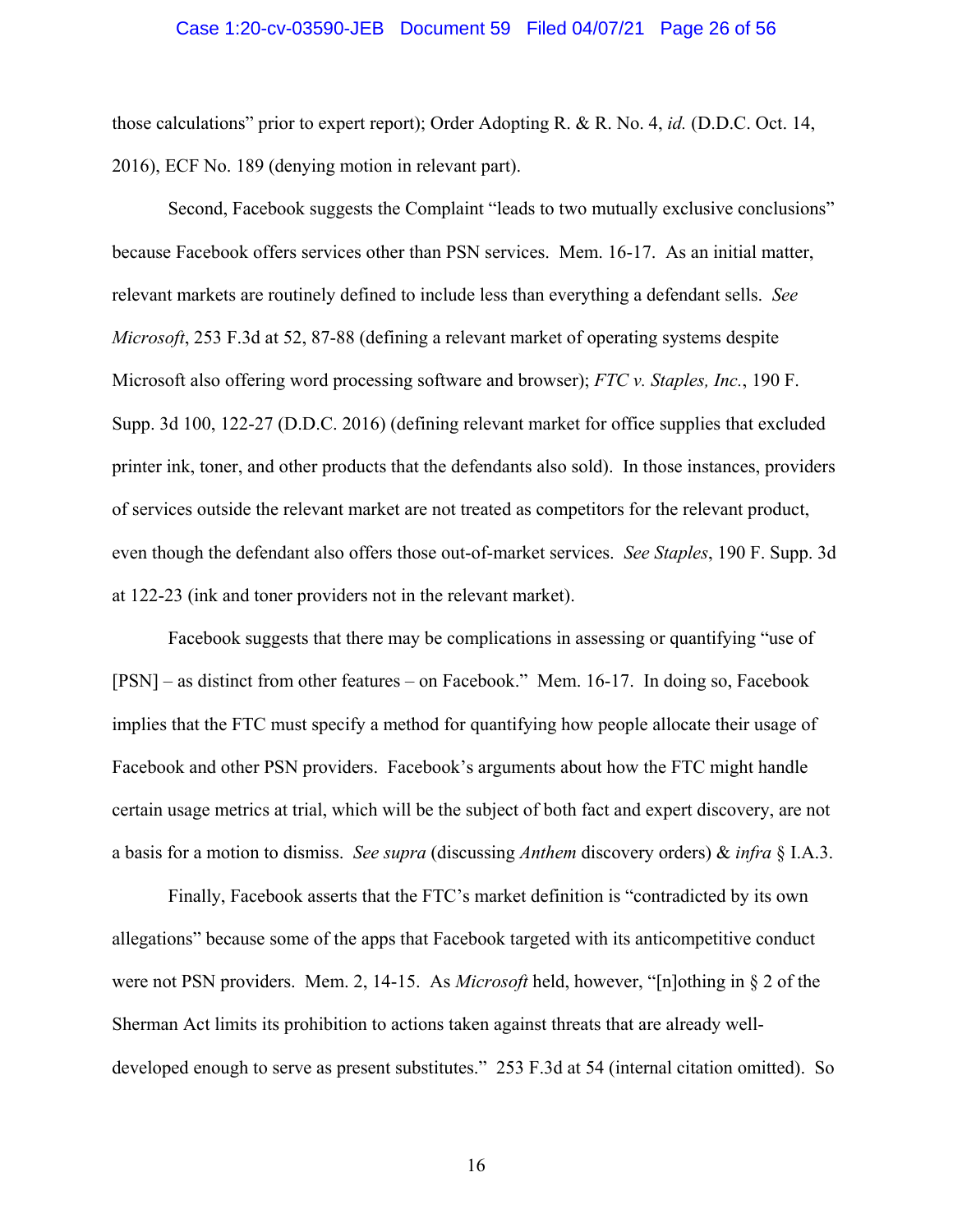#### Case 1:20-cv-03590-JEB Document 59 Filed 04/07/21 Page 27 of 56

<span id="page-26-0"></span>too here. There is nothing contradictory about the Complaint alleging PSN services as a relevant market, while also pleading that Facebook maintained its monopoly by targeting out-of-market firms to deter or hinder entry into PSN services.

# **3. The Complaint's Allegations Establish Facebook Possesses a Dominant Share of the Relevant Market that Is Protected by Entry Barriers**

Contrary to Facebook's contention, Mem. 21-23, the Complaint's factual allegations establish, as the second step in providing indirect proof of monopoly power, that Facebook possesses a dominant share in the U.S. PSN services market that is protected by significant entry barriers.

*First*, the Complaint provides specific factual allegations establishing Facebook's dominant share, including that it has held a market share in excess of 60% since at least 2011, Compl. ¶ 64; that "no other social network of comparable scale exists in the United States," *id.* ¶ 3; that it has millions of users in the United States, *id.*; and that it has been "the number one provider of personal social networking in the United States" since 2009, *id.* ¶ 41. Facebook does not dispute that a market share "in excess of 60%" is high enough to allege monopoly power nor could it, as numerous courts have held that such a share, or even a lower share, is sufficient for monopoly power. *See, e.g., FTC v. AbbVie Inc.*, 976 F.3d 327, 373 (3d Cir. 2020) (shares above 60%); *2301 M Cinema LLC v. Silver Cinemas Acquisition Co.*, 342 F. Supp. 3d 126, 140 (D.D.C. 2018) (shares as low as 54%).

Instead, Facebook's only criticism is that the Complaint does not "specify" how the FTC arrived at the "in excess of 60%" market share figure, which Facebook suggests is problematic because market shares for PSN services cannot be based on revenue. Mem. 21-22. As an initial matter, plaintiffs and courts routinely measure market shares using metrics other than revenue, such as the quantity of the product produced or consumed, when that is a better measure of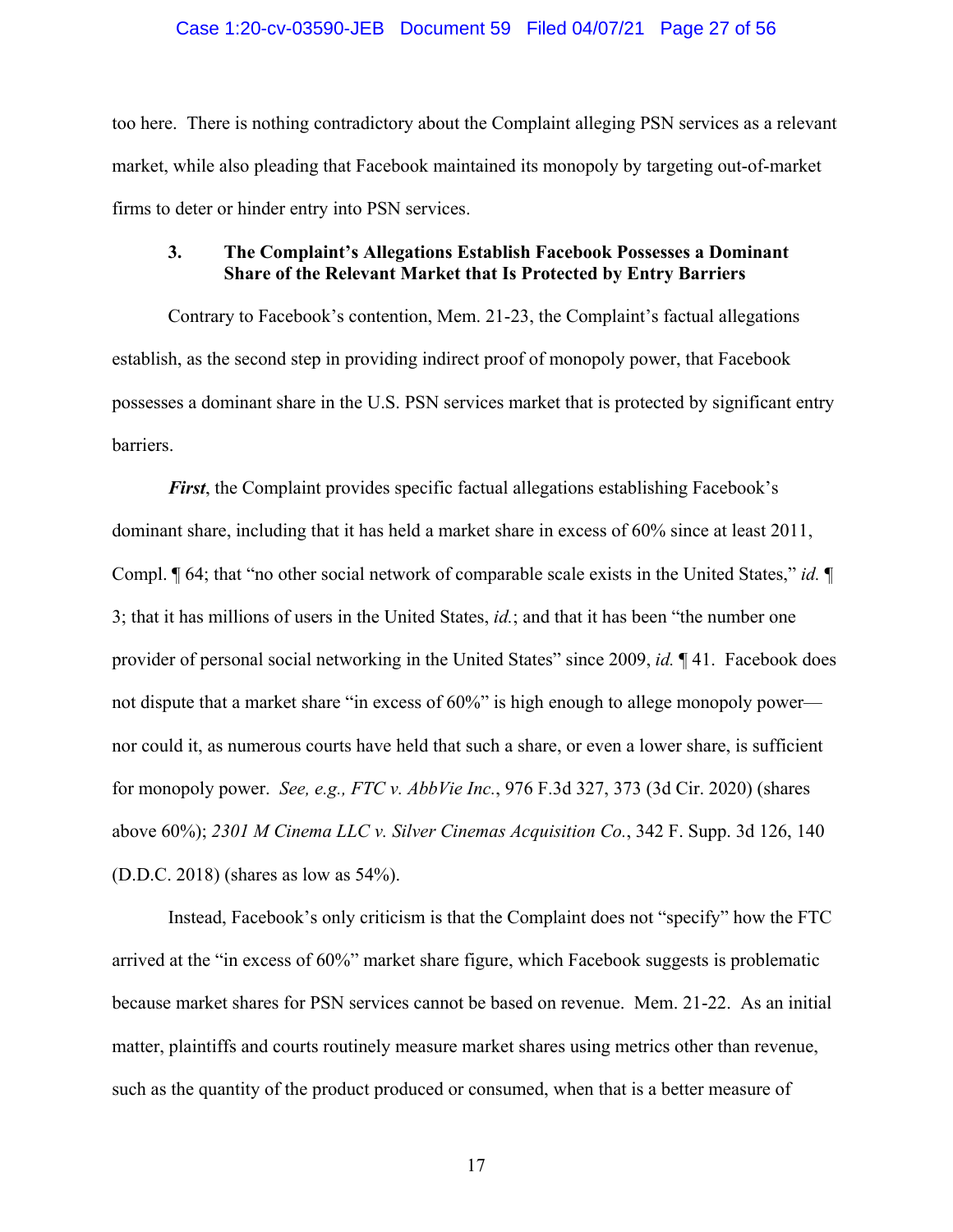#### Case 1:20-cv-03590-JEB Document 59 Filed 04/07/21 Page 28 of 56

<span id="page-27-0"></span>competitive significance in a particular market. *See, e.g., 2301 M Cinema LLC v. Silver Cinemas Acquisition Co.*, 342 F. Supp. 3d 126, 140 (D.D.C. 2018) (shares based on number of movie theaters operated by each provider); *United States v. Anthem, Inc.*, 236 F. Supp. 3d 171, 207-12 (D.D.C. 2017) (number of customers insured); *FTC v. OSF Healthcare Sys.*, 852 F. Supp. 2d 1069, 1078 (N.D. Ill. 2012) (number of patient admissions and patient-days spent in hospital); Horizontal Merger Guidelines  $\S 5.2$  (market shares may be based on quantity (unit sales), capacity, and reserves, depending on the factual circumstances).

The Complaint identifies a number of usage-related measures of PSN services, including daily users and monthly users, Compl. ¶ 3, and time spent using the services, *id.* ¶ 97 (referencing "time on site"). *See also id.* ¶ 16 ("Facebook Blue has lost users and engagement to Instagram[.]"). Facebook offers no legal authority for its suggestion that a complaint needs to specify which of these or other metrics provides the best indication of a firm's market share, and Facebook's demand for details on the "method" used to calculate Facebook's share, Mem. 21-22, is inappropriate in advance of expert discovery. *See supra* at 15-16 (citing *U.S. v. Anthem, Inc.*, discovery orders).

 *Atl. Richfield Co*., 51 F.3d 1421 (9th Cir. 1995)*. Second*, the Complaint provides concrete factual allegations that the market for PSN services in the United States is protected by "significant entry barriers" in the form of network effects and switching costs. Compl. ¶¶ 65-66, 68-69. Entry barriers are "factors in the market that deter entry while permitting incumbent firms to earn monopoly returns." *Rebel Oil Co. v.* 

Here, the Complaint describes in detail how network effects and switching costs make entry into PSN services difficult. *See* Compl. ¶¶ 6-8, 65-66, 68-69. It further alleges that Facebook has had a sustained dominant share for nearly a decade, which itself suggests the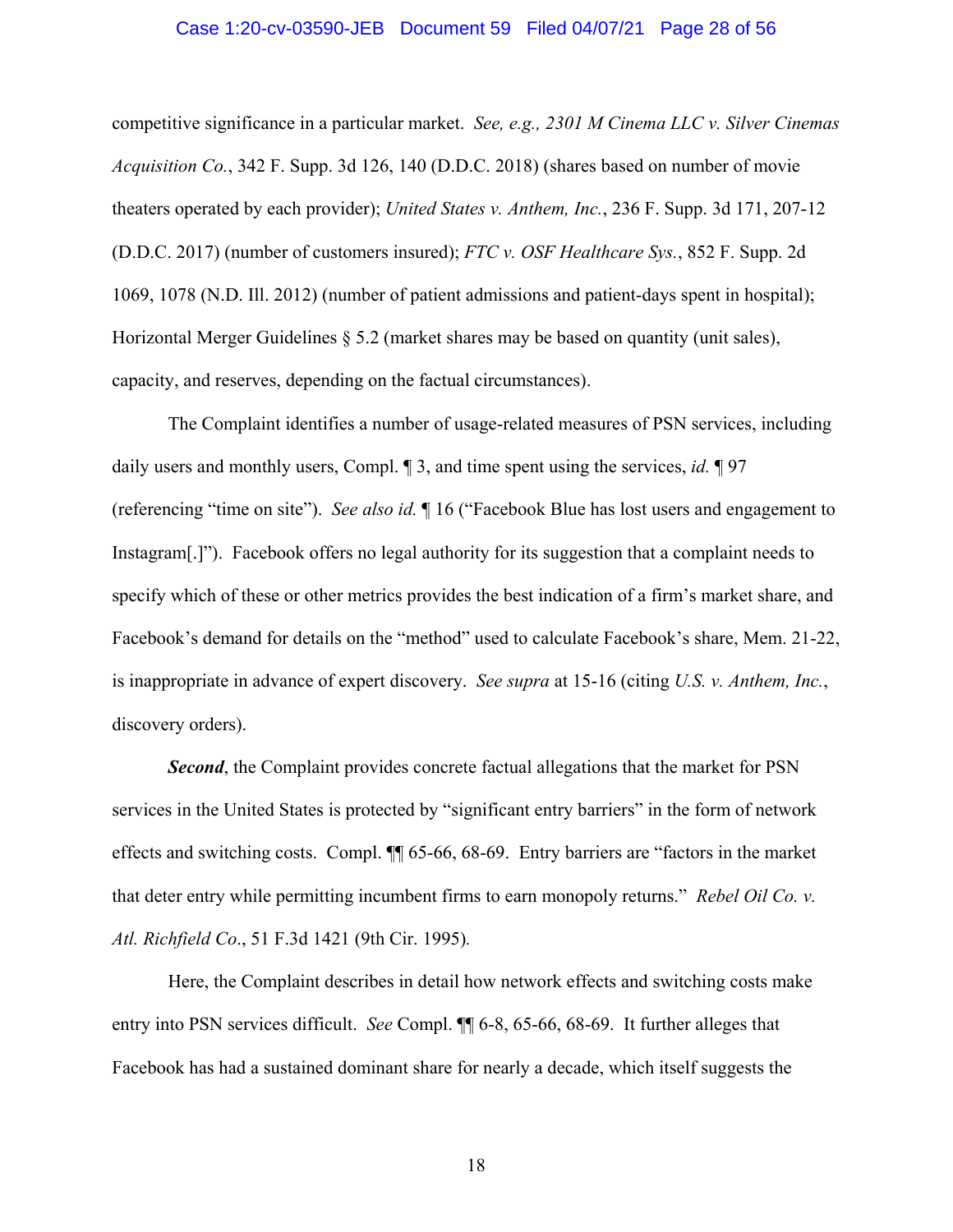<span id="page-28-0"></span>difficulty of entry. *See id.* ¶¶ 1, 3, 41, 64. And the Complaint contains specific commentary from Facebook's CEO describing the strength of network effects. *id.* ¶¶ 14, 69, 76, 91.

Facebook provides no authority suggesting that a motion to dismiss can succeed in the face of such allegations. Indeed, Facebook's argument finds no support from *Ball Memorial Hospital, Inc. v. Mutual Hospital Insurance, Inc.*, the only case it cites, which concluded after "extensive findings of fact" that defendant's high market share did not indicate market power due to low entry barriers. 784 F. 2d 1325, 1331-35 (7th Cir. 1986).

Further, Facebook inaccurately asserts that the Complaint's conduct allegations are inconsistent with the existence of entry barriers. Mem. 22. To the contrary, as the Complaint describes, Instagram emerged as a PSN competitor during a specific period of technological transition, *see* Compl. ¶¶ 6-8, 11, 78-79, and its emergence during that period does not undermine the existence of entry barriers. *See Lenox MacLaren Surgical Corp. v. Medtronic, Inc.*, 762 F.3d 1114, 1125 (10th Cir. 2014) ("A single competitor's breakthrough does not preclude a finding of significant barriers to entry."). Likewise, the fact that Facebook targeted threats outside of the relevant market—including WhatsApp and firms targeted by its Platform conduct—does not undermine the Complaint's allegations of entry barriers, any more than it undermines the Complaint's market definition. *See supra* § I.A.2.d; *Microsoft*, 253 F. 3d at 51- 56 (finding both that Microsoft's dominant position was "protected by a substantial entry barrier" and that its anticompetitive conduct targeted out-of-market threats).

#### \*\*\*\*\*

In sum, the Complaint does more than is required to define a PSN services market and allege that Facebook has monopoly power in it. Facebook evidently wants to allege its own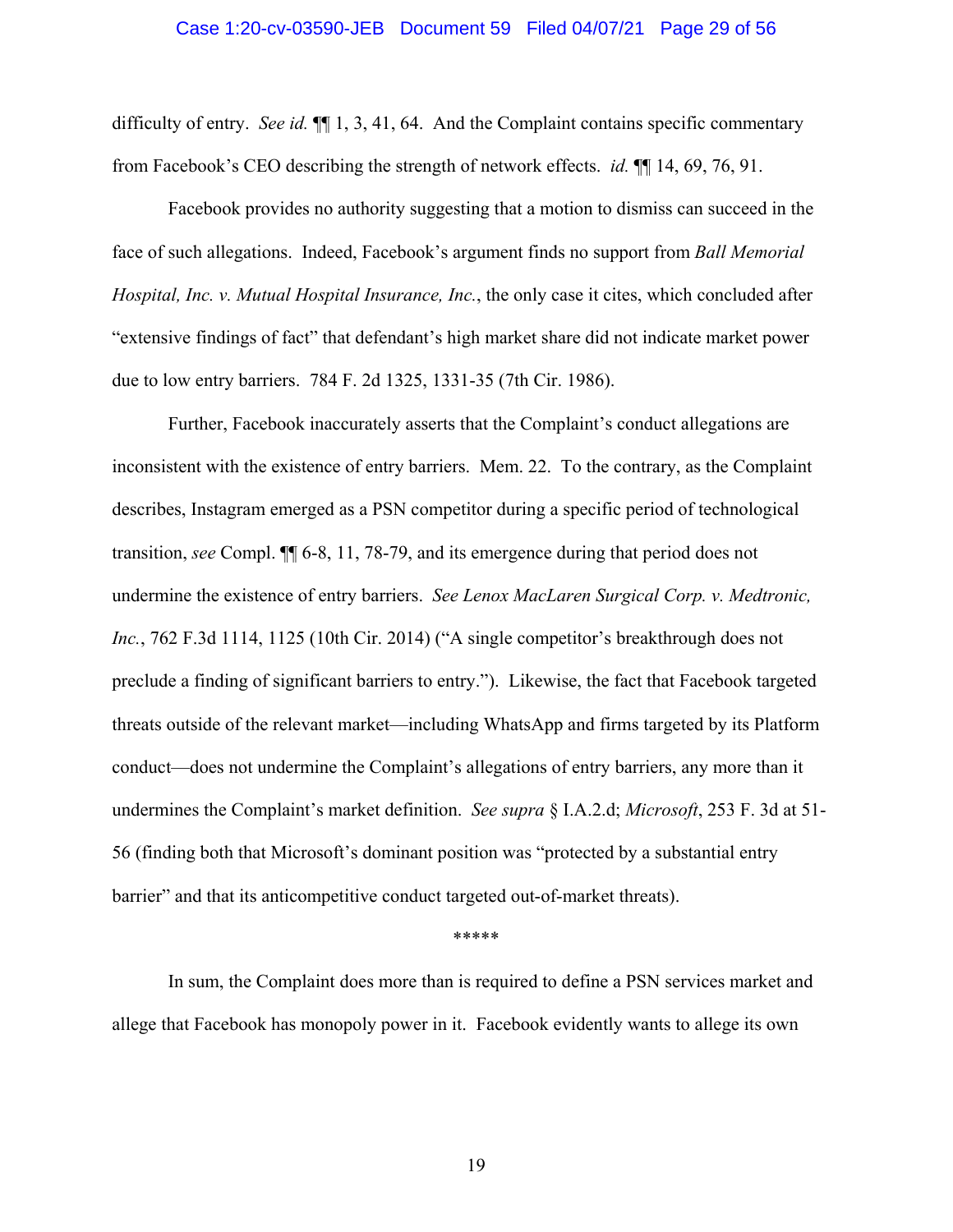#### Case 1:20-cv-03590-JEB Document 59 Filed 04/07/21 Page 30 of 56

<span id="page-29-0"></span>facts, quibble with the facts alleged in the Complaint, or get a preview of expert opinions, but that is no basis for dismissing the Complaint.

# **B. The Complaint Details How Facebook Has Maintained Its Monopoly Position Through an Anticompetitive Course of Conduct**

The Complaint also pleads in detail how Facebook has maintained its monopoly position through anticompetitive conduct. Section 2 of the Sherman Act is the "provision of the antitrust laws designed to curb the excesses of monopolists and near-monopolists." *LePage's Inc. v. 3M*, 324 F.3d 141, 169 (3d Cir. 2003). It condemns monopoly power maintained through "exclusionary conduct 'as distinguished from growth or development as a consequence of a superior product, business acumen, or historic accident.'" *Microsoft*, 253 F.3d at 58 (quoting *Grinnell*, 384 U.S. at 571).

Rather than compete on the merits, Facebook has engaged in a nearly decade-long effort to maintain its monopoly by acquiring actual or potential competitors, or suppressing and deterring them by imposing and enforcing anticompetitive conditions on access to its Platform. *See* Compl. ¶¶ 9, 16, 21, 24-26, 70, 73-77, 102, 105, 126-27, 136-37, 159. Facebook's ongoing course of anticompetitive conduct has three main elements—acquiring Instagram, acquiring WhatsApp, and conditioning developers' access to its Platform. *See id.* ¶¶ 9, 171.

While each element is anticompetitive on its own, and this brief discusses each in turn, Facebook's conduct should not be compartmentalized; instead, the overall combined anticompetitive effect of Facebook's course of conduct must be considered. *See City of Anaheim v. S. Cal. Edison Co.*, 955 F.2d 1373, 1376 (9th Cir. 1992) ("[I]t would not be proper to focus on specific individual acts of an accused monopolist while refusing to consider their overall combined effect."); *Rochester Drug Co-op., Inc. v. Braintree Labs.*, 712 F. Supp. 2d 308, 319 (D. Del. 2010) ("[Courts] need not . . . analyze whether each facet of this scheme constitutes a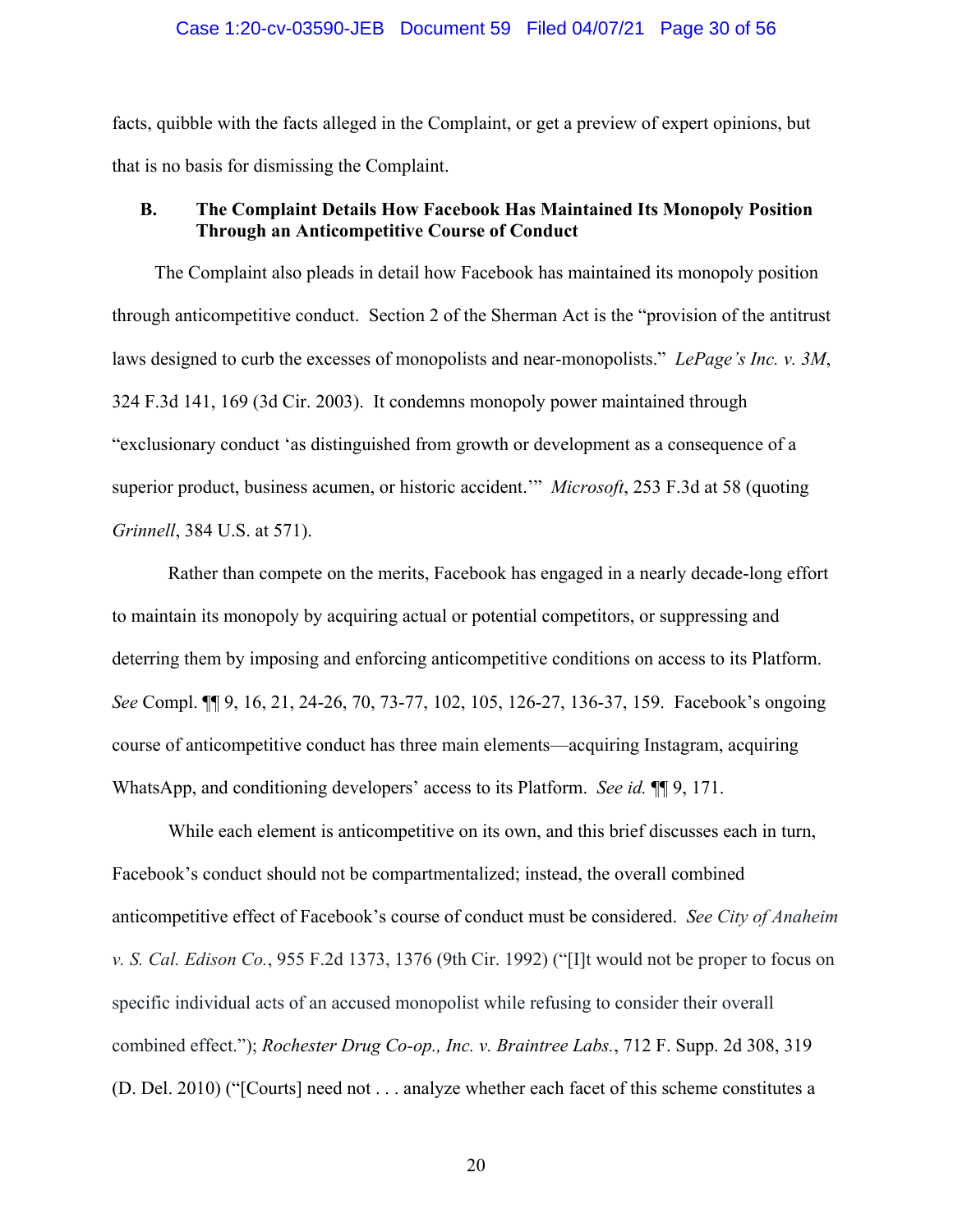#### Case 1:20-cv-03590-JEB Document 59 Filed 04/07/21 Page 31 of 56

<span id="page-30-0"></span>separate antitrust violation."); *see also Cont'l Ore Co. v. Union Carbide & Carbon Corp.*, 370 U.S. 690, 699 (1962) ("[P]laintiffs should be given the full benefit of their proof without tightly compartmentalizing the various factual components and wiping the slate clean after scrutiny of each.").

# **1. The Complaint Alleges that Facebook Maintained Its Monopoly Through the Acquisitions of Instagram and WhatsApp**

As the Complaint details, Facebook responded to the competitive threats posed by Instagram and WhatsApp by acquiring them, rather than competing on the merits. As discussed below, those acquisitions constitute anticompetitive conduct under Section 2. Facebook's arguments to the contrary, including that prior FTC review creates a higher pleading standard and that Section 2 does not provide a basis for challenging acquisitions, are meritless.

# **a) Facebook's Acquisitions of Instagram and WhatsApp Constitute Anticompetitive Conduct**

Contrary to Facebook's assertion, *see* Mem. 23-26, Facebook's acquisitions of Instagram and WhatsApp are anticompetitive conduct under Section 2. Indeed, a monopolist's acquisition of a firm that poses a competitive threat to its monopoly is a core concern of Section 2, and is exclusionary or anticompetitive conduct under Section 2. "[W]hatever the original source of a monopoly, a monopolist's acquisition of the productive assets or stock of an actual or likely potential competitor is properly classified as anticompetitive, for it tends to augment or reinforce the monopoly by means other than competition on the merits." Phillip E. Areeda & Herbert Hovenkamp, *Antitrust Law: An Analysis Of Antitrust Principles And Their Application* ¶ 701a (4th ed. 2020) [hereinafter, Areeda & Hovenkamp] ("Historically and today, merging viable competitors to create a monopoly is a clear §2 offense . . . ."); *see also Grinnell*, 384 U.S. at 576 (monopolist's acquisition of three competitors were exclusionary conduct under Section 2);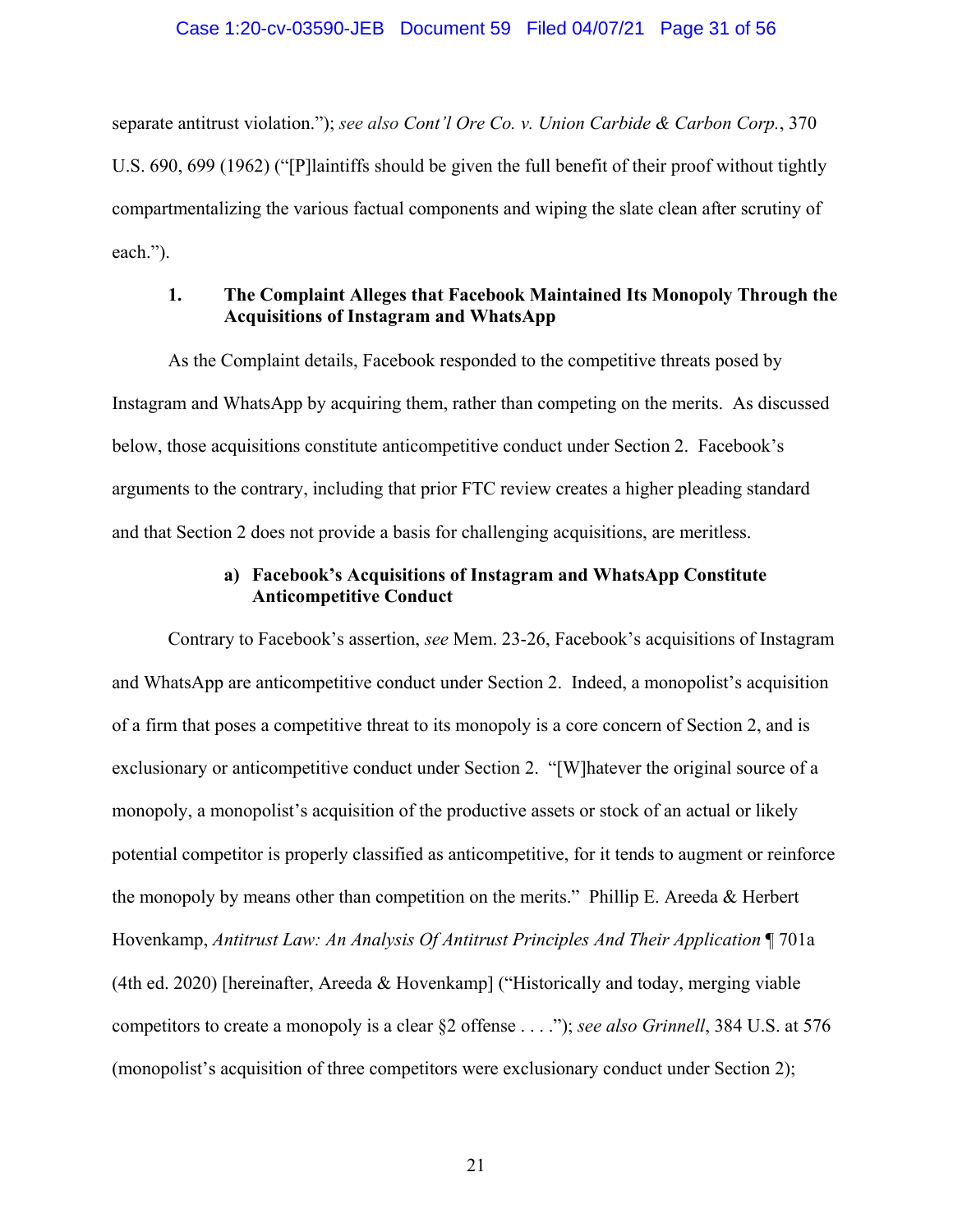<span id="page-31-0"></span>*Standard Oil*, 221 U.S. at 79 (monopolist's acquisitions violated Section 1 and Section 2); *Sun Newspapers, Inc. v. Omaha World-Herald Co.*, 713 F.2d 428, 429 (8th Cir. 1983) (upholding preliminary injunction against dominant newspaper because its acquisition of potential competitors in advertising circulars likely violated Section 2).

 *LePage's*, 324 F.3d at 159. The *Microsoft* court explained that "it would be inimical to the Moreover, the threat eliminated by a monopolist's acquisition need not be fully developed or even in the same relevant market. As the Court of Appeals held in *Microsoft*, "[n]othing in §2 of the Sherman Act limits its prohibition to actions taken against threats that are already well-developed enough to serve as present substitutes." 253 F.3d at 54; *see also*  purpose of the Sherman Act to allow monopolists free reign to squash nascent, albeit unproven, competitors at will[.]" 253 F.3d at 79.

The Complaint pleads in detail how Facebook targeted Instagram and WhatsApp for acquisition because of the threats they posed to Facebook's dominant position in PSN services. *See* Compl. ¶¶ 79-81, 113-14. It also describes, with reference to numerous business records and other specific factual allegations, why each was a threat: Instagram as an upstart PSN competitor, *see id.* ¶¶ 84, 87, 89-93, and WhatsApp as a potential entrant into PSN services, *see id.* ¶¶ 108- 14, 118. And it details the harm to the competitive process that the acquisitions entail, and the resulting loss of competitive benefits to users of PSN services. *See id.* ¶¶ 16, 20-21, 27, 105, 127, 161-63. Contrary to Facebook's claims, these allegations neither posit a novel theory of Section 2 liability, nor suggest that Facebook is a monopolist on account of "a superior product." Mem. 23, 31. Instead, these allegations allege conduct at the core of Section 2's concern: that a monopolist will eliminate competitive threats to its position by means other than competing with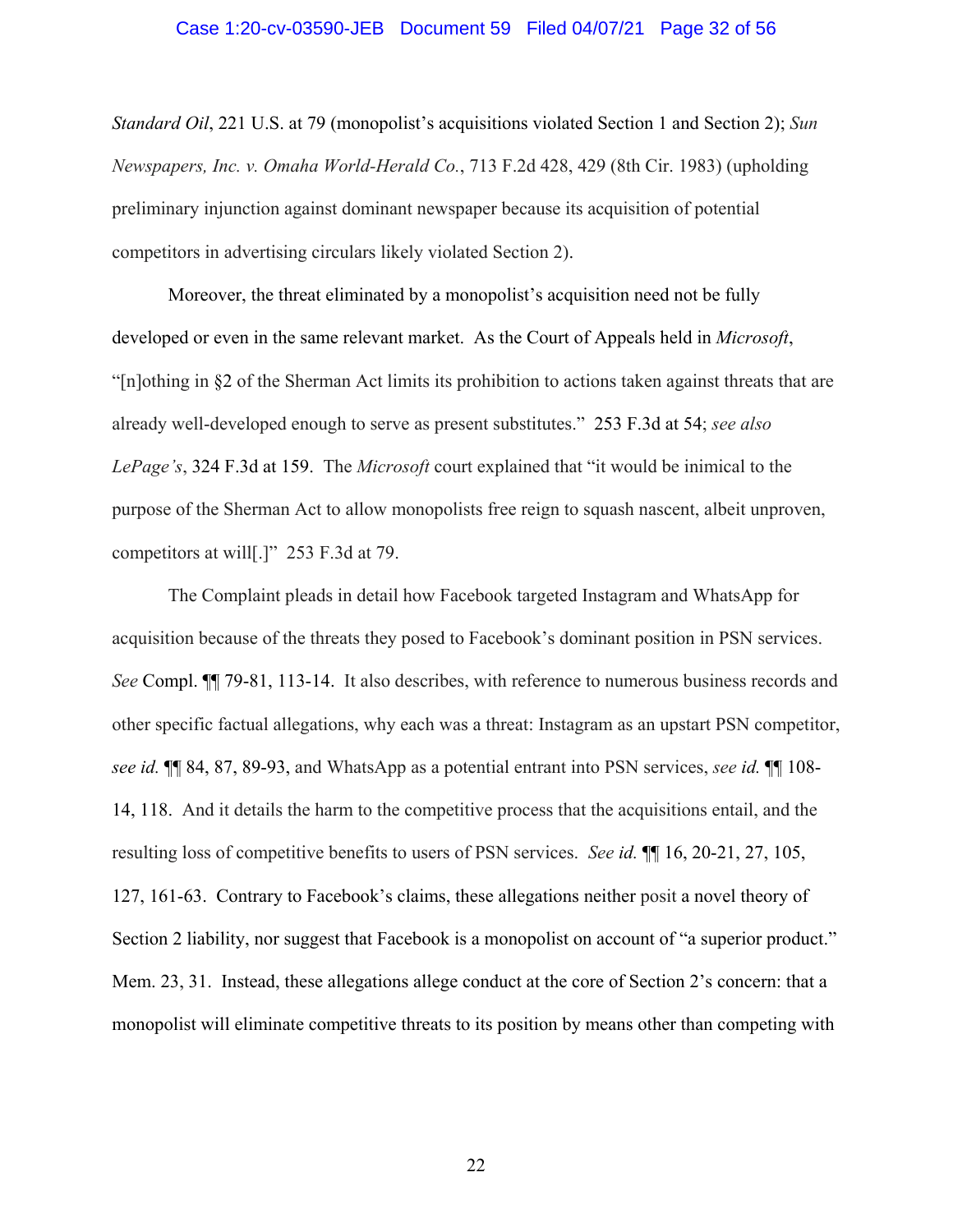#### Case 1:20-cv-03590-JEB Document 59 Filed 04/07/21 Page 33 of 56

<span id="page-32-0"></span>hinders competitive threats through "means other than competition on the merits").<br>Facebook inaccurately suggests, without citation to authority, that Section 2 might them on the merits. *See Microsoft*, 253 F.3d at 62, 65 (conduct is "anticompetitive" when it

require the FTC to prove the threats extinguished by the Instagram and WhatsApp acquisitions were unique. *See* Mem. 33, 36. Such a novel rule would contradict *Microsoft*, in which the Court of Appeals found multiple acts by Microsoft directed at Netscape's Navigator and Sun's Java to be unlawful, *see* 253 F.3d at 62, 76, despite the clear record below that they were not the only middleware providers. *U.S. v. Microsoft Corp.*, 84 F. Supp. 2d 9, 28 (D.D.C. 1999) ("Microsoft was concerned with middleware as a category of software . . . . Microsoft focused its antipathy on two incarnations of middleware . . . .").

Nor, contrary to Facebook's suggestion, have courts said that a monopolist must shut down an acquired firm's assets for an acquisition to be "anticompetitive" under Section 2. Mem. 32. Numerous monopolists have violated Section 2 by acquiring rivals and continuing to operate the assets. *See e.g., Grinnell*, 384 U.S. at 566-67, 576 (referencing continued operation of acquired firms); *Standard Oil*, 221 U.S. at 33, 72-77 (defendant continued to operate some of the acquired oil refineries).

# **b) The Complaint Provides Detailed Allegations that Facebook's Acquisitions of Instagram and WhatsApp Caused Anticompetitive Effects**

Facebook inaccurately suggests that the Complaint does not adequately allege "anticompetitive effect[s]," Mem. 24, or a "cognizable or plausible claim of consumer harm," Mem. 25. It also posits that a monopolist's acquisition of a "fledgling competitor" may provide "obvious" benefits to consumers. Mem. 31. These assertions are without merit.

As Facebook acknowledges, conduct has an "anticompetitive effect" when it "harm[s] the competitive process." Mem. 24. As the Court of Appeals and other courts have held, a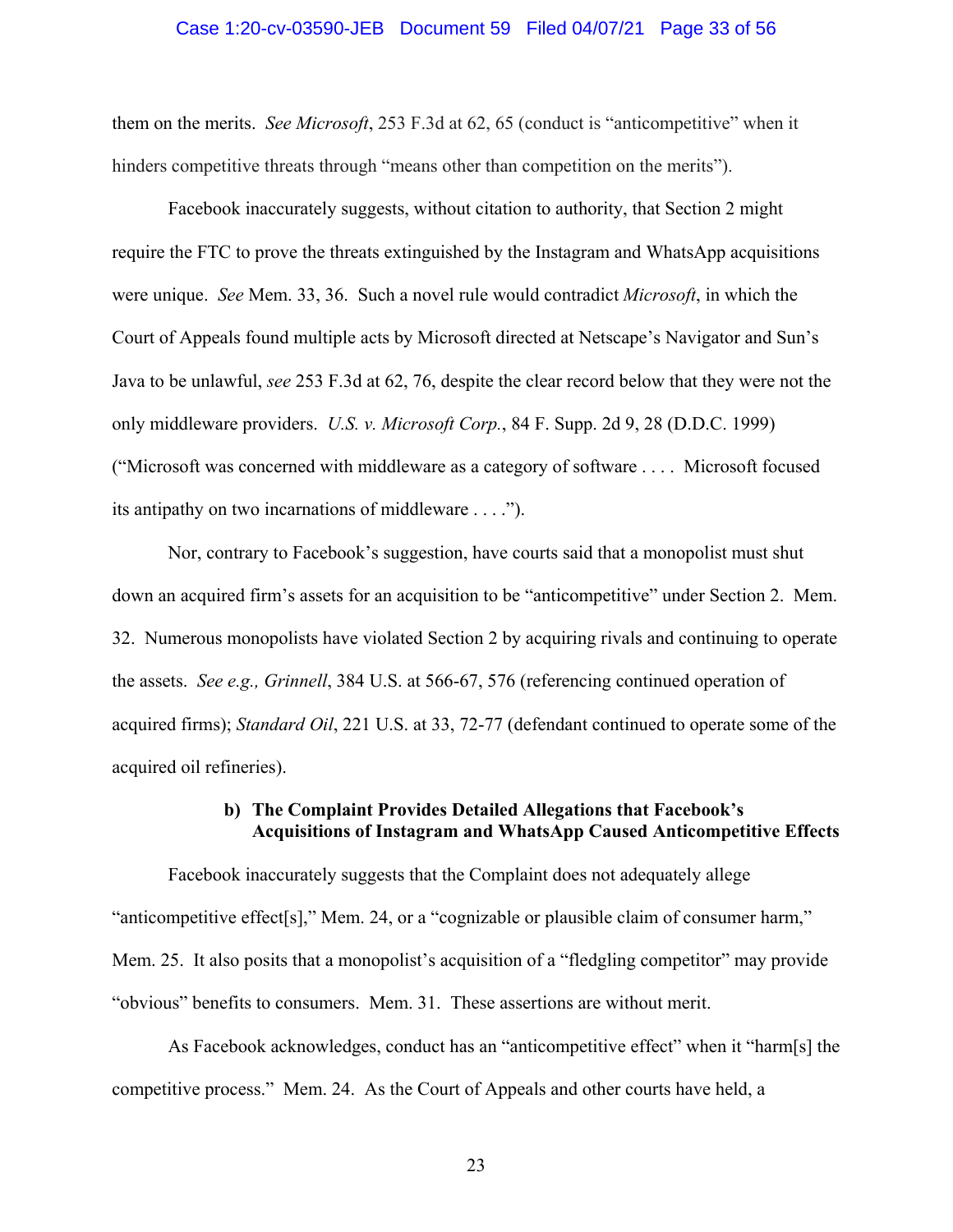#### Case 1:20-cv-03590-JEB Document 59 Filed 04/07/21 Page 34 of 56

<span id="page-33-0"></span>monopolist's conduct harms the competitive process, and has an anticompetitive effect, when the conduct eliminates or disrupts the emergence of competitors on the basis of something other than merits competition. *See Microsoft*, 253 F.3d at 65; *LePage's*, 324 F.3d at 167. As described above, the Complaint details how Facebook disrupted the competitive process by acquiring threats to its monopoly position (Instagram and WhatsApp), rather than outcompeting them or providing a better service. *See supra* § I.B.1.a; *see also Grinnell*, 384 U.S. at 568-71; Areeda & Hovenkamp ¶ 701a; *FTC v. Actavis, Inc.*, 570 U.S. 136, 157 (2013) ("Prevent[ing] the risk of competition . . . constitutes the relevant anticompetitive harm.").

Contrary to Facebook's suggestion, *see* Mem. 4, 25, Section 2 does not require a plaintiff to further show a change in price or output, or other specific change in consumer benefits, flowing from the conduct, particularly when the dominant firm targets nascent threats. Consumer harm flows inherently from a monopolist's maintenance of its position through conduct that is not merits competition. *See Microsoft*, 253 F.3d at 58 (defining exclusionary conduct as conduct that has an "anticompetitive effect," meaning it "harm[s] the competitive *process* and **thereby** harm[s] consumers") (italics in original, bolded emphasis added). In *Microsoft*, for example, the Court of Appeals did not separately consider consumer harm or changes in market outcomes after determining that Microsoft's conduct impaired the ability of significant competitive threats (Netscape's Navigator and Sun's Java) to compete with it. *See Microsoft*, 253 F.3d at 65, 67; *see also United States v. Dentsply*, 399 F.3d 181, 191-96 (3d Cir. 2005) (anticompetitive effect of monopolist's conduct was blocking growth of smaller rivals); *LePage's*, 324 F.3d at 158-63 (anticompetitive effect of monopolist's conduct was foreclosing ability of rival to compete, "which harmed competition itself").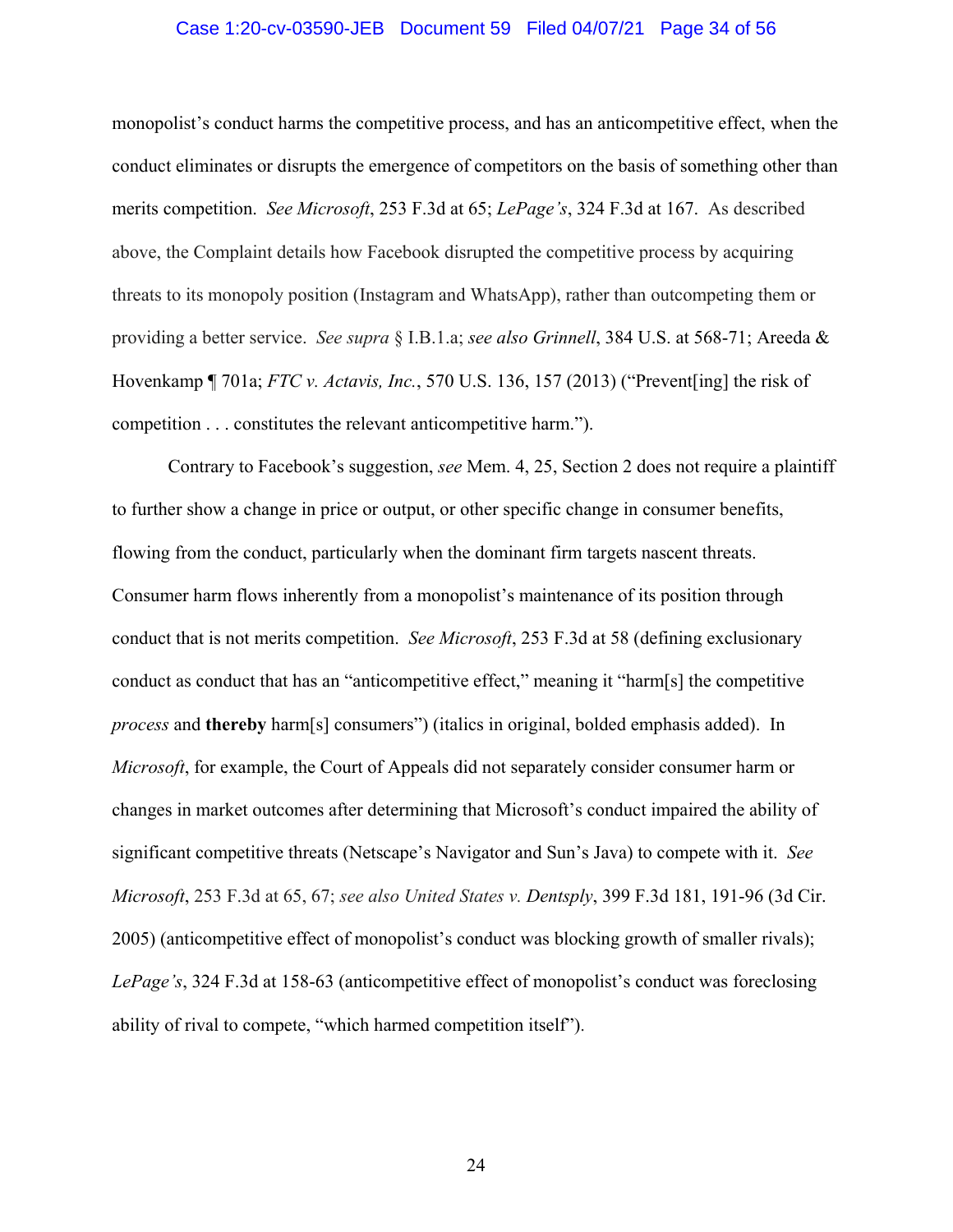#### Case 1:20-cv-03590-JEB Document 59 Filed 04/07/21 Page 35 of 56

<span id="page-34-0"></span>As courts have recognized, the very nature of a monopoly maintenance claim is that the monopolist has *prevented* competition from emerging, which means the conduct is often not amenable to a showing of specific changes in market outcomes. *See McWane, Inc. v. FTC*, 783 F.3d 814, 839 (11th Cir. 2015) (upholding monopoly maintenance ruling and noting that a dominant firm's continued position of monopoly—rather than a showing of price increases—is consistent with a showing of unlawful anticompetitive conduct); *FTC v. Surescripts, LLC*, 424 F. Supp. 3d 92, 103 (D.D.C. 2020) ("Regardless of Surescripts's specific above-market fees or below-market incentives, the central question is whether the FTC alleged that Surescripts engaged in exclusionary conduct that 'harmed competition, not just a competitor,' *by blocking entrants into the market.*") (internal citations omitted and emphasis added). For the same reason, the *Microsoft* court held that a plaintiff need not prove "that a defendant's continued monopoly power is precisely attributable to its anticompetitive conduct," as "neither plaintiffs nor the court can confidently reconstruct a product's hypothetical technological development in a world absent the exclusionary conduct . . . the defendant is made to suffer the uncertain consequences of its own undesirable conduct." *Microsoft*, 253 F.3d at 79 (quotation marks omitted).

None of Facebook's cited cases are to the contrary. *See* Mem. 4, 31, 33-34. Most of Facebook's supporting cases involve Section 7 of the Clayton Act, 15 U.S.C. § 18, not Section 2 of the Sherman Act, and as discussed below, Section 2 and Section 7 create distinct causes of action. *See infra* § I.B.2.d. Those cases that do analyze Section 2 standards merely indicate that a plaintiff must allege harm to competition, which the Complaint does. Plaintiffs have prevailed where they explained how defendants suppressed competition, *see Dresses for Less, Inc. v. CIT Grp./Commercial Services, Inc.*, 2002 WL 31164482, at \*12-13 (S.D.N.Y. Sept. 30, 2002); *Broadcom Corp. v. Qualcomm Inc.*, 501 F.3d 297, 317-18 (3d Cir. 2007), and lost where they did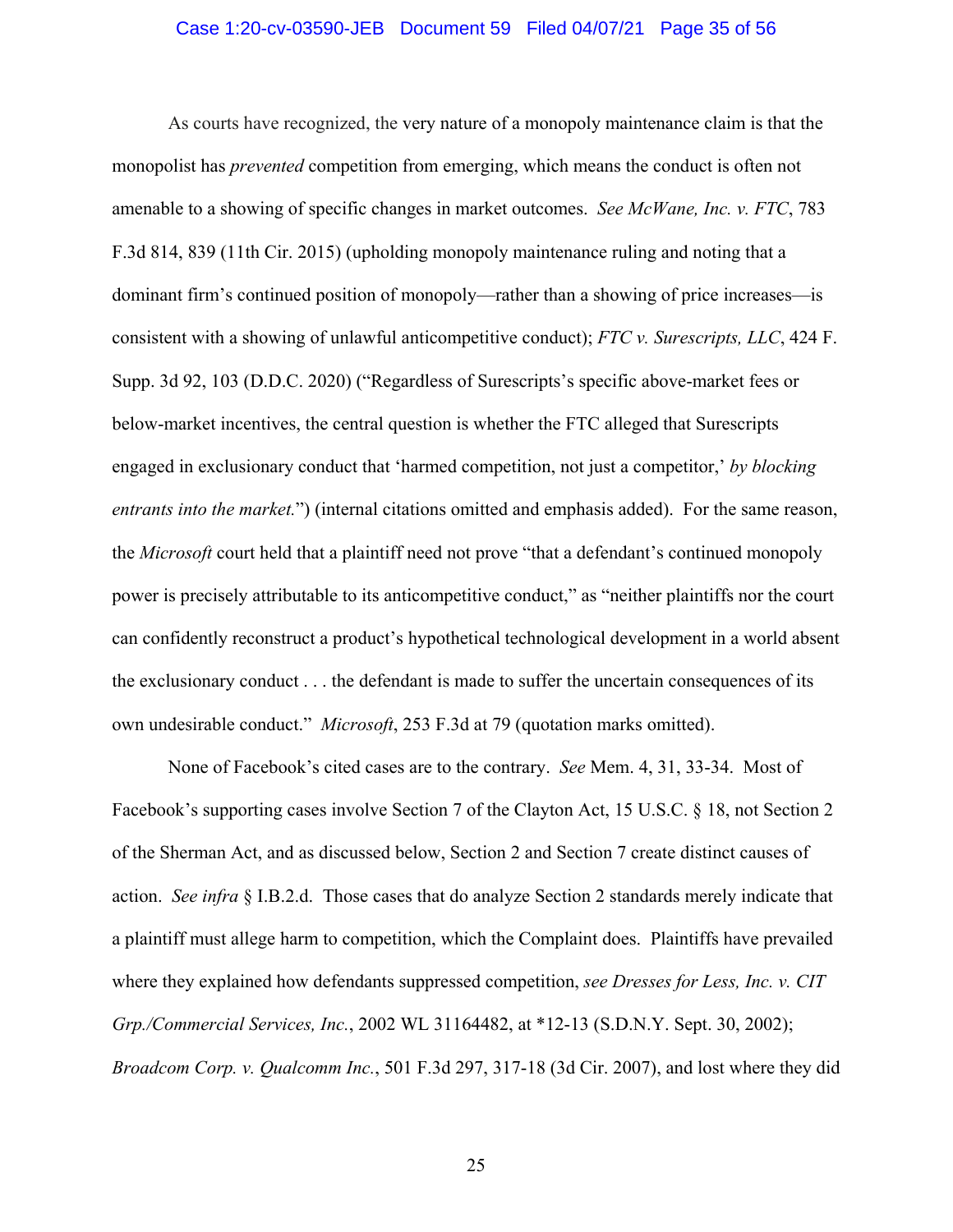#### Case 1:20-cv-03590-JEB Document 59 Filed 04/07/21 Page 36 of 56

<span id="page-35-0"></span>not, *see Eastman v. Quest Diagnostics Inc.*, 2016 WL 1640465, at \*9 (N.D. Cal. Apr. 26, 2016), *aff'd* 724 Fed. App'x 556 (9th Cir. 2018); *Brooke Grp. Ltd. v. Brown & Williamson Tobacco Corp.*, 509 U.S. 209, 224 (1993); *Nat'l ATM Council, Inc. v. Visa Inc.*, 922 F. Supp. 2d 73, 87 (D.D.C. 2013).

Regardless, the Complaint details the harm to consumers stemming from Facebook's neutralization of the competitive threats posed by Instagram and WhatsApp, including the loss of alternative suppliers, the loss of a competitive check on Facebook, and the loss of additional sources of innovation and competitive decision-making. *See* Compl. ¶¶ 27, 105, 127, 163. And it details the seriousness of the threat posed by each, and therefore their associated role in contributing to the maintenance of Facebook's monopoly. *See id.* ¶¶ 79-80, 84, 87, 89-93, 108- 14, 118, 126. This robustly states a claim. *See Microsoft*, 253 F.3d at 79 (causal connection to monopoly established if conduct "reasonably appear[s] capable of making a significant contribution to . . . maintaining monopoly power"); Areeda & Hovenkamp  $\P$  701c (explaining that a monopolist's acquisition of even a "minor" rival is important).

Finally, if Facebook is attempting to posit that the acquisitions were justified despite the serious harm to the competitive process reflected in a monopolist acquiring competitive threats, this is a factual argument that is not cognizable on a motion to dismiss. *See BRFHH Shreveport, LLC v. Willis Knighton Med. Ctr.*, 176 F. Supp. 3d 606, 624-25 (W.D. La. 2016) (rejecting plaintiff's justification defense as "better suited for a summary judgment motion"). Any such claimed justification would face significant hurdles in any event. Horizontal Merger Guidelines § 10 ("Efficiencies almost never justify a merger to monopoly or near-monopoly."); Areeda & Hovenkamp ¶ 701h ("[A]n efficiency defense cannot be allowed in monopoly cases in the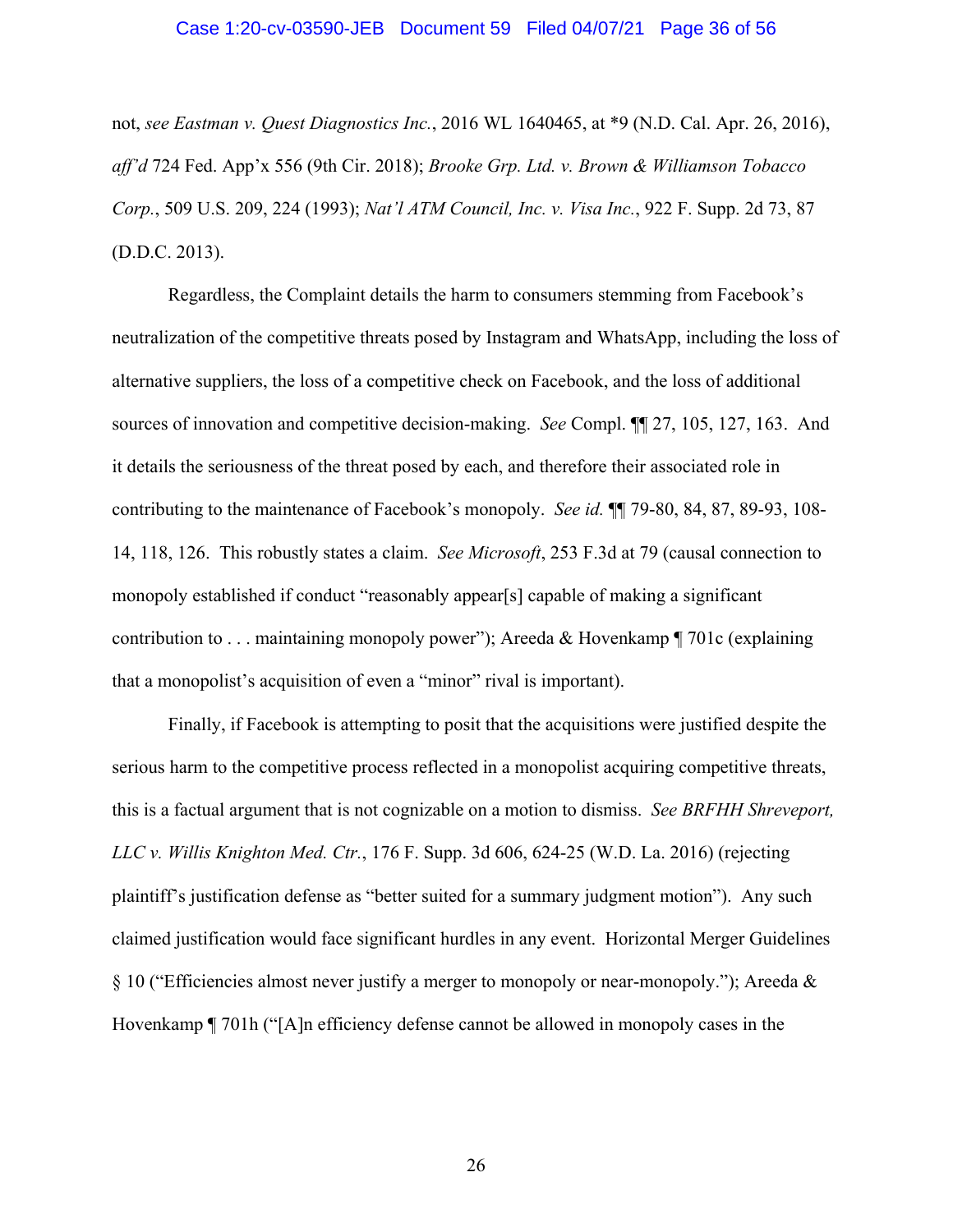#### Case 1:20-cv-03590-JEB Document 59 Filed 04/07/21 Page 37 of 56

<span id="page-36-0"></span>absence of an overwhelming demonstration that substantial efficiencies are involved and either cannot be achieved in other ways or will inevitably destroy the other firms.").

# **c) Prior HSR Review Does Not Bar this Action or Create a Heightened Pleading Standard**

As Facebook concedes, the FTC has statutory authority to challenge acquisitions that it previously reviewed pursuant to the HSR Act, 15 U.S.C. § 18a(i)(1). *See* Mem. 30 (acknowledging "savings clause providing that HSR 'shall not bar' other actions"). This concession is dispositive. Facebook cites no legal authority indicating that prior HSR reviews of Instagram and WhatsApp preclude the current action, or that prior HSR review imposes a heightened pleading standard or requires allegations that the prior review was compromised. *See*  Mem. 28. Moreover, creating such novel rules would plainly frustrate Congress's intent: the HSR regime altered neither the Sherman Act nor the Clayton Act; it merely established reporting requirements for acquisitions over a certain size to facilitate challenges to acquisitions that threaten to violate those statutes. *See* 15 U.S.C. § 18a(f).

Facebook suggests that, by not previously challenging the acquisitions, the FTC determined it "was not reasonably foreseeable that the acquisitions were likely to substantially lessen competition" in violation of Section 7 of the Clayton Act. Mem. 27. Beyond misstating the standard for Section 7 liability, this is inaccurate because, as Facebook knows,<sup>1</sup> FTC review under the HSR Act does not constitute approval of a transaction under the Clayton Act, nor does

<sup>&</sup>lt;sup>1</sup> Indeed, Facebook was specifically advised by the FTC after the closing of the Instagram investigation that "[t]his action is not to be construed as a determination that a violation may not have occurred" and the "Commission reserves the right to take such further action as the public interest may require." *See* Letter from FTC to Facebook Counsel (Aug. 22, 2012), [https://www.ftc.gov/sites/default/files/documents/closing\\_letters/facebook-inc./instagram](https://www.ftc.gov/sites/default/files/documents/closing_letters/facebook-inc./instagram)inc./120822barnettfacebookcltr.pdf, Declaration of Daniel J. Matheson, Ex. A.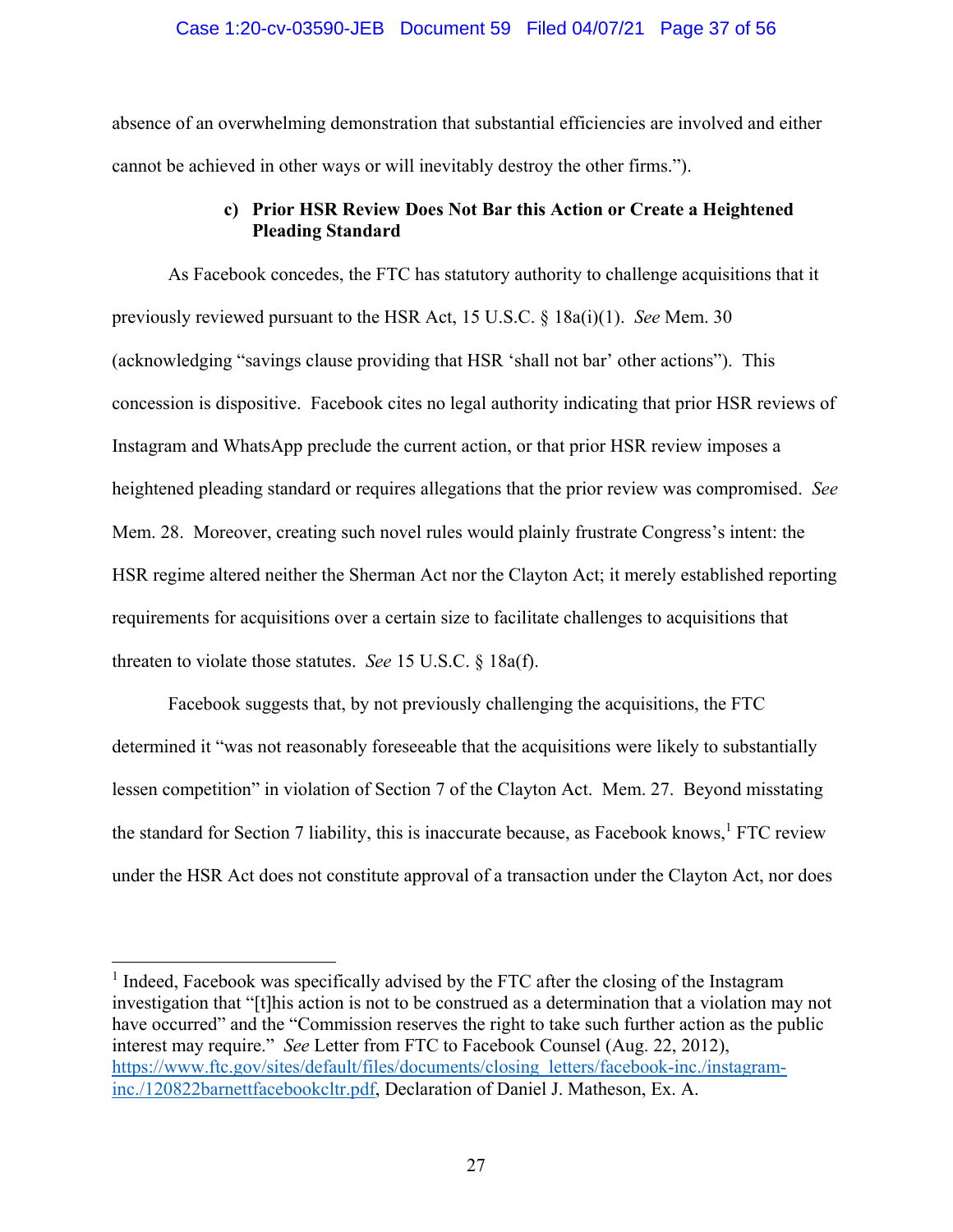#### Case 1:20-cv-03590-JEB Document 59 Filed 04/07/21 Page 38 of 56

<span id="page-37-0"></span>it limit the FTC's ability to challenge a previously reviewed acquisition "at any time" under any "provision of law." 15 U.S.C.  $\S$  18a(i)(1).

Thus, an agency decision not to challenge an acquisition has no probative value as to its lawfulness. *Steves & Sons, Inc. v. JELD-WEN, Inc.*, 988 F.3d 690, 714 (4th Cir. 2021) (upholding the district court's exclusion of evidence that the Department of Justice had twice investigated the merger without challenging it because "many factors may motivate such a decision, including the Department's limited resources") (citation omitted). Indeed, there are numerous examples of the FTC or Department of Justice challenging consummated acquisitions that were subject to the HSR Act. *See, e.g.*, Complaint, *FTC v. Cardinal Health, Inc.*, No. 15-cv-3031 (S.D.N.Y. Apr. 20, 2015) (Section 2 claim challenging, inter alia, two consummated acquisitions more than 10 years after HSR Act notifications); Complaint, *United States v. Parker-Hannifin Corp*., No. 1:17-cv-01354-UNA (D. Del. Sept. 26, 2017) (challenging a consummated merger despite prior notification under the HSR Act).

In arguing for novel treatment in this case, Facebook mischaracterizes the case law. *See*  Mem. 28-29. For example, *Eastman v. Quest Diagnostics Inc.* does not stand for the proposition that "prior FTC clearance weigh[s] against the conclusion that [an] acquisition could be plausibly characterized as an unreasonable restriction on competition," as the FTC did not clear the acquisition in question, but required a divestiture to remedy competitive concerns. 2016 WL 1640465, at \*9. Nor does *Texaco Inc. v. Dagher* stand for the proposition that prior FTC review of an acquisition establishes a presumption that the acquisition is lawful. Mem. 28. In *Texaco*, plaintiffs did not challenge the formation of a joint venture, and the court only presumed it was lawful for purposes of focusing its review on plaintiffs' price-fixing claim. 547 U.S. 1, 6 n.1 (2006).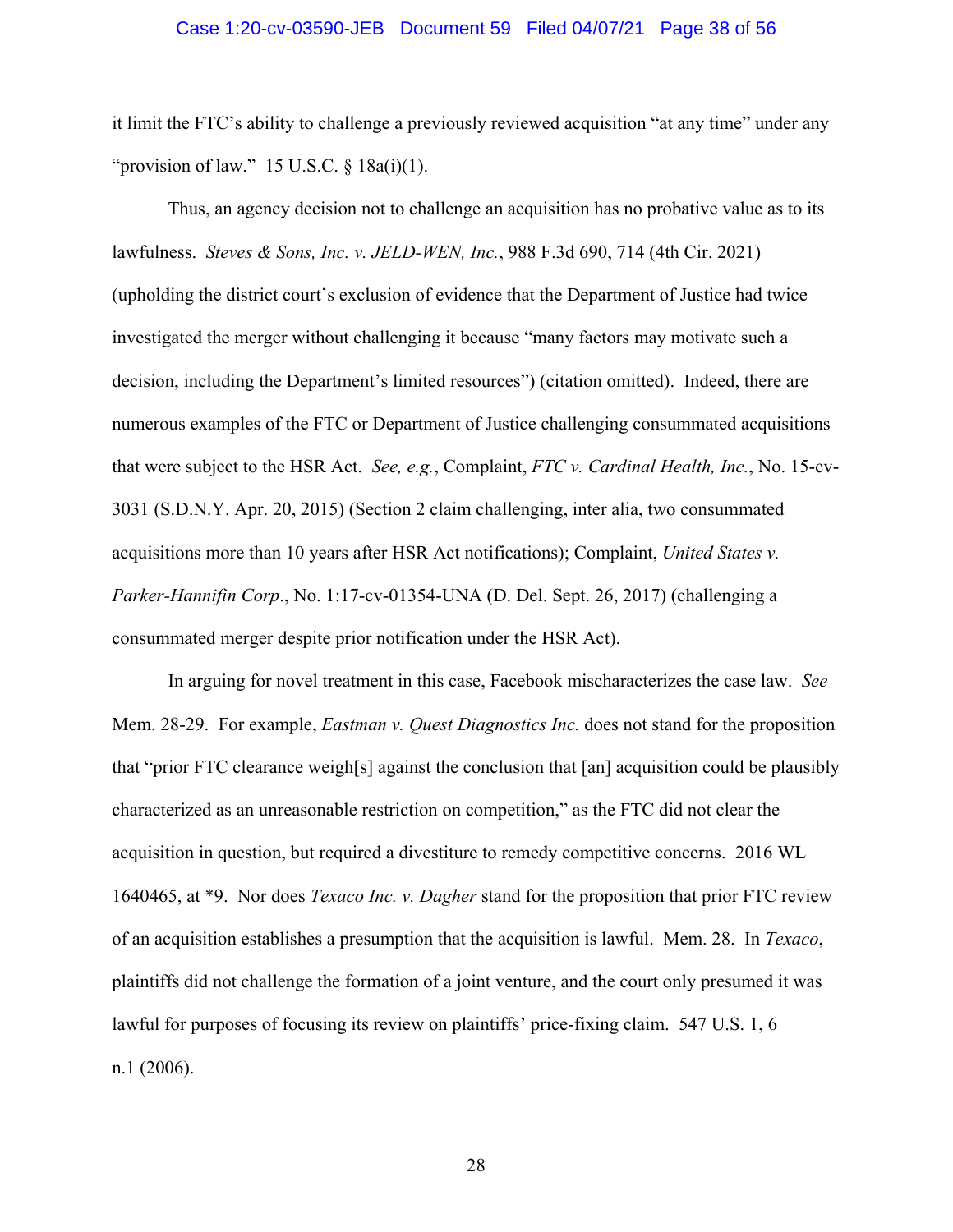#### Case 1:20-cv-03590-JEB Document 59 Filed 04/07/21 Page 39 of 56

<span id="page-38-0"></span> enforcement of the antitrust laws—to *preclude* enforcement of those laws. Facebook's reliance on *Trinko* is also inapposite. *See* Mem. 29. *Trinko* assessed whether access requirements imposed by the Telecommunications Act of 1996 ("Telecommunications Act"), an extensive regulatory scheme overseen by a different federal agency, created a *new*  antitrust duty for telecommunication firms to provide access to rivals. *Verizon Commc'ns Inc. v. Law Offices of Curtis V. Trinko LLP,* 540 U.S. 398, 412-15 (2004). But the Court never suggested that the Telecommunications Act precluded enforcement of the antitrust laws. And further, it would be perverse to construe the HSR Act—a statute designed to enhance

# **d) Section 2 Provides an Independent Basis for Challenging the Acquisitions of a Monopolist**

Facebook also makes an unsupported assertion that acquisitions that do not violate Section 7 of the Clayton Act cannot be "exclusionary under the Sherman Act." Mem. 27-28, 35 (citing *Rothery Storage & Van Co. v. Atlas Van Lines, Inc.*, 792 F.2d 210, 220 (D.C. Cir. 1986)). This argument is contrary to the plain language of the Clayton Act, which creates a distinct cause of action and does not circumscribe Section 2 in any way. Indeed, Congress expressly recognized Section 2's applicability to acquisitions in amending Clayton Act Section 7 in 1950. S. Rep. No. 81-1775, at 5 (1950) ("Under the Sherman Act, an acquisition is unlawful if it creates a monopoly or constitutes an attempt to monopolize."). No authority restricts the application of Section 2 as it relates to acquisitions. Facebook's cite to *Rothery* is inapposite as that case merely discusses an analysis under Section 7; it says nothing about Section 2 or its applicability to acquisitions. 792 F.2d at 220.

As detailed above, Section 2's application to acquisitions by monopolists is well established, and Section 2 has its own elements—distinct from Section 7—that the Complaint pleads in detail. *See supra* § I.B.1.a. Indeed, Section 2's prohibition on unlawful acquisitions by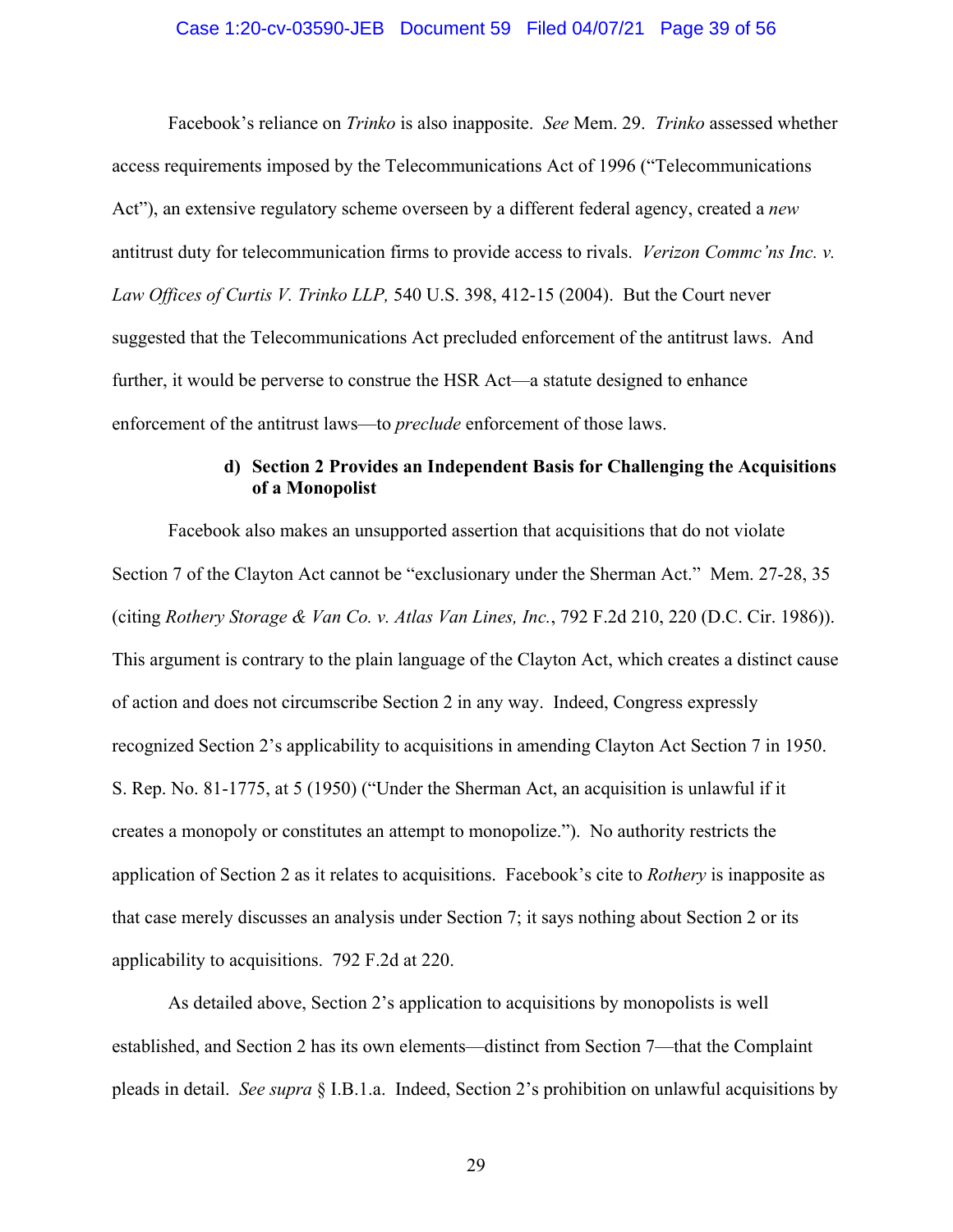#### Case 1:20-cv-03590-JEB Document 59 Filed 04/07/21 Page 40 of 56

<span id="page-39-0"></span>monopolists has continued even after passage of the Clayton Act in 1914, and subsequent amendments to Section 7 in 1950. *See, e.g.*, *Grinnell*, 384 U.S. at 576 (finding Section 2 violation involving acquisitions in 1966); *BRFHH*, 176 F. Supp. 3d at 622 (rejecting defendant's argument that an acquisition, without other anticompetitive conduct, does not violate Section 2); *Behrend v. Comcast Corp.*, 2012 WL 1231794, at \*20 (E.D. Pa. Apr. 12, 2012) ("In *Grinnell*, the Court held that acquiring competitors in order to perfect a monopoly is predatory conduct [in violation of Section 2].").

Accordingly, Facebook errs in claiming that the FTC must allege facts meeting the elements of the potential competition doctrine in Section 7 cases to challenge Facebook's acquisition of WhatsApp under Section 2. *See* Mem. 34-35. The potential competition doctrine provides one framework to assess whether a merger violates Section 7, but it is not the only way to establish a merger is unlawful under the antitrust laws. *See* C. Scott Hemphill & Tim Wu, *Nascent Competitors*, 168 U. Pa. L. Rev. 1879, 1896-901 (2020). As noted above, *Microsoft*  explained that Section 2 reaches conduct directed at competitive threats even if they do not participate in the relevant market. *See supra* at 22. The Court of Appeals did not assess those threats (Netscape's Navigator and Sun's Java) under the Section 7 standard or make any finding that those threats were imminently about to enter the relevant market or displace Microsoft's dominant position (as Facebook suggests is necessary here). *See Microsoft*, 253 F.3d at 54 ("Nor is middleware likely to overtake the operating system as the primary platform for software development any time in the near future."). In any event, while no such showing is necessary to support the FTC's Complaint, the Plaintiff States explain how Facebook's acquisitions of Instagram and WhatsApp also raise claims for relief under Section 7. *See* States' Mem. in Opp.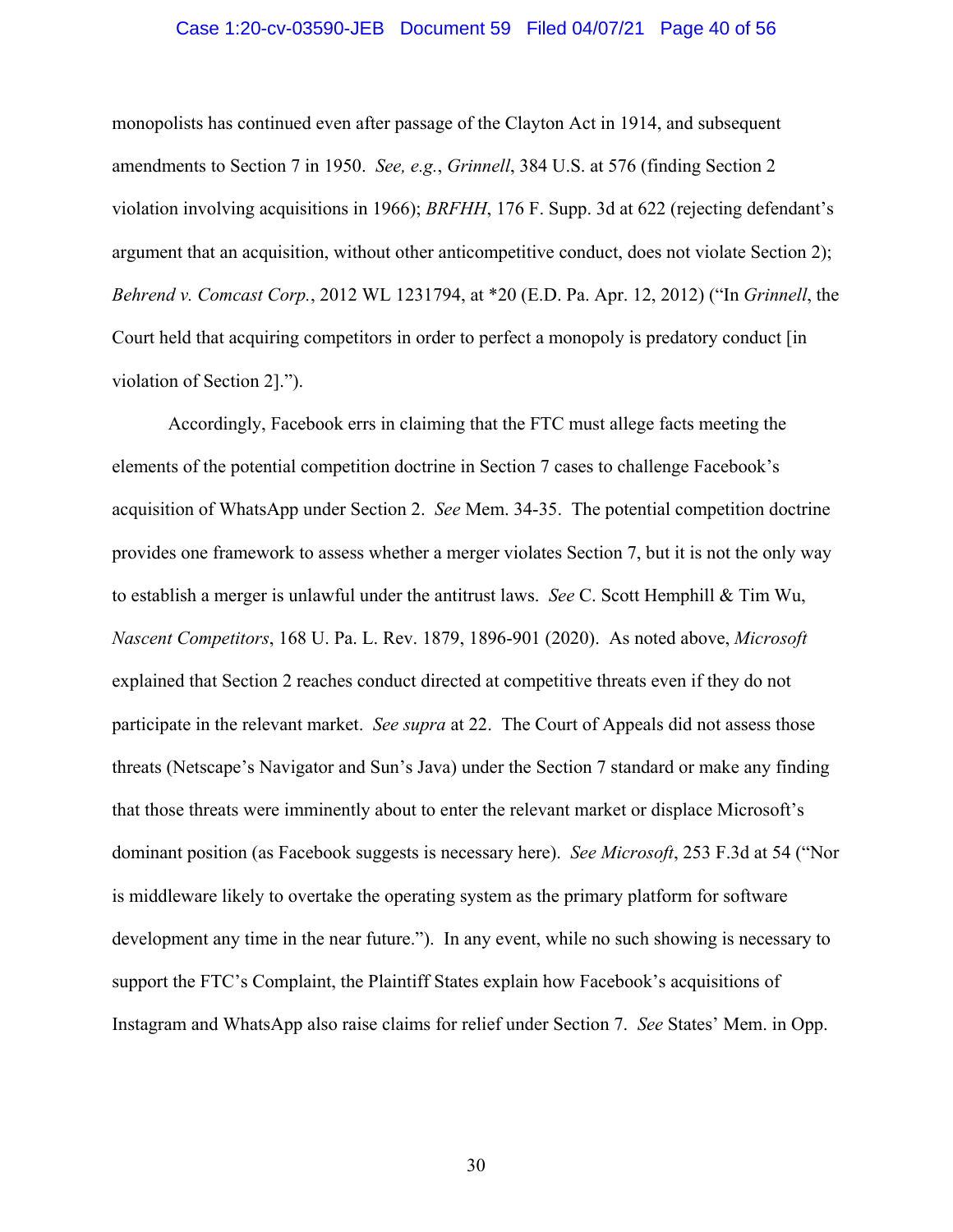#### Case 1:20-cv-03590-JEB Document 59 Filed 04/07/21 Page 41 of 56

<span id="page-40-0"></span>to Facebook's Mot. to Dismiss, *New York v. Facebook, Inc.,* No. 1:20-cv-03589-JEB, at § IV (D.D.C. Apr. 7, 2021).

# **2. The Complaint Alleges that Facebook Maintained Its Monopoly Through Its Platform Policies**

As alleged in the Complaint, Facebook's anticompetitive efforts to maintain its monopoly position include announcing and enforcing anticompetitive conditions on access to its valuable Platform interconnections in order to deter the emergence of competitive threats. *See* Compl. ¶¶ 22-26, 129-30. Facebook incorrectly maintains that this conduct is immune and cannot be challenged "as a matter of law." Mem. 36.

# **a) Facebook's Platform Policies Constitute Unlawful Conditional Dealing**

Facebook starts by suggesting that its Platform conduct is controlled by a "clear, general no-duty-to-deal rule" established in *Trinko*. Mem. 36. This assertion, however, overlooks that the Complaint does not simply allege that Facebook refused to provide competitors with access to its Platform, but rather that Facebook *conditioned* access to its Platform on trading partners not competing with it or assisting competitors. *See* Compl. ¶¶ 142-43.

Conditional dealing by a monopolist—which was not at issue in *Trinko*—violates Section 2 when it has an anticompetitive effect or tendency and contributes to the maintenance of monopoly power. *See Lorain Journal*, 342 U.S. at 152-53; *Covad Commc'ns Co. v. Bell Atl. Corp*., 398 F.3d 666, 675-76 (D.C. Cir. 2005). Conditional dealing encompasses a monopolist's inducement of trading partners or other firms not to compete with it or do business with its rivals, by conditioning access to some resource of the monopolist. *See Lorain Journal,* 342 U.S. at 152- 53.

In *Lorain Journal*, for example, the Supreme Court held that a monopolist newspaper engaged in anticompetitive conduct by conditioning the sale of its newspaper advertising on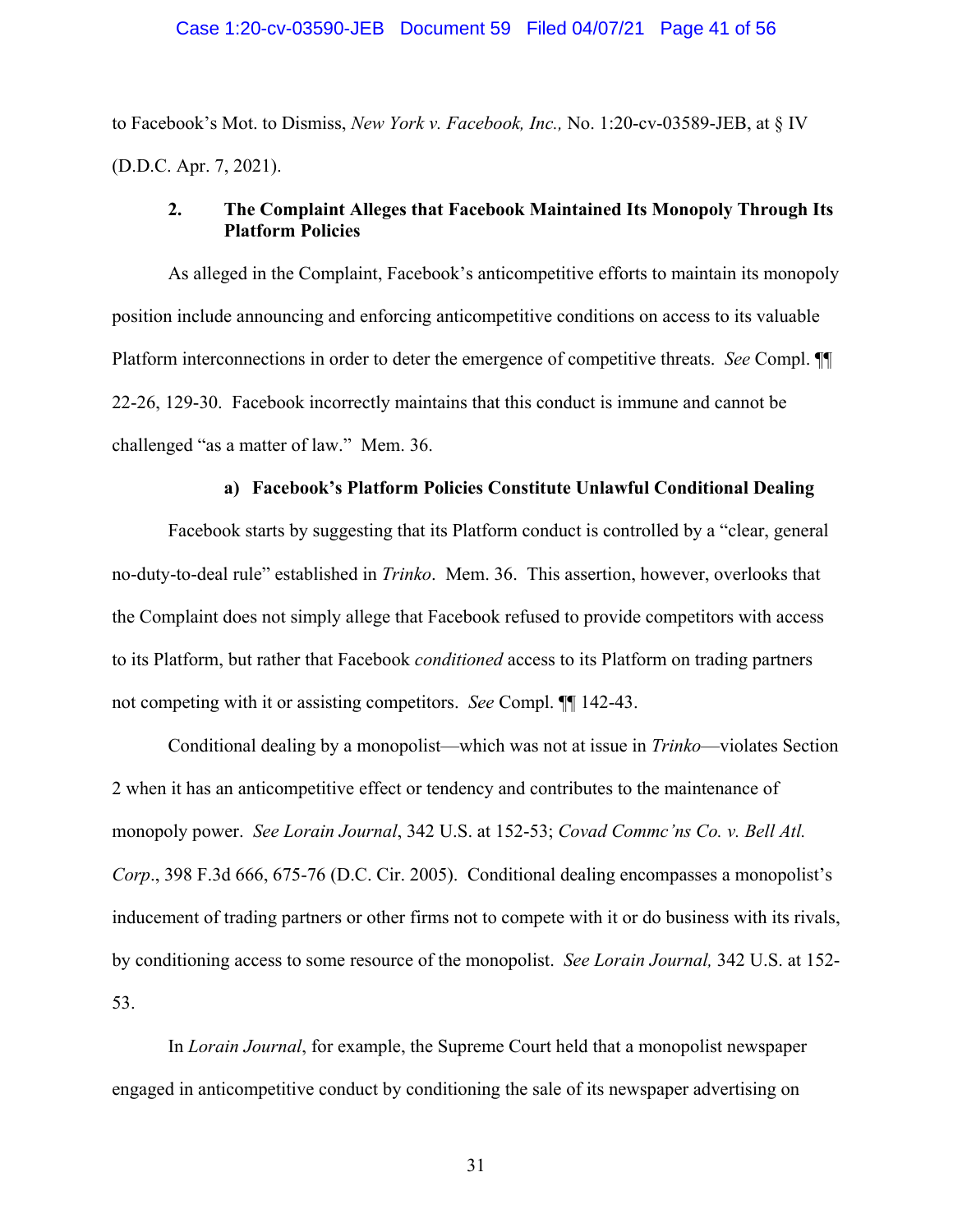#### Case 1:20-cv-03590-JEB Document 59 Filed 04/07/21 Page 42 of 56

customers' agreements not to purchase advertising from a local radio station. The Court found that the newspaper "use[d] its monopoly to destroy threatened competition" by inducing advertisers not to deal with the radio station. *Id.* at 152-54. Likewise, in *Covad*, the Court of Appeals held that a monopolist could violate Section 2 by refusing to sell internet service to would-be customers who had placed orders for internet service with the monopolist's rival. 398 F.3d at 675-76 (reversing motion to dismiss).

Here, Facebook worked to deter the emergence of competitive threats by granting third parties full access to its Platform only on the condition that they not threaten its monopoly by: (1) providing PSN services, (2) providing mobile messaging functions, (3) providing promising social functionality, or (4) connecting with or promoting other PSN providers. *See* Compl. ¶¶ 136, 153-56. Given the value of Facebook's Platform interconnections, *see id.* ¶¶ 130-32, 158, Facebook's denial of access to its Platform on these conditions was a meaningful inducement to app developers to avoid competing with Facebook or aiding its competitors. *Cf. Lorain Journal*, 342 U.S at 183-84 (newspaper's inducement effective because of its advertising reach).

Facebook disputes that this conduct "unreasonably harmed competition." Mem. 38-39. That factual dispute is not appropriately resolved on a motion to dismiss. Moreover, it ignores the specific factual allegations in the Complaint that Facebook's own employees recognized that Facebook introduced these policies to suppress competition. *See* Compl. ¶ 140. The Complaint also details how Facebook enforced these conditions to throttle the growth of specific "promising apps" that provided PSN services, *id.* ¶ 153 (discussing Path) or some social functionality, *see id.*  ¶¶ 154-55 (discussing Circle and Vine), as well as mobile messaging apps, *see id.* ¶ 156. By enforcing its policies, Facebook reinforced the impact of the conditions it imposed on app developers. *Cf. Lorain Journal*, 342 U.S. at 149 (noting that the defendant's "bold, relentless,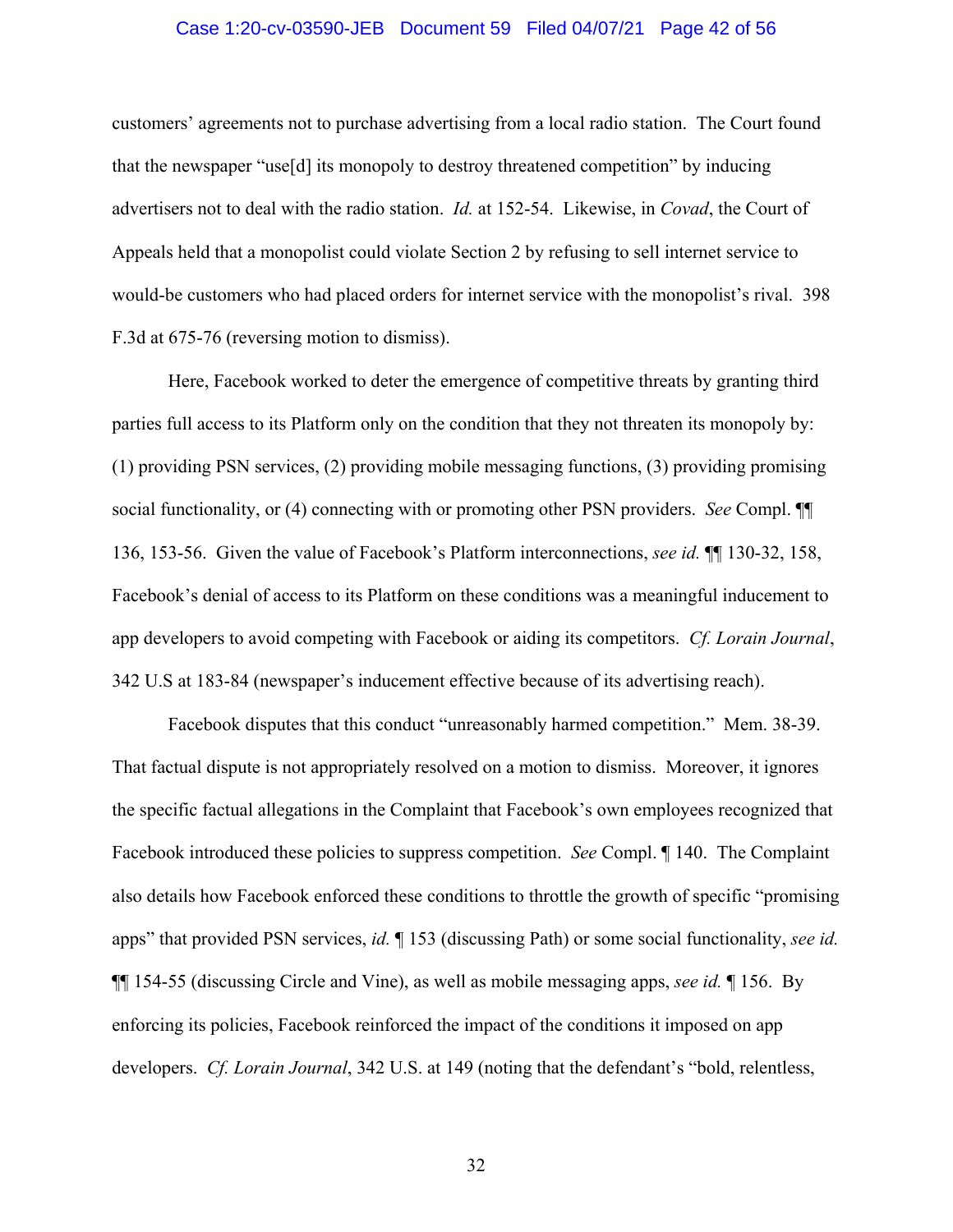#### Case 1:20-cv-03590-JEB Document 59 Filed 04/07/21 Page 43 of 56

<span id="page-42-0"></span>and predatory commercial behavior" included its termination of advertising contracts with those advertisers who violated its conditions).

Further, the Complaint explains how the Platform conditions deter app developers from entering the PSN service market, *see* Compl. ¶ 137, from providing mobile messaging services, which can provide a springboard for future entry into the PSN services market, *see id.*, and from providing valuable information to other PSN services providers. *See id.* ¶ 140. The foregoing readily articulates anticompetitive conduct, just as in *Lorain Journal* and *Covad*. *See Microsoft*, 253 F.3d at 62, 65 (conduct is anticompetitive under Section 2 when it impedes the growth of rivals on the basis of something other than competing on the merits).

Facebook's other arguments lack merit as well. First, Facebook's bald assertion that its conduct was "plainly reasonable and not irrational" conflicts with *Lorain Journal* and *Covad*, and is an attempt to dispute the facts as alleged. Second, Facebook invents a requirement that conditional dealing by a monopolist is only actionable if the monopolist had "monopoly power" over the impacted trading partners (here, developers). Mem. 38. No such requirement appears in *Lorain Journal* or *Covad*, and the logic of the cases does not support imposing one. A monopolist's use of anything of value to induce trading partners not to compete with it is anticompetitive. *Cf. FTC v. Actavis, Inc.*, 570 U.S. 136, 157-58 (2013) (payments from prescription drug manufacturers to generic drug manufacturers to induce the generics to delay entry deemed actionable anticompetitive conduct that seeks to "prevent the risk of competition"). And the Complaint details how Facebook Platform was a valuable inducement to developers. *See* Compl. ¶¶ 130-32, 158.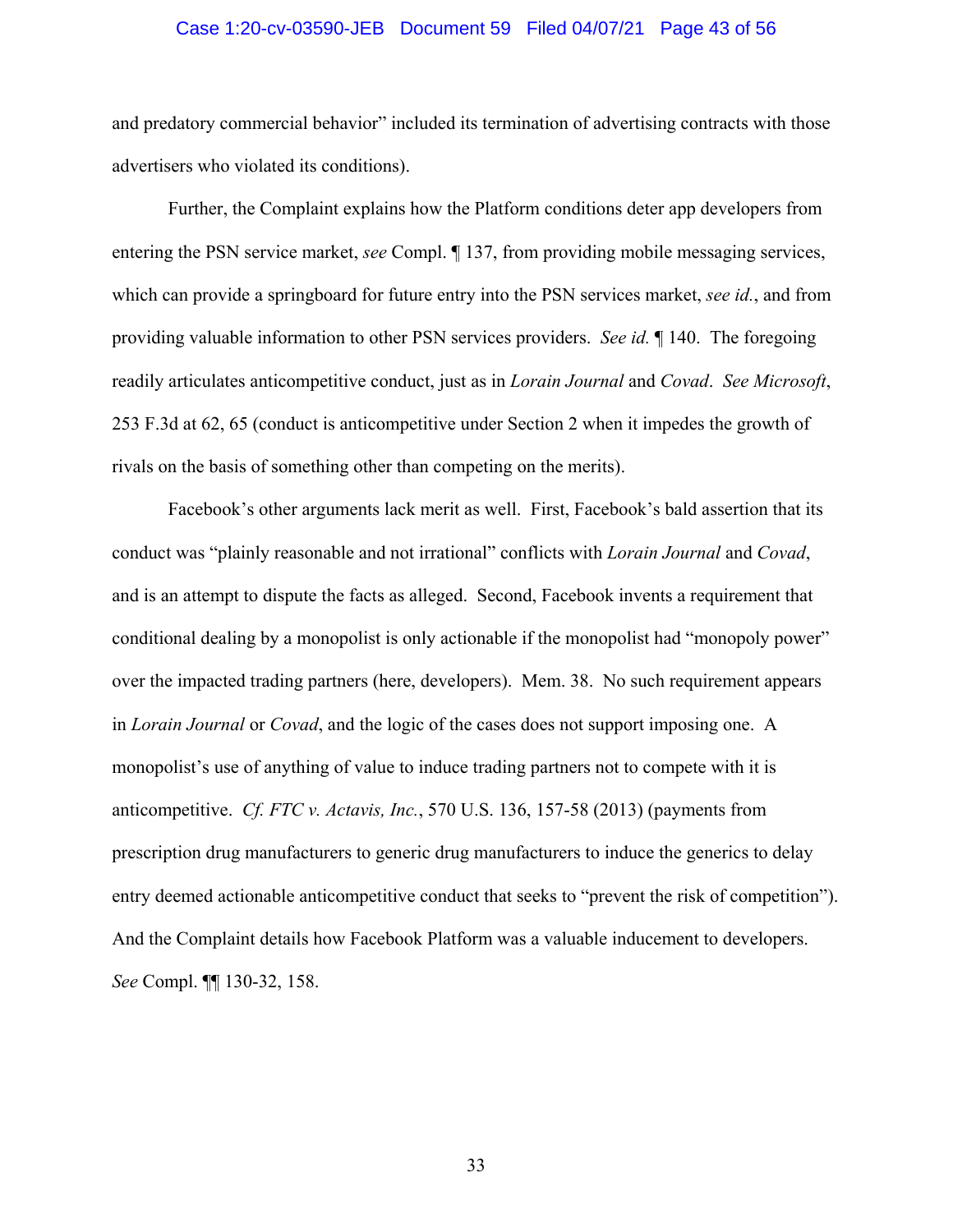# **b) Facebook's Platform Conduct Is Also Actionable Under** *Trinko* **and**  *Aspen*

<span id="page-43-0"></span>As explained, Facebook's conditioning of access to its Platform is unlawful under *Lorain Journal*. That alone is enough to sustain the Platform conduct allegations, particularly given that they are part of an overall course of anticompetitive conduct and not a standalone claim. *See supra* § I.B (case law discussing need to avoid compartmentalizing conduct). In any event, even if treated as an unconditional refusal to deal, Facebook's Platform conduct is actionable under that framework, pursuant to the two leading cases, *Trinko* and *Aspen*.

on the right to refuse to deal with other firms does not mean that the right is unqualified."). A Contrary to Facebook's suggestion, Mem. 36, "a refusal to cooperate with rivals can constitute anticompetitive conduct and violate § 2." *Trinko*, 540 U.S. at 408; *Aspen Skiing Co. v. Aspen Highlands Skiing Corp.*, 472 U.S. 585, 601 (1985) ("The high value that we have placed refusal to deal is "exclusionary" when it tends to "impair the opportunities of rivals" and "either does not further competition on the merits or does so in an unnecessarily restrictive way." *Aspen Skiing*, 472 U.S. at 605 & n.32.

The Supreme Court in *Trinko* and *Aspen* considered evidence of anticompetitive motive, and the lack of a legitimate business justification, in assessing whether defendants' conduct constituted an unlawful refusal to deal. Specifically, in those cases, the Court considered whether defendants engaged in a prior, voluntary course of dealing, and whether they forwent benefits or other goodwill, as proxies for assessing the defendants' "anti-competitive motivation, along with its lack of legitimate business purpose for doing so." *In re Thalomid & Revlimid Antitrust Litig.*, 2015 WL 9589217, at \*15 (D.N.J. Oct. 29, 2015); *see also Ball Mem'l Hosp.*, 784 F. 2d at 1339 (intent indicates "whether the large firm seeks to exclude competition on a 'basis other than efficiency'") (quoting *Aspen Skiing*, 472 U.S. at 605).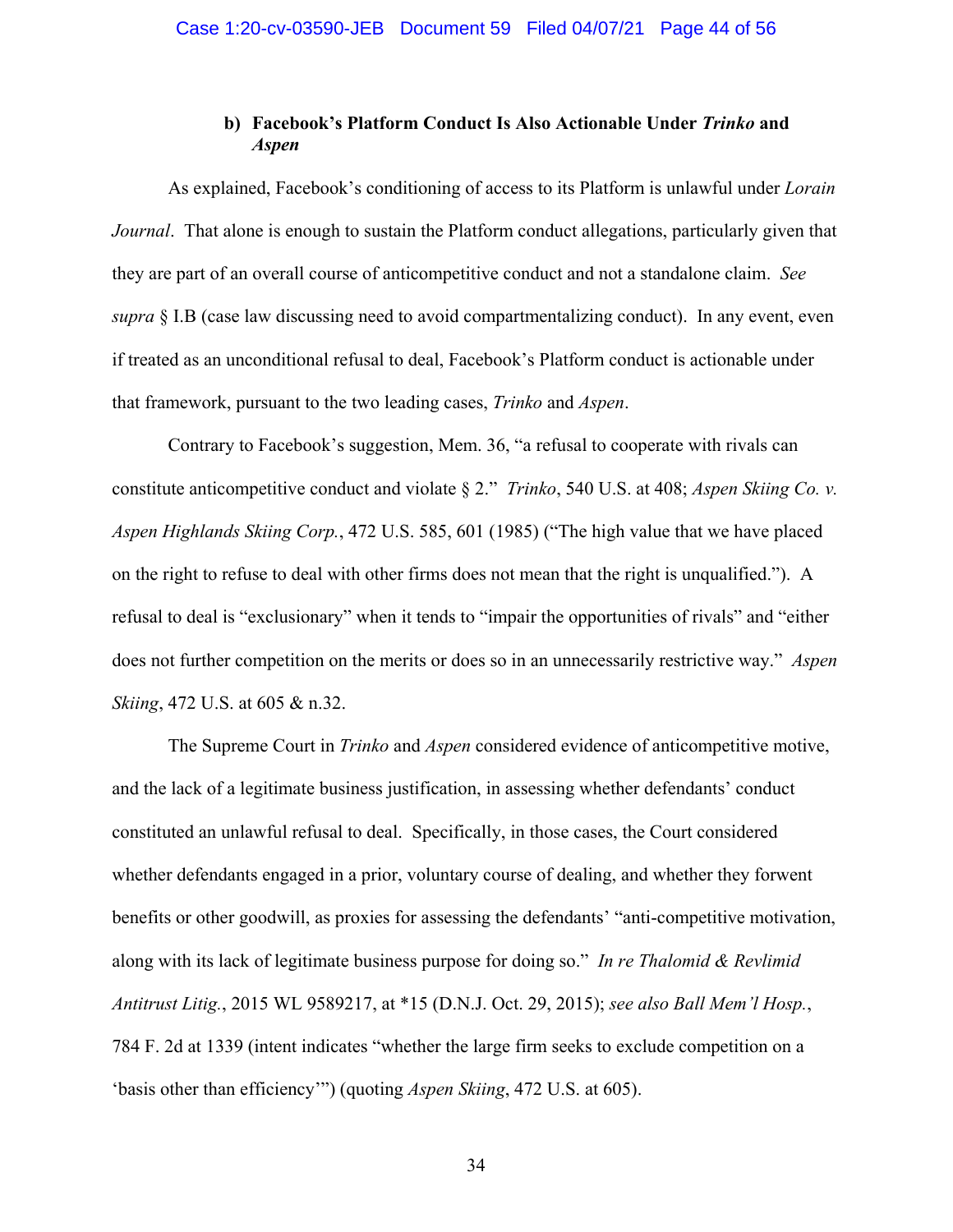#### Case 1:20-cv-03590-JEB Document 59 Filed 04/07/21 Page 45 of 56

 593-94. In affirming that the defendant's conduct was unlawful, the Court highlighted the  run impact on its smaller rival." *Id.* at 610-11. In *Aspen*, the defendant terminated a joint ski ticket, which provided skiers with an allaccess pass to the plaintiff's and the defendant's ski slopes, and subsequently frustrated the plaintiff's efforts to re-create the joint ski ticket by refusing to sell it tickets. *See* 472 U.S. at defendant's refusal to sell tickets to the plaintiff even though doing so "would have provided it with immediate benefits, and would have satisfied its potential customers." *Id.* at 610. As a result, the Court found the defendant "was not motivated by efficiency concerns and that it was willing to sacrifice short-run benefits and consumer goodwill in exchange for a perceived long-

*Trinko* applied this same approach, but found that the monopolist telecommunication firm's refusal to provide interconnection services to its rival was not actionable. *Trinko*, 540 U.S. at 415-16. The Court noted that, unlike in *Aspen*, there was no indication that the defendant was motivated by "anticompetitive malice," as it refused a request to provide an interconnection service that it had a regulatory obligation to provide at a cost-based rate, but that it had never provided voluntarily. *Id.* at 409.

 to compete with Facebook, or aided Facebook's competitors. *See* Compl. ¶¶ 136, 152-56. No proxies for anticompetitive motive are needed here, as Facebook's anticompetitive intent, and lack of business justifications, are plain from the fact that Facebook refused to provide Platform access only to those app developers that competed with Facebook, threatened Likewise, Facebook's contemporaneous documents expressly evidence its anticompetitive motive. *See id.* ¶ 140 (internal company document stating policy is "anti user" and sends message Facebook "can't compete on our own merits"); *see also id.* ¶¶ 144-45. These allegations, alone, distinguish Facebook's conduct from *Trinko*, and, consistent with *Aspen*,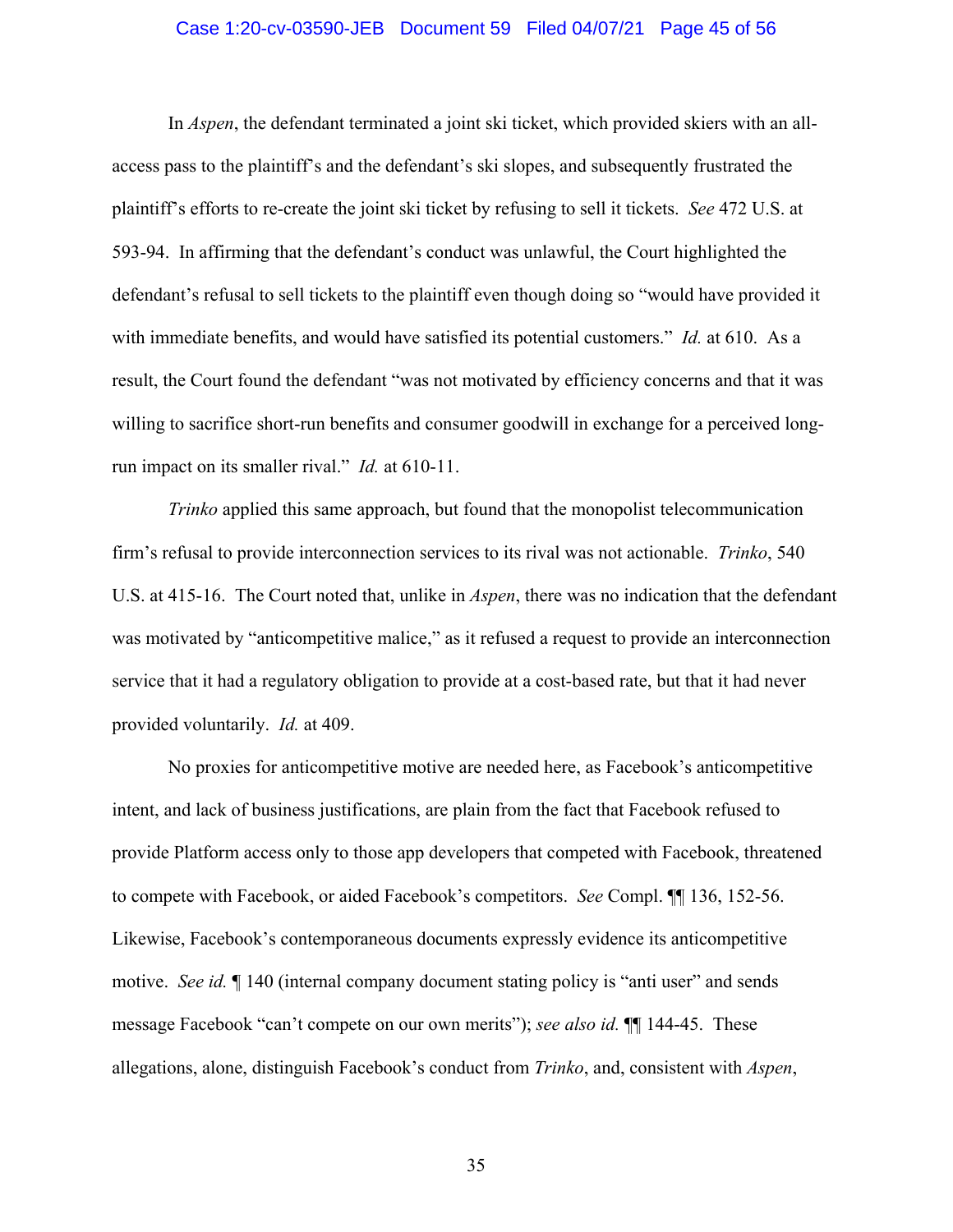#### Case 1:20-cv-03590-JEB Document 59 Filed 04/07/21 Page 46 of 56

<span id="page-45-0"></span>show that Facebook's practices are actionable anticompetitive conduct. *See Thalomid*, 2015 WL 9589217, at \*15 ("Both [*Aspen* and *Trinko*] indicate that motivation is central.").

In any event, the *Aspen* proxies for anticompetitive motive are also present here. Facebook's voluntary provision of Platform access to all app developers before later revoking the access of only those app developers who competed with or threatened Facebook, or aided firms that competed with Facebook, *see* Compl. ¶¶ 130, 136-38, establishes a voluntary course of dealing. *See Trinko*, 540 U.S. at 409. Further, as in *Aspen*, Facebook sacrificed "short-run benefits and consumer goodwill." 472 U.S. at 610-11. Facebook benefited by providing Platform access to app developers, *see* Compl. ¶¶ 133-34, and its decision to forgo those benefits to harm competition elucidates its anticompetitive intent. *Compare Aspen Skiing*, 472 U.S. at 608 ("The jury may well have concluded that Ski Co. elected to forgo these short-run benefits because it was more interested in reducing competition in the Aspen market over the long run by harming its smaller competitor."), *with Trinko*, 540 U.S. at 409 (reluctance to interconnect under regulatory mandate "tells us nothing about dreams of monopoly").

Facebook misconstrues controlling precedent by asserting that conduct cannot constitute an anticompetitive refusal to deal unless the defendant is a monopoly provider of an input sold at retail with a prior profitable course of dealing, or where the refusal is irrational but for its anticompetitive effect. Mem. 36-37. As indicated above, *Trinko* and *Aspen* treated circumstances like prior dealing and sacrifice of short-run benefits as proxies for anticompetitive motive, but they did not indicate that those circumstances (which in any event are present here) were always necessary, nor did they announce an "irrationality" test. *See Viamedia, Inc. v. Comcast Corp.*, 951 F.3d 429, 462-64 & n.13 (7th Cir. 2020) (stating the termination of a prior, profitable course of dealing "is neither necessary nor sufficient for conduct to be exclusionary"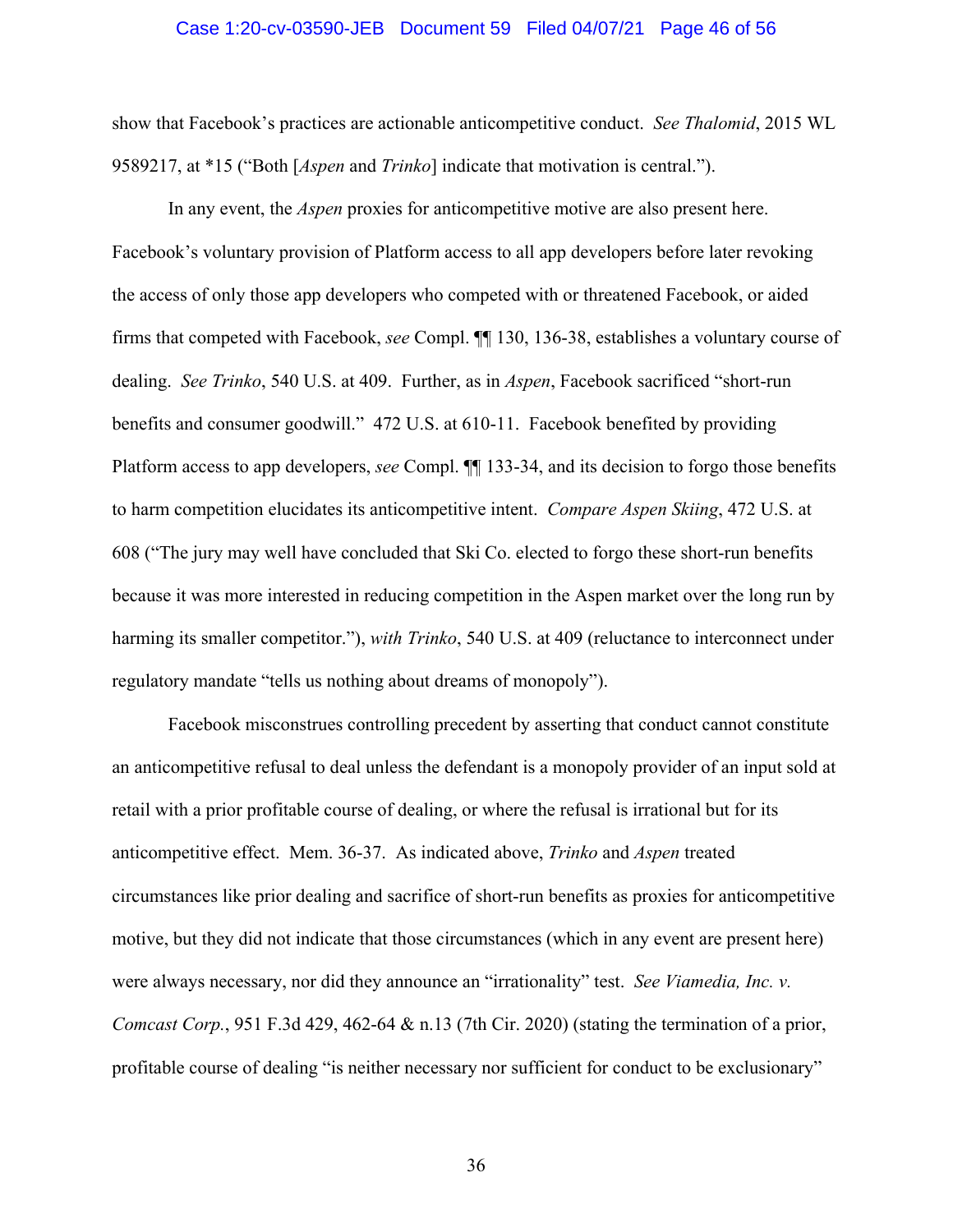#### Case 1:20-cv-03590-JEB Document 59 Filed 04/07/21 Page 47 of 56

<span id="page-46-0"></span>and doubting the need to show the refusal "was irrational but for its anticompetitive effect"); *Steward Health Care Sys., LLC v. Blue Cross & Blue Shield of Rhode Island*, 311 F. Supp. 3d 468, 483 (D.R.I. 2018) (stating that "confusion" over *Aspen* and *Trinko* can result from "misread[ing] or deliberately extend[ing]" their holdings, including "construing them in a rigid fashion to require, for example, an explicit prior course of dealing"). Further, with respect to Facebook's claims about defining an "input" market, Mem. 36-37, Facebook's Platform—which serves as a valuable "distribution channel" and "growth tool" for third-party apps, Compl.  $\P$ 130, 132—directly parallels the valuable joint ski ticket in *Aspen*.

Finally, Facebook's asserted justifications are conclusory and premature. *See* Mem. 37- 38. Facebook cannot prevail on a motion to dismiss by making an unsubstantiated claim that it imposed its policies or terminated Platform access to prevent freeriding. *Viamedia*, 951 F.3d at 460 ("[B]alancing anticompetitive effects against hypothesized justifications depends on evidence and is not amenable to resolution on the pleadings[.]"). In fact, both cases cited by Facebook involved motions for summary judgment, not motions to dismiss. *Morris Commc'ns Corp. v. PGA Tour, Inc.*, 364 F.3d 1288, 1296 (11th Cir. 2004) (noting defendant had burden of establishing its business justification was valid); *Consultants & Designers, Inc. v. Butler Serv. Grp., Inc.*, 720 F.2d 1553, 1559, 1562 (11th Cir. 1983) (assessing defendants' restrictive covenant based on the specific facts of the case).

# **c) Facebook Inaccurately Claims that Courts Have Ruled on Its Platform Conduct**

As a final salvo, Facebook asserts that courts in California have already ruled on the FTC's allegations related to Facebook's Platform policies, and dismissed "similar refusal-to-deal claims" on grounds that Facebook has "a right to control its own product." Mem. 38. Facebook,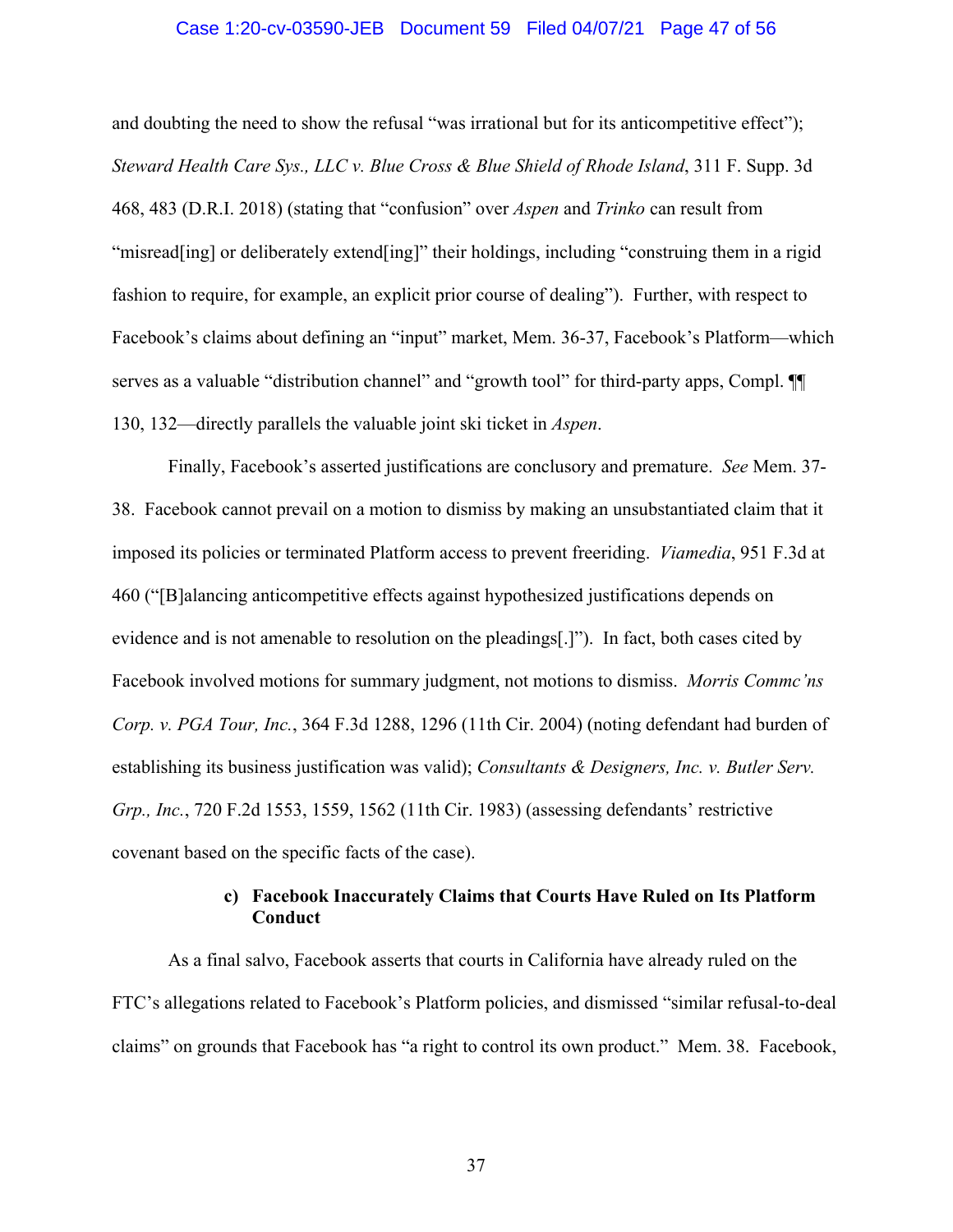#### Case 1:20-cv-03590-JEB Document 59 Filed 04/07/21 Page 48 of 56

<span id="page-47-0"></span>however, misconstrues these cases: no court has ruled that the Platform policies at issue here are not actionable anticompetitive conduct as conditional dealing or as a refusal to deal.

Indeed, only one of the cases that Facebook cites even discusses whether a claim is an unlawful refusal to deal. In *Reveal Chat*, the court dismissed the complaint because it was timebarred and because the plaintiffs failed to allege antitrust injury, not because Facebook's conduct could not, as a matter of law, constitute an unlawful refusal to deal. *Reveal Chat Holdco LLC v. Facebook, Inc.*, 471 F. Supp. 3d 981, 996, 998 (N.D. Cal. 2020). The court addressed the plaintiffs' refusal-to-deal claim only in dicta, stating that it did so "briefly" in order "to provide Plaintiffs with guidance for their amended complaint." *Id.* at 998. The court did not address whether the conduct at issue constituted conditional dealing.

The other cases Facebook references do not apply conditional dealing or refusal-to-deal frameworks, and do not involve the Platform policies at issue here. *See Sambreel Holdings LLC v. Facebook, Inc.*, 906 F. Supp. 2d 1070, 1080-82 (S.D. Cal. 2012) (assessing group boycott and tying claims); *Facebook, Inc. v. Power Ventures, Inc.*, 2010 WL 3291750, at \*13-14 (N.D. Cal. July 20, 2010) (dismissing counterclaim for failure to show how prohibitions against users logging in through third parties and retrieving their data via automated means was anticompetitive). Thus, these cases do not suggest that the FTC's Complaint is deficient.

# **II. THE COMPLAINT ESTABLISHES THE FTC'S AUTHORITY TO FILE THIS SUIT**

Congress empowered the FTC to seek a preliminary or permanent injunction in federal court when the Commission "has reason to believe" that (1) a defendant "is violating, or is about to violate" any provision of law enforced by the FTC, and (2) such an injunction "would be in the interest of the public." 15 U.S.C. § 53(b) (hereinafter, "Section 13(b)" of the FTC Act). Facebook inaccurately asserts that the Complaint fails to satisfy the first of these requirements,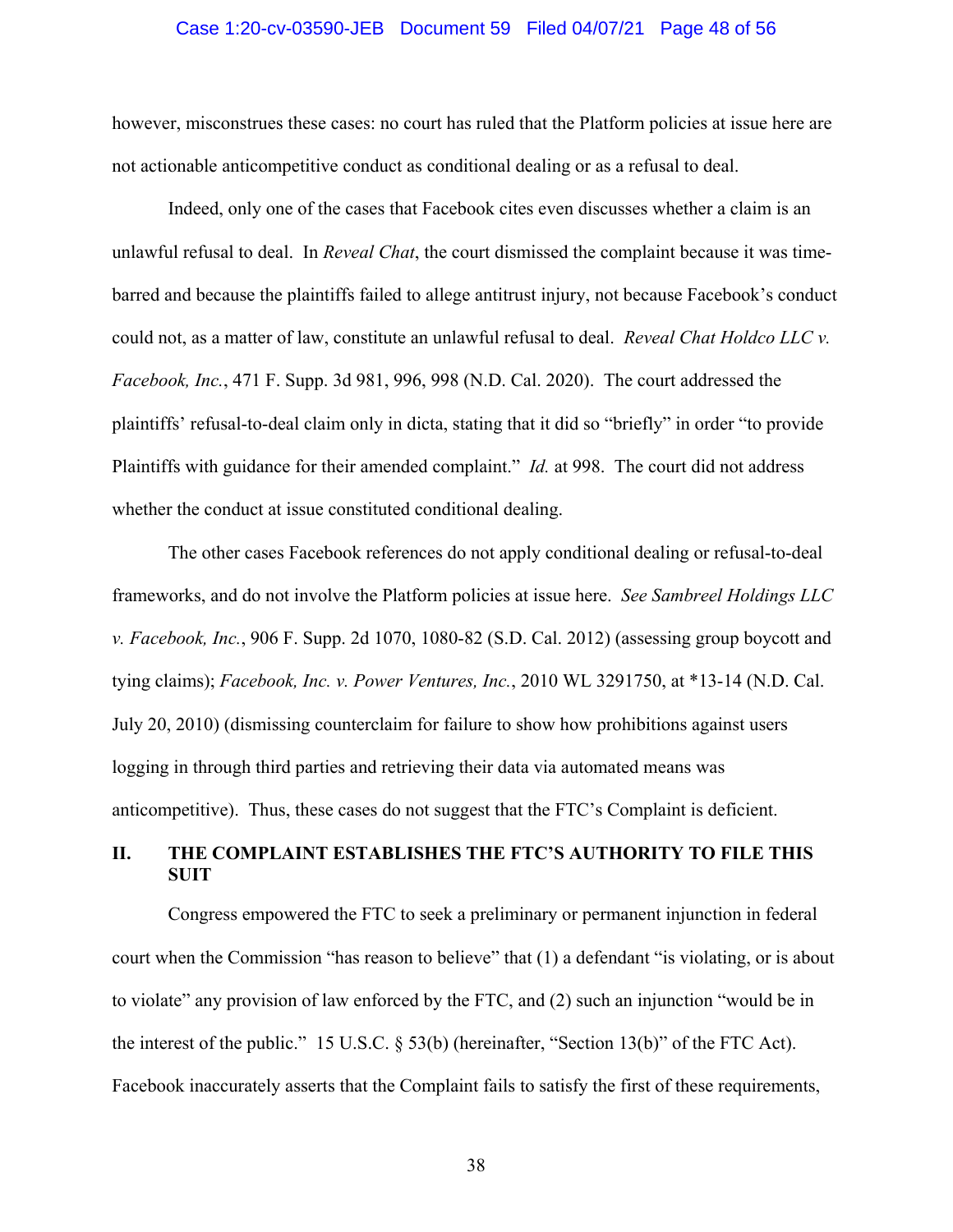<span id="page-48-0"></span>Mem. 39-44, ignoring the Complaint's factual allegations that Facebook "is violating" Section 5(a) of the FTC Act, 15 U.S.C. § 45(a), by monopolizing PSN services.

Facebook's attack on the Commission's authority to bring this suit fails for two reasons. First, the FTC Act vests the Commission with the discretion to decide it "has reason to believe" that Facebook is violating or about to violate the law. Second, the Complaint plainly alleges facts supporting the Commission's reason to believe that Facebook is violating Section 2 of the Sherman Act via an ongoing course of anticompetitive conduct.

## **A. Section 13(b) Empowers the FTC to Sue in Federal Court When the Commission "Has Reason to Believe" a Defendant Is Violating the Law**

The plain language of the FTC Act invests the Commission, not federal courts, with discretion to determine it "has reason to believe" a defendant is violating or about to violate the antitrust laws. *FTC v. Hornbeam Special Situations, LLC*, 391 F. Supp. 3d 1218, 1222-23 (N.D. Ga. 2019); *FTC v. Vyera Pharm., LLC*, 479 F. Supp. 3d 31, 43-44 (S.D.N.Y. 2020). In *Hornbeam*, the FTC alleged that a violation had ceased but was likely to recur, and the defendant filed a motion to dismiss on Section 13(b) grounds. 391 F. Supp. 3d at 1222-23. The court denied the defendant's motion, holding that Section 13(b) conferred discretion on the FTC and that the FTC's "reason to believe" determination could not be reviewed. *Id.* (describing "the FTC's internal standard argument" as "persuasive."). As such, the court concluded that the complaint did not warrant dismissal on Section 13(b) grounds where it "set[] forth at least some facts to support a reasonable *inference*" that the defendant was about to violate the law. *Id.*  (emphasis added). Similarly, in *Vyera*, the court denied a motion to dismiss on Section 13(b) grounds, noting that "the FTC does contend that the defendants are currently engaged in violations of federal antitrust laws, or, at the very least, that it has sufficient 'reason to believe' that the defendants are engaging in violations of federal antitrust laws." 479 F. Supp. 3d at 44.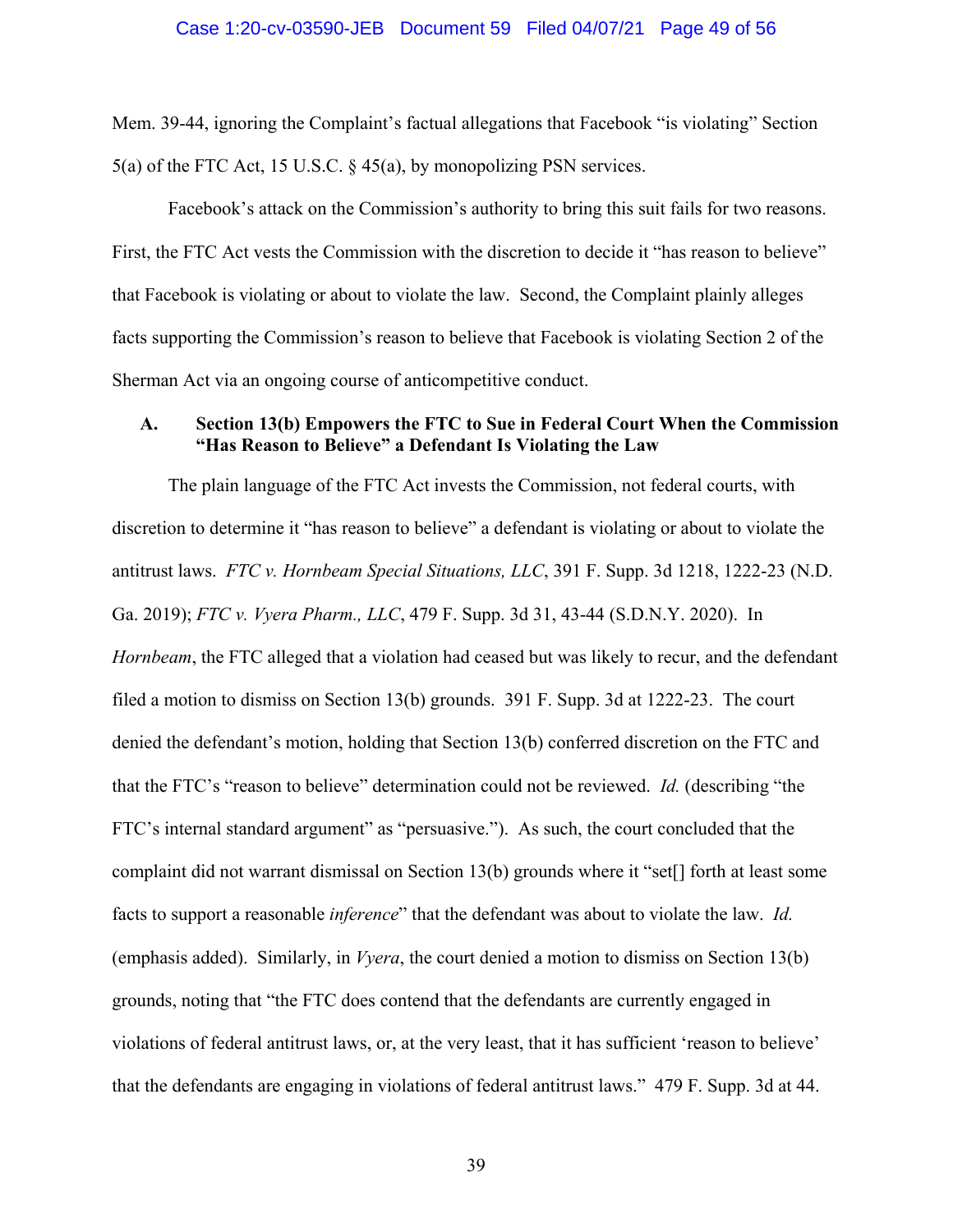#### Case 1:20-cv-03590-JEB Document 59 Filed 04/07/21 Page 50 of 56

<span id="page-49-0"></span>The *Hornbeam* and *Vyera* courts' holdings that the "reason to believe" language of Section 13(b) vests discretion in the FTC duplicates the rule that courts apply to identical language in a different section of the FTC Act. In *Standard Oil Co. v. FTC*, 596 F.2d 1381, 1383 (9th Cir. 1979), *rev'd on other grounds*, 449 U.S. 232 (1980), the court addressed Section 5(b) of the FTC Act, 15 U.S.C.  $\S$  45(b), which authorizes the FTC to issue an administrative complaint "[w]henever the Commission shall have reason to believe" that a defendant "has been or is using any unfair method of competition or unfair or deceptive act or practice." *Id.* at 1383, n.1. The court held that "what constitutes 'reason to believe' is unreviewable because the 'reason to believe' determination is committed to the FTC's discretion." *Id*.

Courts considering Administrative Procedure Act challenges have likewise held that the FTC has discretion to determine that it "has reason to believe" a violation is or is about to occur under Section 13(b), or that a defendant "has been or is using" an unfair method of competition in violation of Section 5(b). *FTC v. Nat'l Urological Grp., Inc.*, 2006 WL 8431977, at \*3 (N.D. Ga. Jan. 9, 2006) (holding that Section 13(b)'s language "do[es] not furnish the court with a meaningful standard by which to measure the lawfulness" of FTC's determination to file suit); *Boise Cascade Corp. v. FTC*, 498 F. Supp. 772, 779, n.3 (D. Del. 1980) (FTC's determination that it has "reason to believe" under Section 5(b) is "not reviewable."); *cf. Board of Trade v. CFTC*, 605 F.2d 1016 (7th Cir. 1979) (statute authorizing the Commodities Futures Trading Commission to take certain actions "whenever it has reason to believe that an emergency exists" conferred unreviewable discretion on the agency) (quoting 7 U.S.C. § 12a(9)).

Facebook relies heavily on *FTC v. Shire ViroPharma, Inc*., 917 F.3d 147 (3d Cir. 2019), but that case neither undermines the authority discussed above, nor supports Facebook's effort to dismiss the FTC's Complaint. It does not undermine the above-cited authority because the *Shire*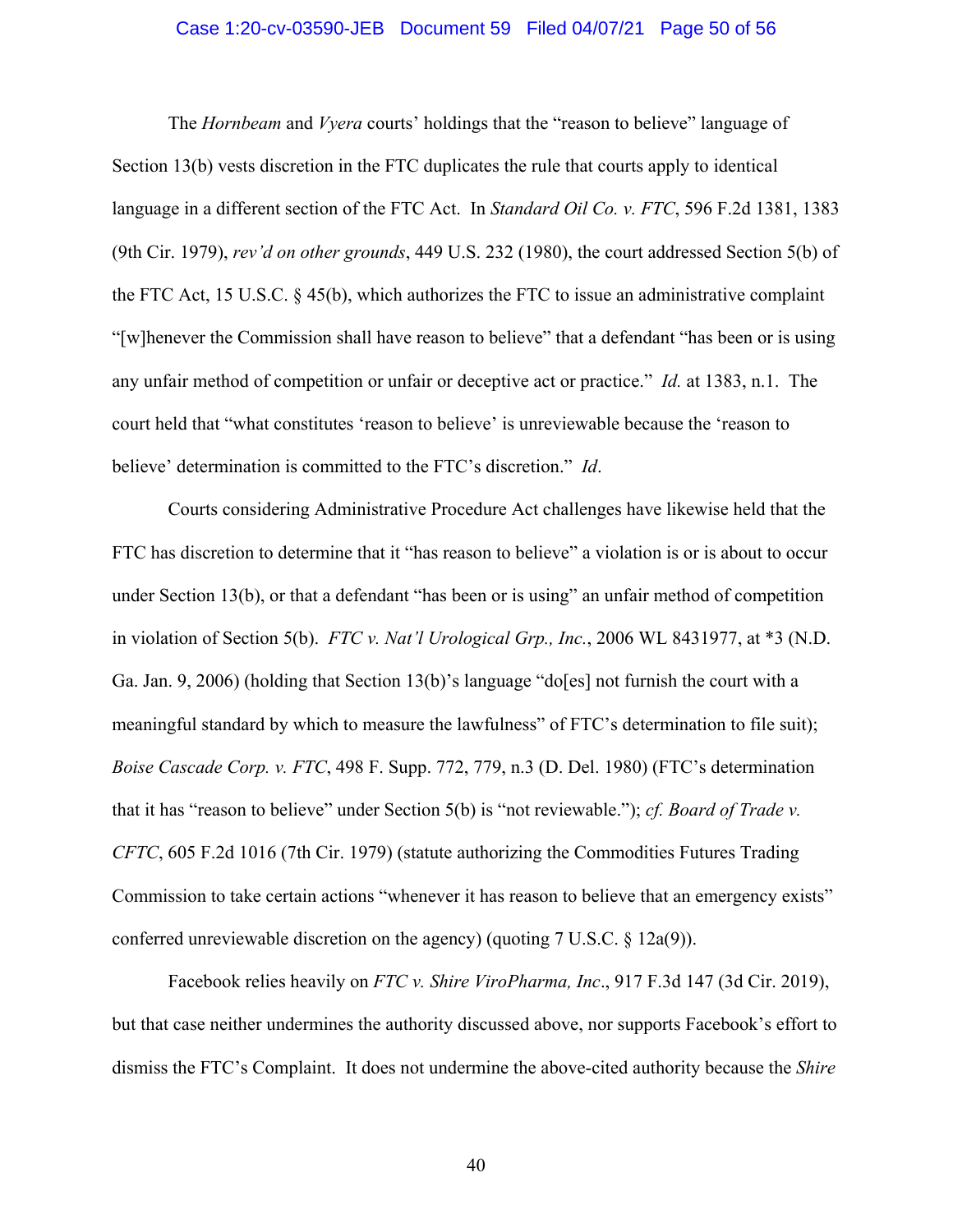#### Case 1:20-cv-03590-JEB Document 59 Filed 04/07/21 Page 51 of 56

<span id="page-50-0"></span>court expressly declined to consider whether Section 13(b)'s "reason to believe" language confers discretion on the agency, as the FTC had not raised the issue before the district court. *See id.* at 159 n.17. And *Shire* does not support Facebook's argument here, because the *Shire*  defendant had sold off the assets that were the subject of the alleged conduct prior to the filing of the suit, and thus there was "*no* evidence" that might provide a reason for the FTC to believe the defendant "is violating" the law. *Id.* at 159 n.17 (emphasis added). Indeed, in *Shire*, the FTC candidly admitted that it did *not* have a reason to believe Shire "is violating" the law, and that the only question was whether Shire was likely to do so in the future. *Id.* at 150. In this case, by contrast, "the FTC does contend that the defendants are currently engaged in violations of federal antitrust laws." *Vyera*, 479 F. Supp. 3d at 44.

#### **B. The Complaint Alleges an Ongoing Monopolization Offense**

The monopoly that Facebook's anticompetitive conduct has maintained persists to this day. *See* Compl. ¶¶ 2, 64, 170. To the FTC's knowledge, no court has ever dismissed on Section 13(b) grounds a complaint that seeks to enjoin an ongoing monopoly that the FTC alleges "is violating" the law. *Cf. Surescripts*, 424 F. Supp. 3d at 100 (FTC "sufficiently pleads a 'proper' case for a permanent injunction under Section 13(b)"). Facebook relies in part on dicta from *FTC v. Qualcomm Inc.*, 969 F.3d 974 (9th Cir. 2020), Mem. 40, but that case is inapposite. In *Qualcomm*, after a full trial, the Ninth Circuit held that certain exclusive dealing arrangements had not "substantially foreclose<sup>[d]</sup> competition," noting that, regardless, the agreements were terminated, and thus would not require injunction because they posed no "current or future threat of anticompetitive harm." 969 F.3d at 1004-05.

Further, Facebook's course of anticompetitive conduct is ongoing and persists to this day. From the moment the Instagram and WhatsApp acquisitions were consummated, through today,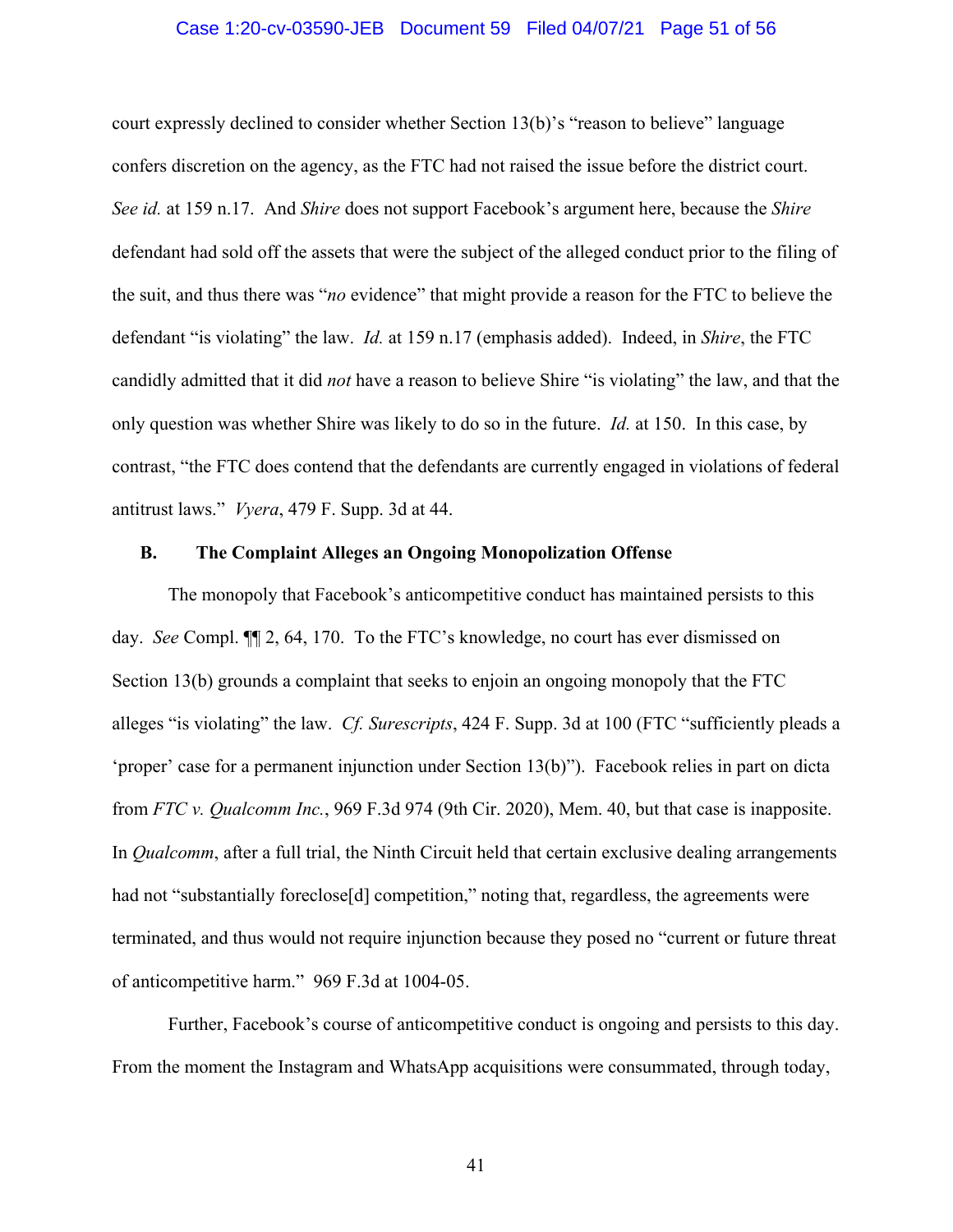#### Case 1:20-cv-03590-JEB Document 59 Filed 04/07/21 Page 52 of 56

Facebook's control of these companies has prevented them from challenging Facebook Blue's dominance, or from being acquired by third parties that might have done so. *See* Compl. ¶¶ 71- 72, 102, 105, 126-27. Furthermore, because of the network effects barrier to entry, Facebook's control of Instagram and WhatsApp "maintains a protective 'moat'" that deters and hinders competition and entry in PSN services. *Id.* ¶¶ 105, 127*.* Indeed, as the Complaint alleges, every day, Facebook makes choices about how Instagram and WhatsApp will operate to foreclose competition and protect its monopoly position, including by managing them to limit adverse impact on, and to insulate, Facebook Blue. *See id.* ¶¶ 102-03, 126.

Facebook's course of conduct also includes its anticompetitive conditioning of access to its Platform. *See* Compl. ¶¶ 129-60. Facebook "suspended" enforcement of these conditions in December 2018 in the face of heightened public scrutiny of its anticompetitive treatment of developers. *Id.* ¶¶ 148-49. But it has not terminated or disavowed the relevant policies, and can cut off any application's access to valuable Platform interconnections at any time. The Complaint alleges that, unless enjoined, Facebook is likely to resume enforcing its anticompetitive conditions once the current scrutiny has passed. *See id.* ¶¶ 29, 149, 172. Finally, the Complaint alleges that Facebook "continues to monitor the industry for competitive threats, and likely would seek to acquire" such threats. *Id.* ¶ 172.

Facebook ignores that the Complaint alleges a course of conduct, attempting instead to treat each alleged element of the course of conduct as a discrete occurrence disconnected from all of the others. As discussed above, this is inappropriate. *See supra* § I.B. But Facebook's arguments with respect to each element also fail. Facebook argues that the Complaint alleges only "past conduct" with respect to Instagram and WhatsApp, rather than ongoing antitrust violations. Mem. 42. This argument fails because there is ample authority that continued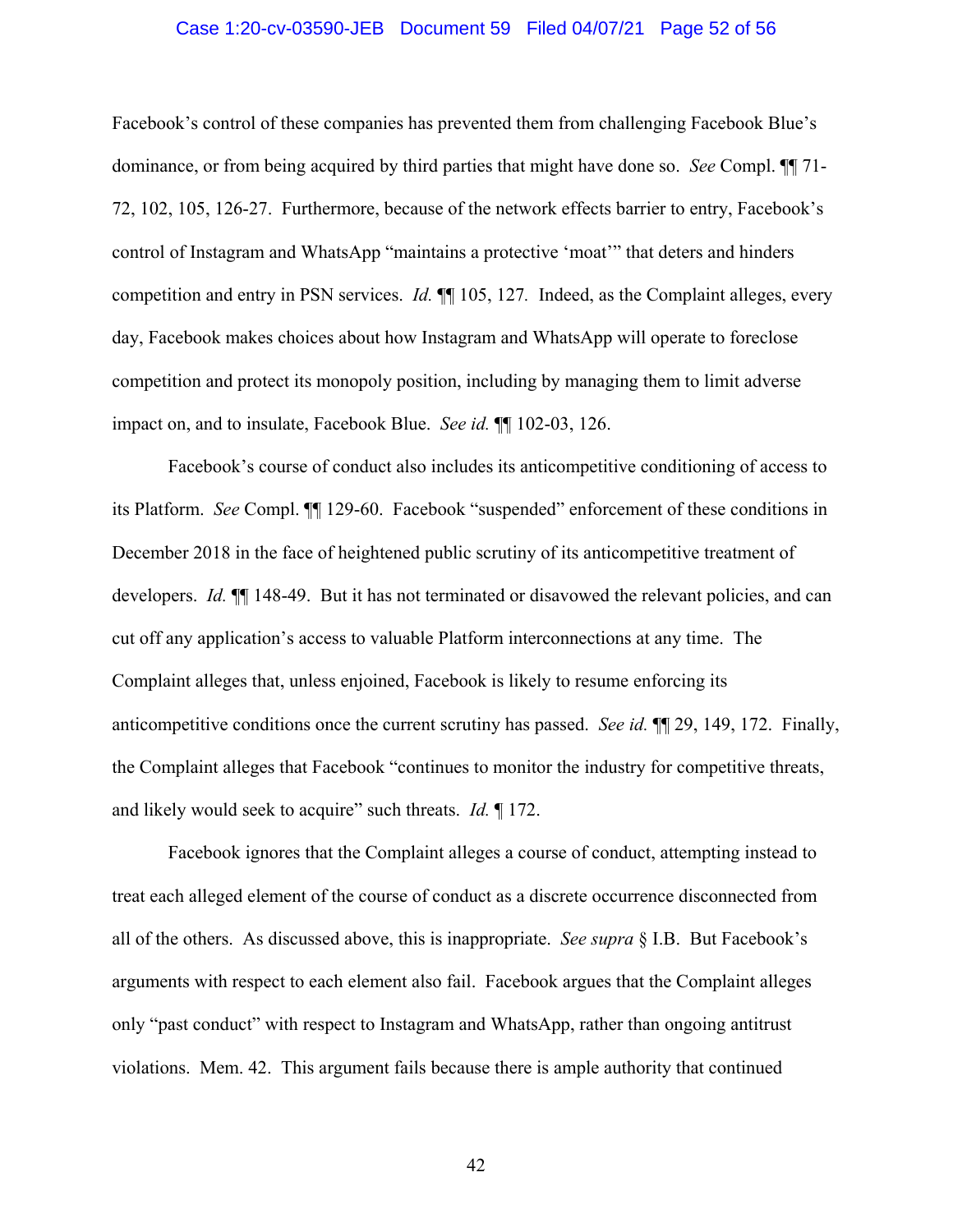#### Case 1:20-cv-03590-JEB Document 59 Filed 04/07/21 Page 53 of 56

<span id="page-52-0"></span>possession of a firm or assets that were acquired in violation of the antitrust laws represents a continuing violation of the antitrust laws.

For example, in *United States v. ITT Continental Baking Co.*, 420 U.S. 223 (1975), the government alleged that defendant ITT, a baking-goods company, acquired assets in several rival bakeries in violation of an FTC consent order prohibiting such acquisitions. *See id.* at 228. The government sought daily penalties based on ITT's continued holding of the acquired assets. *See id*. at 229. The defendant resisted the imposition of ongoing penalties by arguing, as Facebook does here, that an acquisition consists only of the initial act of purchase, not the ongoing holding of the acquired assets. *See id.* at 233. The Supreme Court rejected this argument and held that ITT's *continued holding* of a competing bakery was an ongoing violation of the order at issue. Relying on Section 7 of the Clayton Act, which prohibits anticompetitive acquisitions, 15 U.S.C. § 18, the Court held that an acquisition "means holding as well as obtaining assets." *ITT Continental Baking Co.*, 420 U.S. at 240.

The Supreme Court and at least one court of appeals have reached similar conclusions in other cases. *See du Pont*, 353 U.S. at 597 ("[T]he Government may proceed at any time that an acquisition may be said with reasonable probability to contain a threat that it may lead to a restraint of commerce or tend to create a monopoly of a line of commerce."); *FTC v. Western Meat Co.*, 272 U.S. 554, 559 (1926) ("Further violations of the act through continued ownership could be effectively prevented only by requiring the owner wholly to divest itself of the stock and thus render possible once more free play of the competition which had been wrongfully suppressed."), *cited in California v. American Stores*, 495 U.S. 271, 285 n.11 (1990); *Gottesman v. General Motors Corp.*, 414 F.2d 956, 965 (2d Cir. 1969) ("[T]he very acquisition and position of potential control which was found violative of the Clayton Act as of 1949 [in *du Pont*]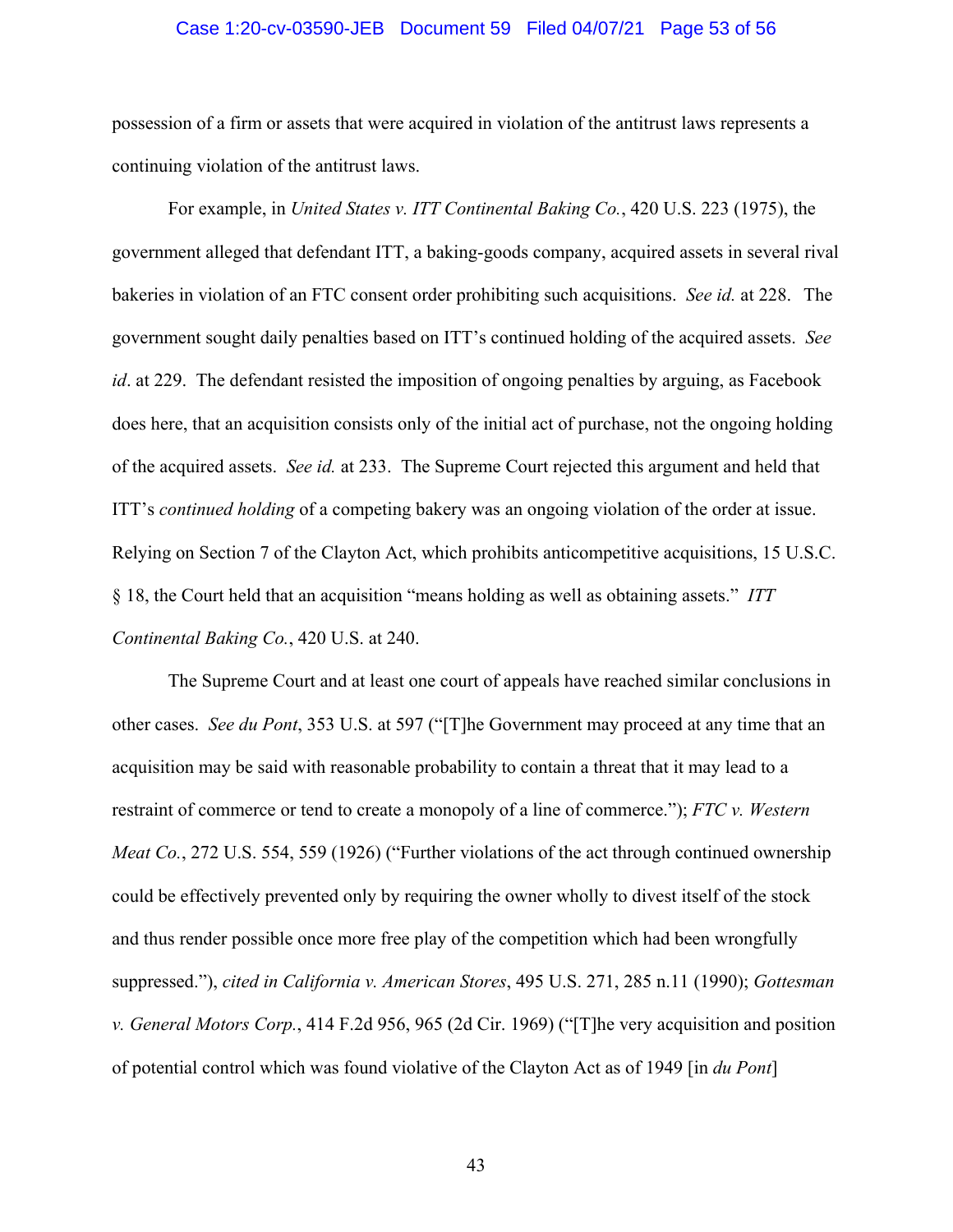#### Case 1:20-cv-03590-JEB Document 59 Filed 04/07/21 Page 54 of 56

<span id="page-53-0"></span>continued through 1961."); *United States v. Schine*, 260 F.2d 552, 556 (2d Cir. 1958) ("[I]t is the maintenance of conditions in violation of the decree [prohibiting acquisitions, among other things] which is the charge against the respondents."). The reasoning in *ITT Continental* and these other cases is just as applicable to acquisitions that violate the Sherman Act as it is to those that violate the Clayton Act.

Facebook seeks to counter this well-supported and common-sense interpretation by pointing to several cases, none of which is applicable here. Unlike *ITT Continental* and the other cases discussed above, the cases Facebook cites did not involve the scope of a federal government enforcer's authorization to bring suit in federal court. Rather, Facebook's cases considered a fundamentally different question: whether suits brought by private plaintiffs were timely under the statute of limitations, which does not apply to the federal government. Mem. 42-43 (citing *Reveal Chat*, *Z Techs.*, and *Concord Boat*). The answer to that question has no bearing on the Section 13(b) question. Indeed, the very fact that the FTC is not subject to the Sherman Act's statute of limitations shows that Congress intended for a different standard to apply to the FTC than to private plaintiffs. Furthermore, unlike in the cases Facebook cites, the Complaint here alleges far more than the mere continued ownership of Instagram and WhatsApp. As discussed above, the Complaint details Facebook's continued active control over Instagram and WhatsApp and how that control hinders competition in PSN services today.

Finally, Facebook argues that its anticompetitive conditioning of API access is "past conduct" because "the challenged Facebook Platform policies . . . have not been in effect since 2018." Mem. 43. This argument ignores the Complaint's allegations that the current suspension of Facebook's conditioning activities occurred on the eve of public release of certain inculpatory documents and is merely a temporary pause while Facebook waits for the furor around its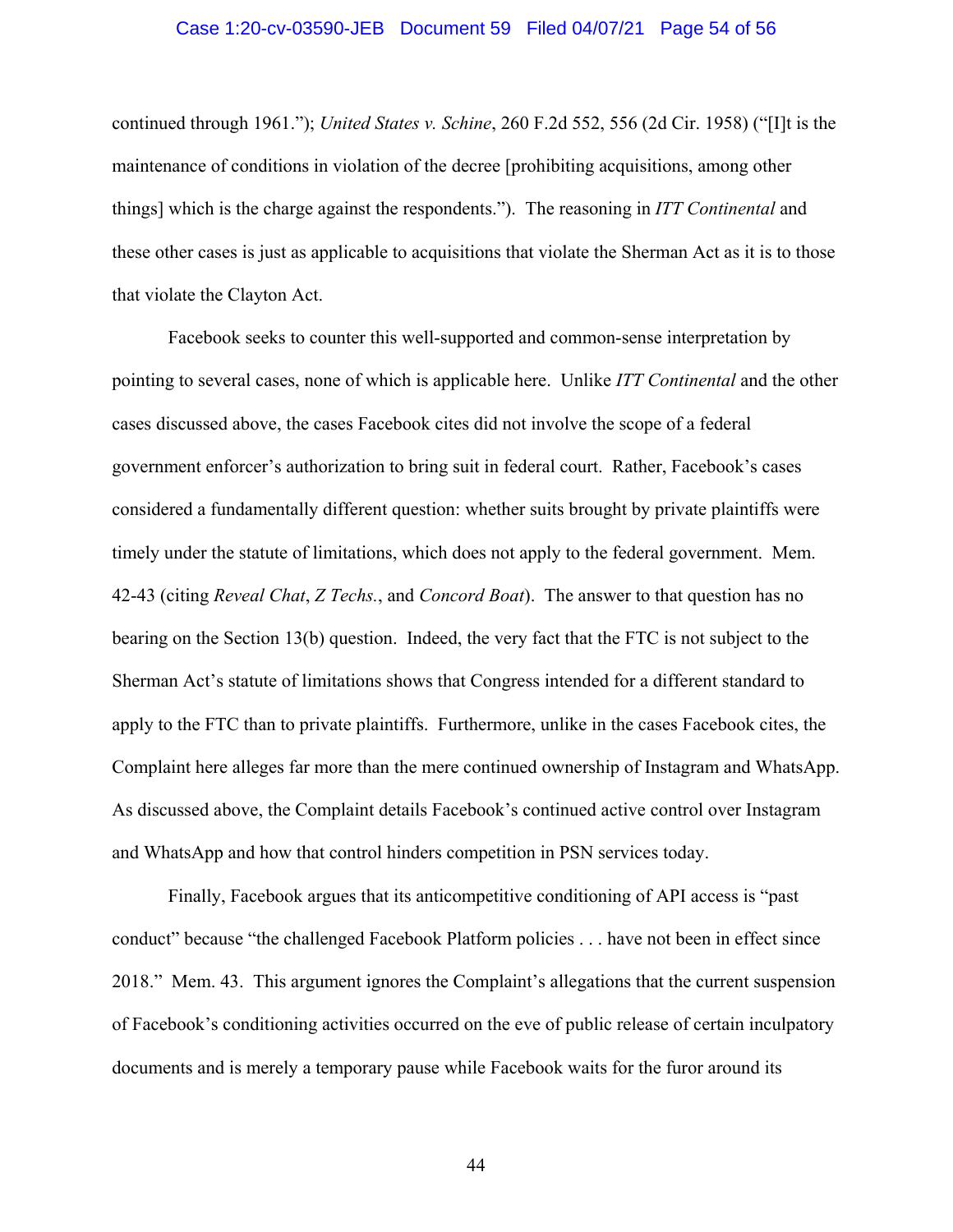#### Case 1:20-cv-03590-JEB Document 59 Filed 04/07/21 Page 55 of 56

<span id="page-54-0"></span>anticompetitive activity to die down, and for this case to go away. *See* Compl. ¶¶ 29, 148-49. The law is clear that courts need not conclude that a defendant's illegal behavior is over simply because it has stopped for a time, particularly when the defendant retains the ability and incentive to resume the conduct. *See, e.g.*, *FTC v. Accusearch, Inc.*, 570 F.3d 1187, 1202 (10th Cir. 2009) (approving injunctive action where the defendant "had the capacity to engage in similar unfair acts or practices in the future") (citation omitted); *In re Sanctuary Belize*, 482 F. Supp. 3d 373, 467 (D. Md. 2020) (granting permanent injunction under Section 13(b) after considering, among other things, "whether defendant is positioned to commit future violations," "defendant's recognition of culpability," and "the sincerity of defendant's assurances against future violations") (citation omitted). Facebook cites no law that contradicts this point.

Contrary to Facebook's characterizations, the FTC does not argue that it "can bring all Section 2 cases in federal district court." Mem. 44. The FTC acknowledges that Section 13(b) does not authorize suit in federal court when the Commission lacks reason to believe that a defendant's violation is ongoing or about to occur. But that simply is not the case here, where the Complaint plainly reflects the Commission's reason to believe that Facebook is violating the law. The fact that Facebook's illegal conduct *began* many years ago does not undermine the Commission's reason to believe that Facebook's violation is ongoing. *See Vyera,* 479 F. Supp. 3d at 44 ("The FTC is not required to bring suit at the exact moment contractual negotiations ripen into executed contracts. It is the extant scheme that provides the basis for the lawsuit.").

#### **CONCLUSION**

Facebook's Motion to Dismiss should be denied for the reasons set forth above.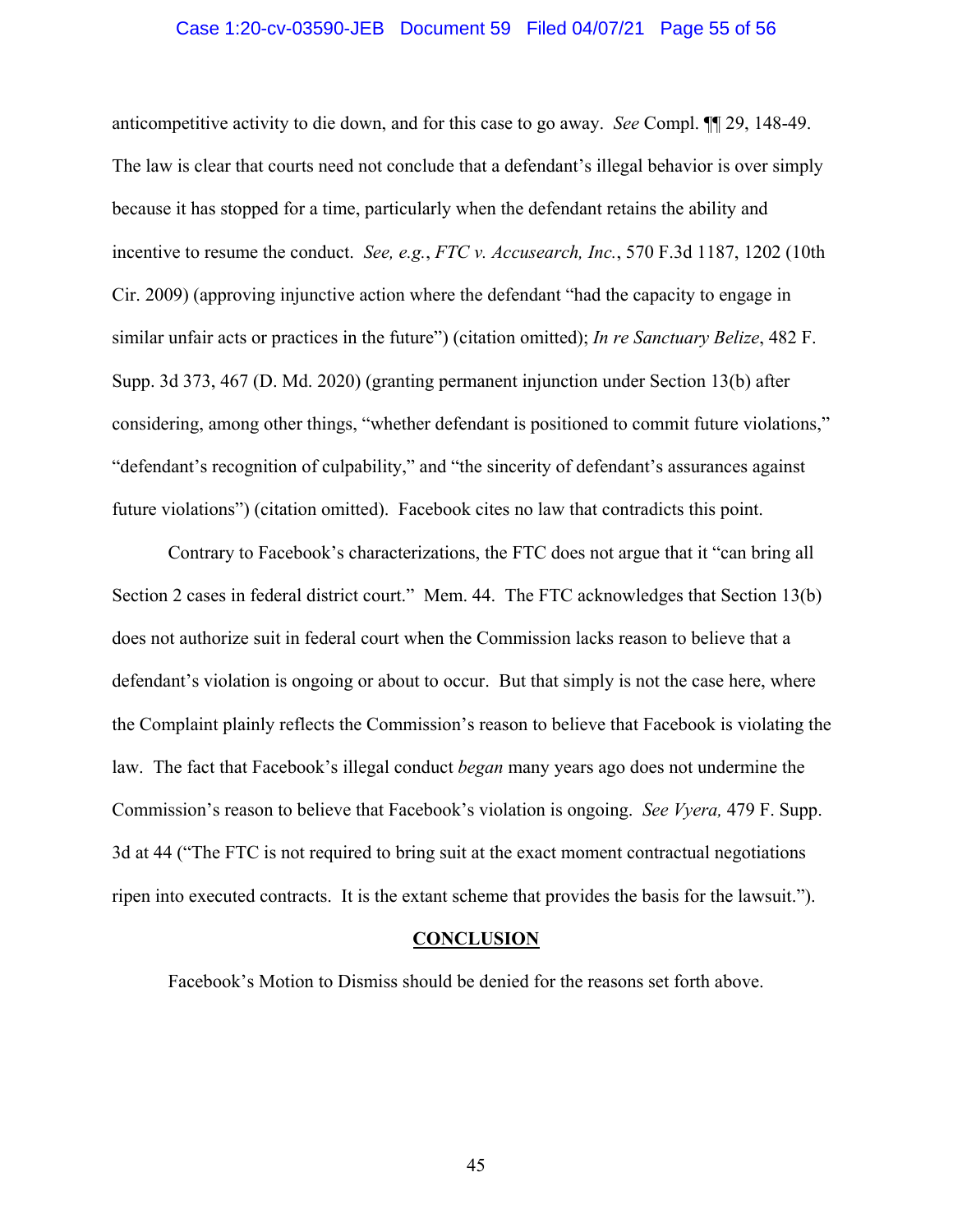Dated: April 7, 2021 Respectfully submitted,

/s/ Daniel Matheson

Daniel Matheson, Esq. (D.C. Bar 502490) Patricia Galvan Krisha Cerilli (D.C. Bar 983281) Robert Zuver (D.C. Bar 987216) Maria Dimoscato (D.C. Bar 489743) Eric Cochran (D.C. Bar 981148) Henry Hauser (D.C. Bar 1614882) Mitchell London (D.C. Bar 1029408) Owen Masters (D.C. Bar 242139) Michael Mikawa Noel Miller (D.C. Bar 1026068) David Owyang Mark Silvia Michael Smith (D.C. Bar 996738) Rebecca Weinstein Sylvia Zhang

Federal Trade Commission Bureau of Competition 400 Seventh Street, S.W. Washington, D.C. 20024 Telephone: (202) 326-2075 Email: [dmatheson@ftc.gov](mailto:dmatheson@ftc.gov)

*Attorneys for Plaintiff Federal Trade Commission*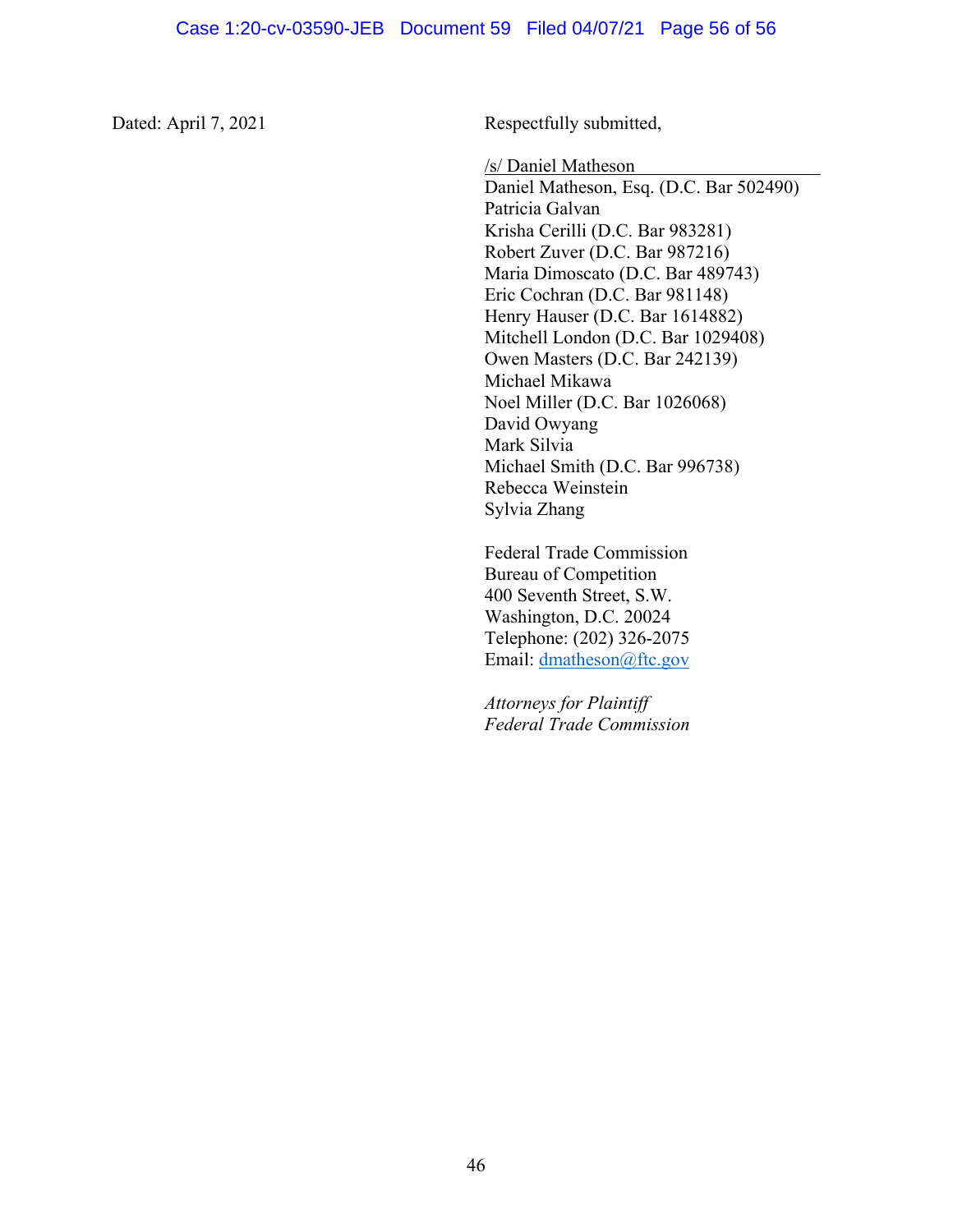# **IN THE UNITED STATES DISTRICT COURT FOR THE DISTRICT OF COLUMBIA**

# **FEDERAL TRADE COMMISSION**,

Plaintiff,

v.

Civil Action No. 1:20-cv-03589 (JEB)

**FACEBOOK, INC.** 

Defendant.

# **DECLARATION OF DANIEL J. MATHESON IN SUPPORT OF PLAINTIFF FEDERAL TRADE COMMISSION'S OPPOSITION TO DEFENDANT FACEBOOK, INC.'S MOTION TO DISMISS**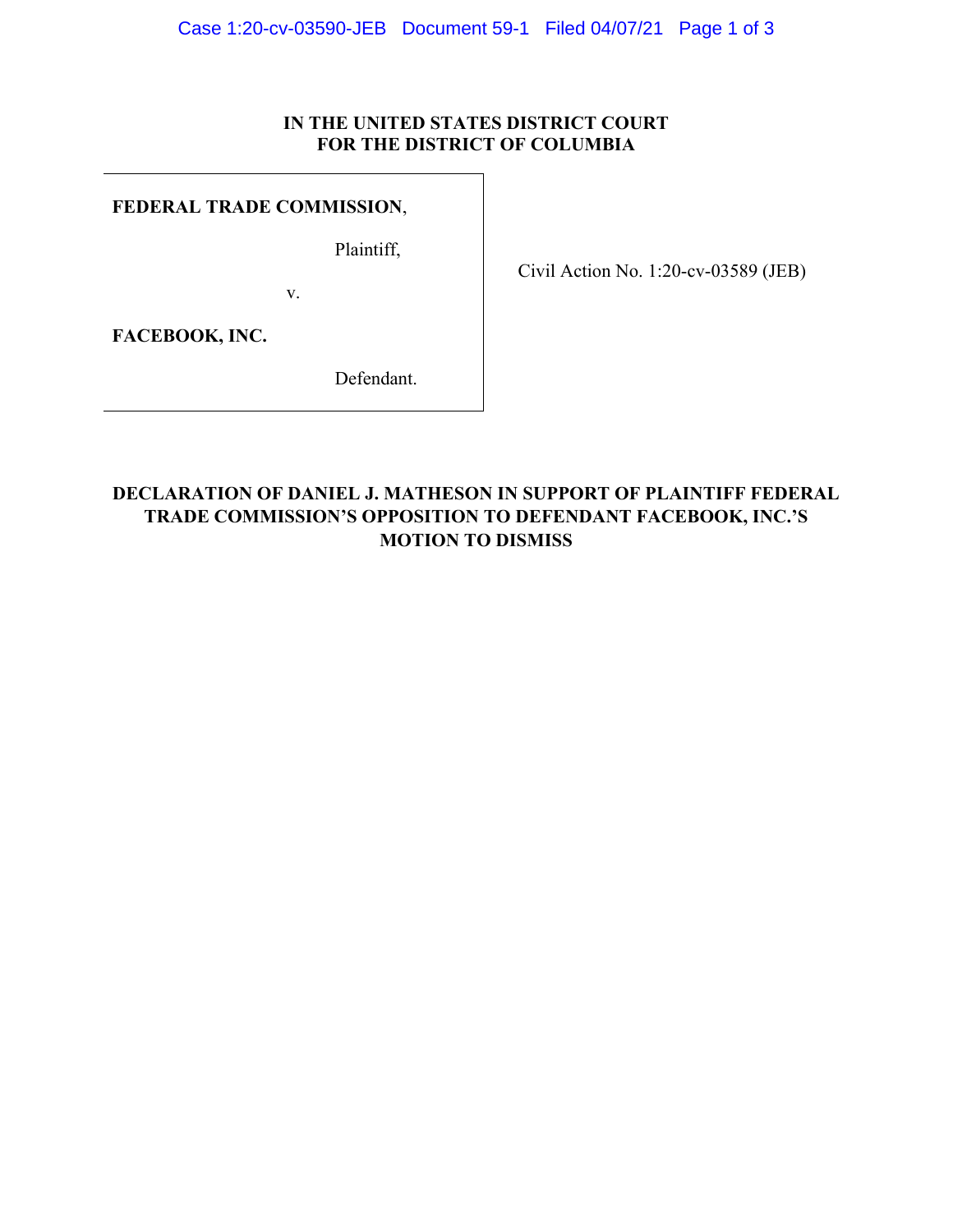#### Case 1:20-cv-03590-JEB Document 59-1 Filed 04/07/21 Page 2 of 3

Pursuant to 28 U.S.C. § 1746, I, Daniel J. Matheson, declare as follows:

1. I am an attorney admitted to practice law in the District of Columbia and am a member of the Bar of the United States District Court for the District of Columbia. I am Deputy Chief Trial Counsel of the Federal Trade Commission's ("FTC") Bureau of Competition. I submit this Declaration in Support of the Federal Trade Commission's Opposition to Facebook, Inc.'s Motion to Dismiss the FTC's Complaint, ECF No. 56 ("Motion"). I have personal knowledge of the facts set forth herein and am competent to testify thereto if called as a witness.

2. Defendant Facebook, Inc. ("Facebook") filed a Memorandum in support of its Motion (ECF 56-1), supported by a Declaration from Mark C. Hansen (ECF 56-2) ("Hansen Declaration").

 "closing letters" sent by the FTC to Facebook and Instagram. *See* ECF 56-4 ("The closing letters 3. The Hansen Declaration attached, as Exhibit B, an August 22, 2012 press release available on the FTC's public website. *See* ECF 56-1 ¶ 3 (identifying press release titled "FTC Closes Its Investigation Into Facebook's Proposed Acquisition of Instagram Photo Sharing Program."). This press release referred to, and stated that it provided hyperlinks to, certain to the companies [hyperlink omitted] can be found on the FTC's website and as a link to this press release.").

4. Attached hereto as Exhibit A is a true and correct copy of Facebook's "closing letter," referred to in Exhibit B to the Hansen Declaration, sent to Facebook's then-counsel, Mr. Thomas O. Barnett. This closing letter is available on the FTC's public website,

[https://www.ftc.gov/sites/default/files/documents/closing\\_letters/facebook-inc./instagram](https://www.ftc.gov/sites/default/files/documents/closing_letters/facebook-inc./instagram)inc./120822barnettfacebookcltr.pdf.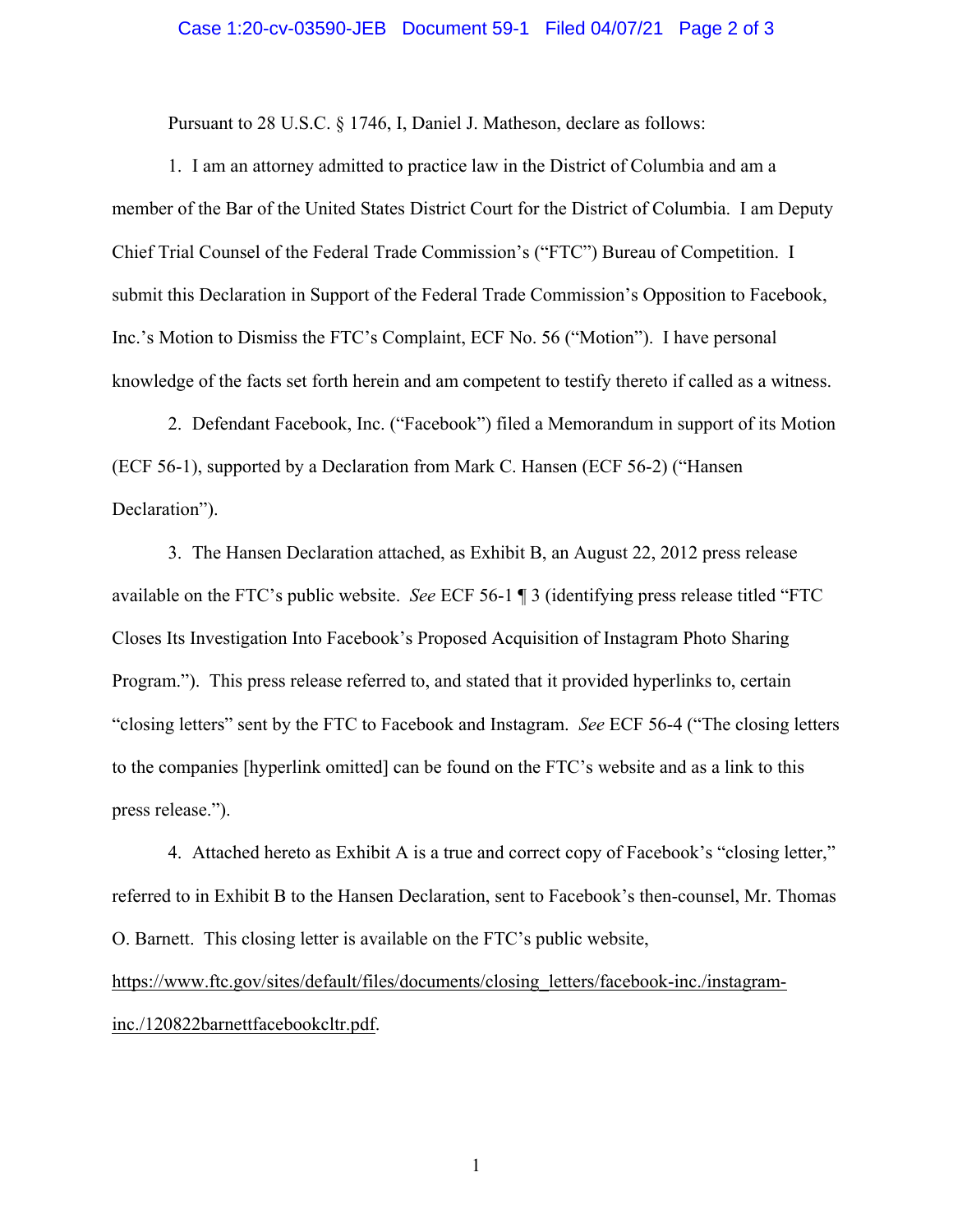I declare under the penalty of perjury that the foregoing is true and correct.

Dated: April 7, 2021 /s/ Daniel Matheson

Daniel Matheson, Esq. (D.C. Bar 502490) Federal Trade Commission Bureau of Competition 400 Seventh Street, S.W. Washington, D.C. 20024 Telephone: (202) 326-2075 Email: [dmatheson@ftc.gov](mailto:dmatheson@ftc.gov)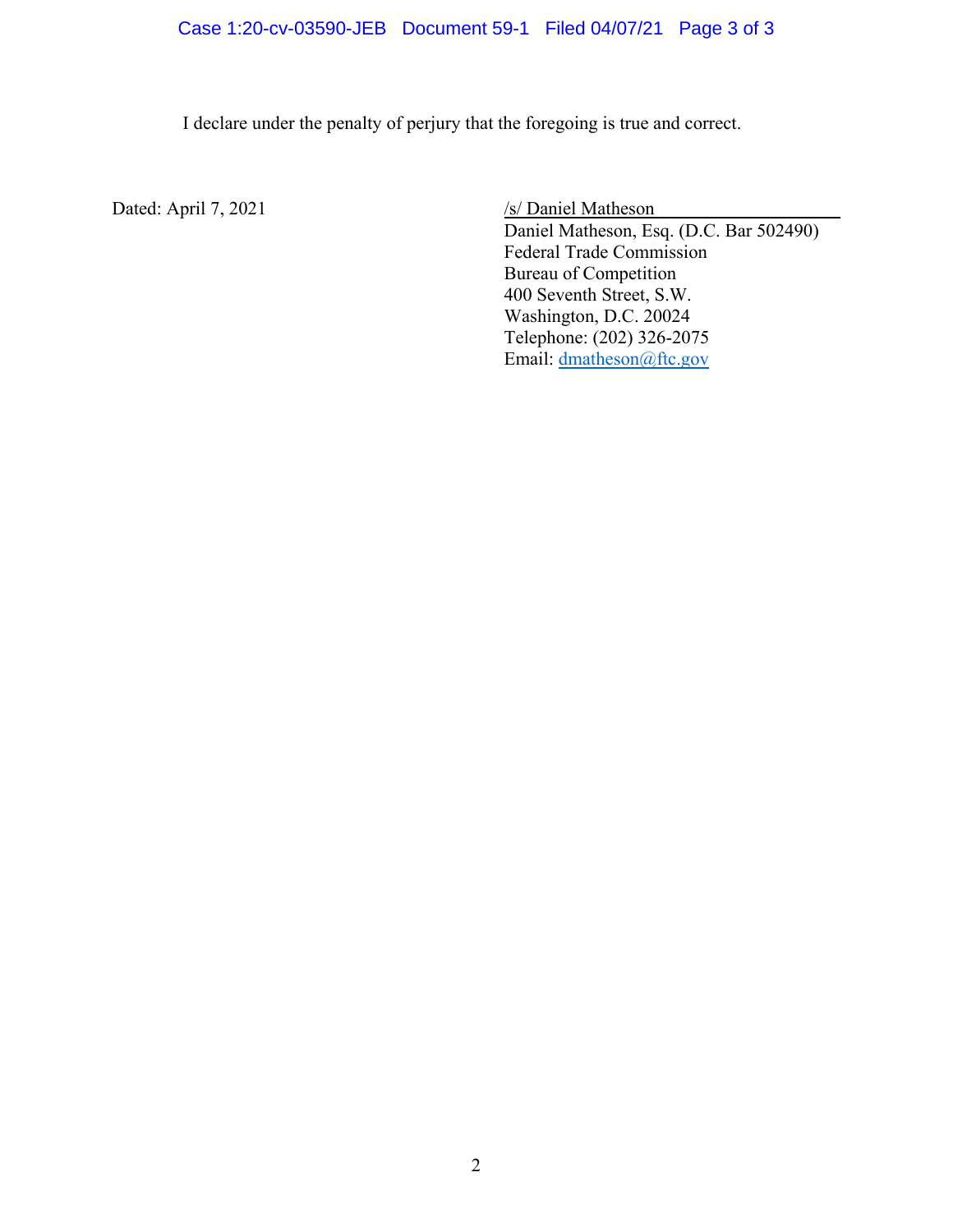[Case 1:2](#page-1-0)0-cv-03590-JEB Document 59-2 Filed 04/07/21 Page 1 of 2

# Exhibit A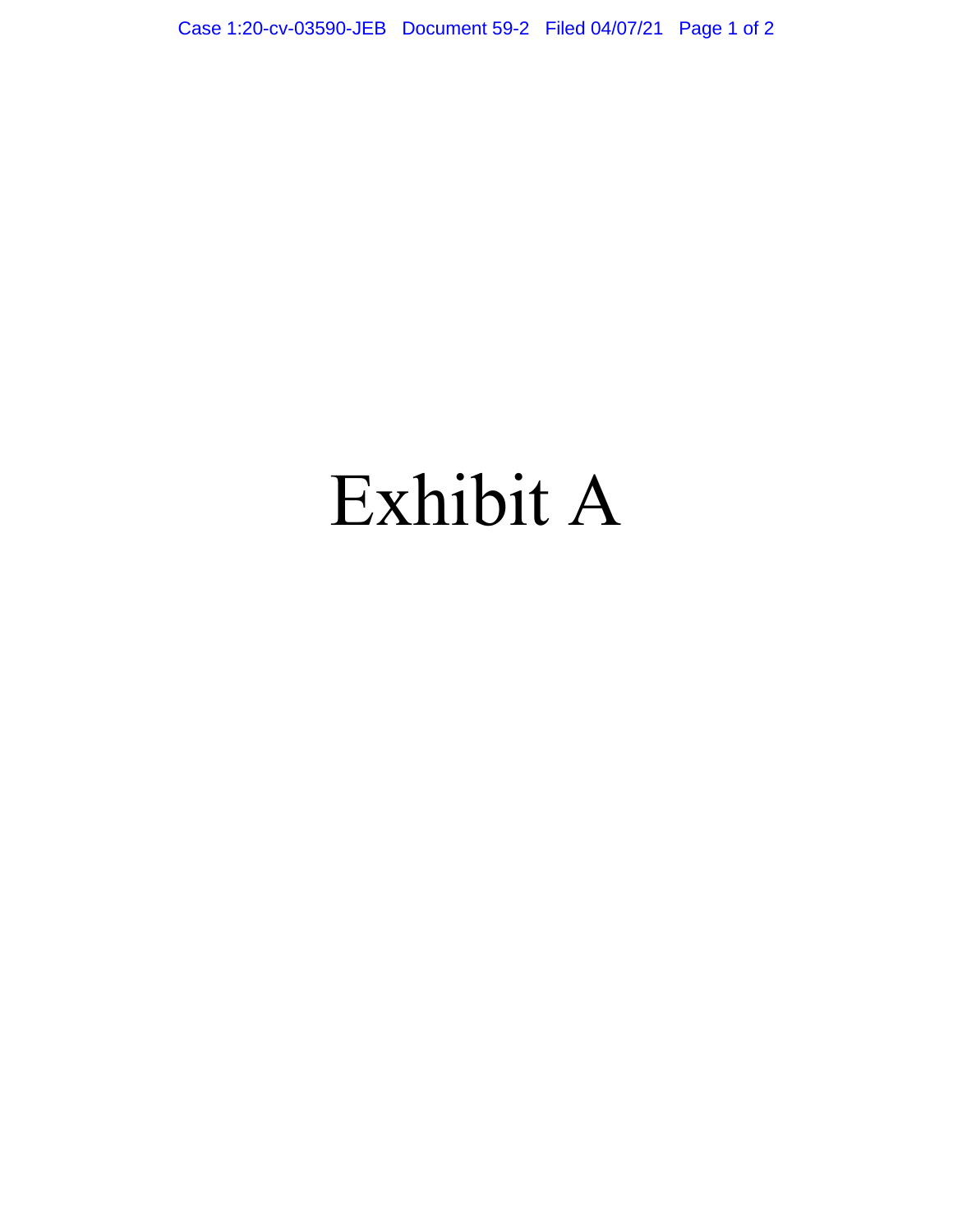# Case 1:20-cv-03590-JEB Document 59-2 Filed 04/07/21 Page 2 of 2



UNITED STATES OF AMERICA FEDERAL TRADE COMMISSION WASHINGTON, D.C. 20580

August 22, 2012

Thomas O. Barnett, Esq. Covington & Burling LLP 1201 Pennsylvania Avenue, NW Washington, DC 20004-2401

Re: Proposed Acquisition of Instagram, Inc. by Facebook, Inc. File No. 121-0121

Dear Mr. Barnett:

The Commission has been conducting an investigation to determine whether the proposed acquisition of Instagram, Inc. by Facebook, Inc. may violate Section 7 of the Clayton Act or Section 5 of the Federal Trade Commission Act.

Upon further review of this matter, it now appears that no further action is warranted by the Commission at this time. Accordingly, the investigation has been closed. This action is not to be construed as a determination that a violation may not have occurred, just as the pendency of an investigation should not be construed as a determination that a violation has occurred. The Commission reserves the right to take such further action as the public interest may require.

By direction of the Commission.

April J. Tabor Acting Secretary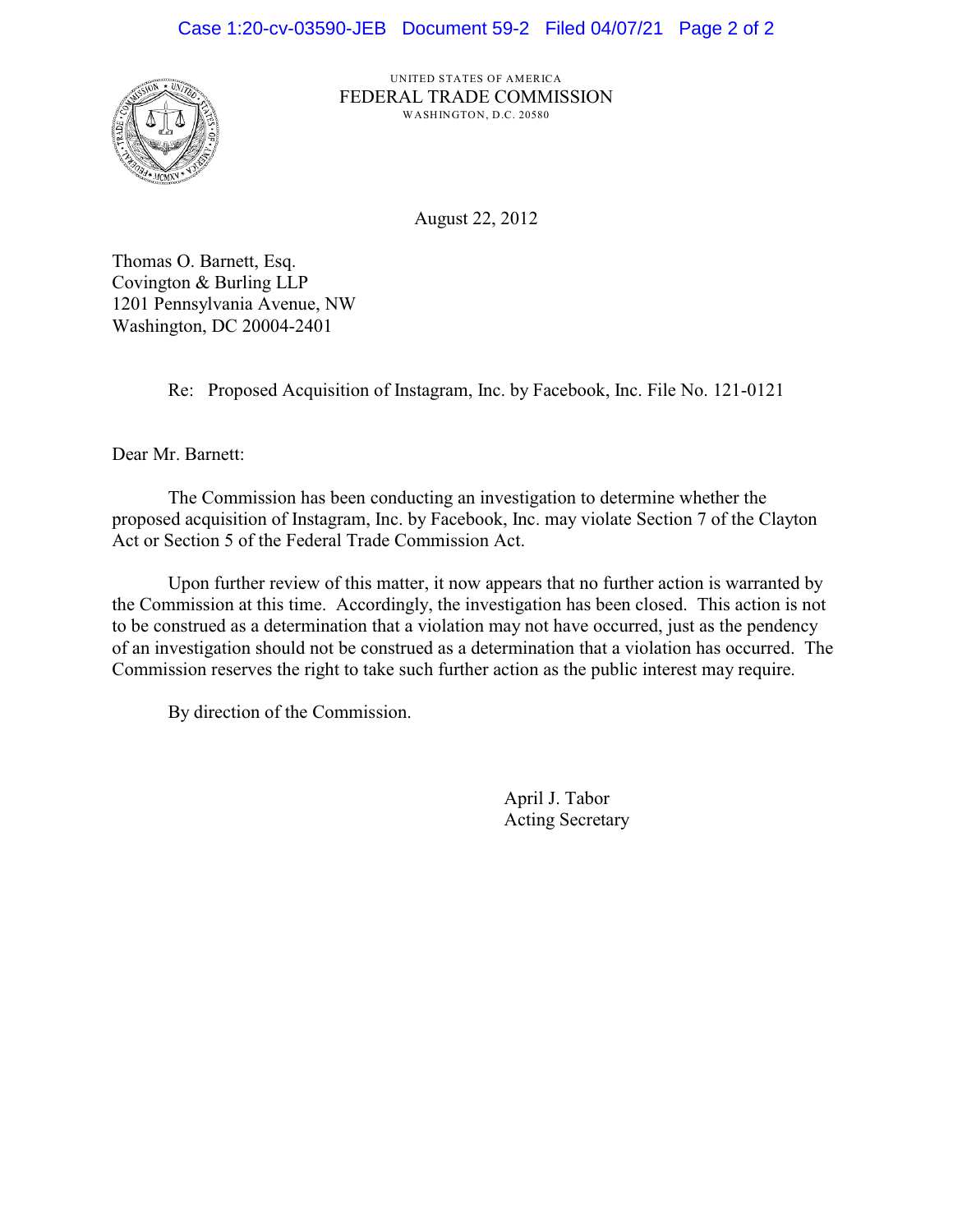# **UNITED STATES DISTRICT COURT FOR THE DISTRICT OF COLUMBIA**

## **FEDERAL TRADE COMMISSION**,

Plaintiff,

v.

Civil Action No. 1:20-cv-03589 (JEB)

**FACEBOOK, INC.** 

Defendant.

# **[Proposed] Order Denying Facebook, Inc.'s Motion to Dismiss**

Upon consideration of Defendant Facebook, Inc's Motion to Dismiss the Complaint

pursuant to Rule 12(b)(6) of the Federal Rules of Civil Procedure (the "Motion"), it is hereby:

**ORDERED** that the Motion be, and hereby is, **DENIED** in its entirety.

**IT IS SO ORDERED.** 

Dated: \_\_\_\_\_\_\_\_\_\_\_\_\_\_\_\_\_\_\_\_\_\_\_, 2021

Honorable James E. Boasberg United States District Judge